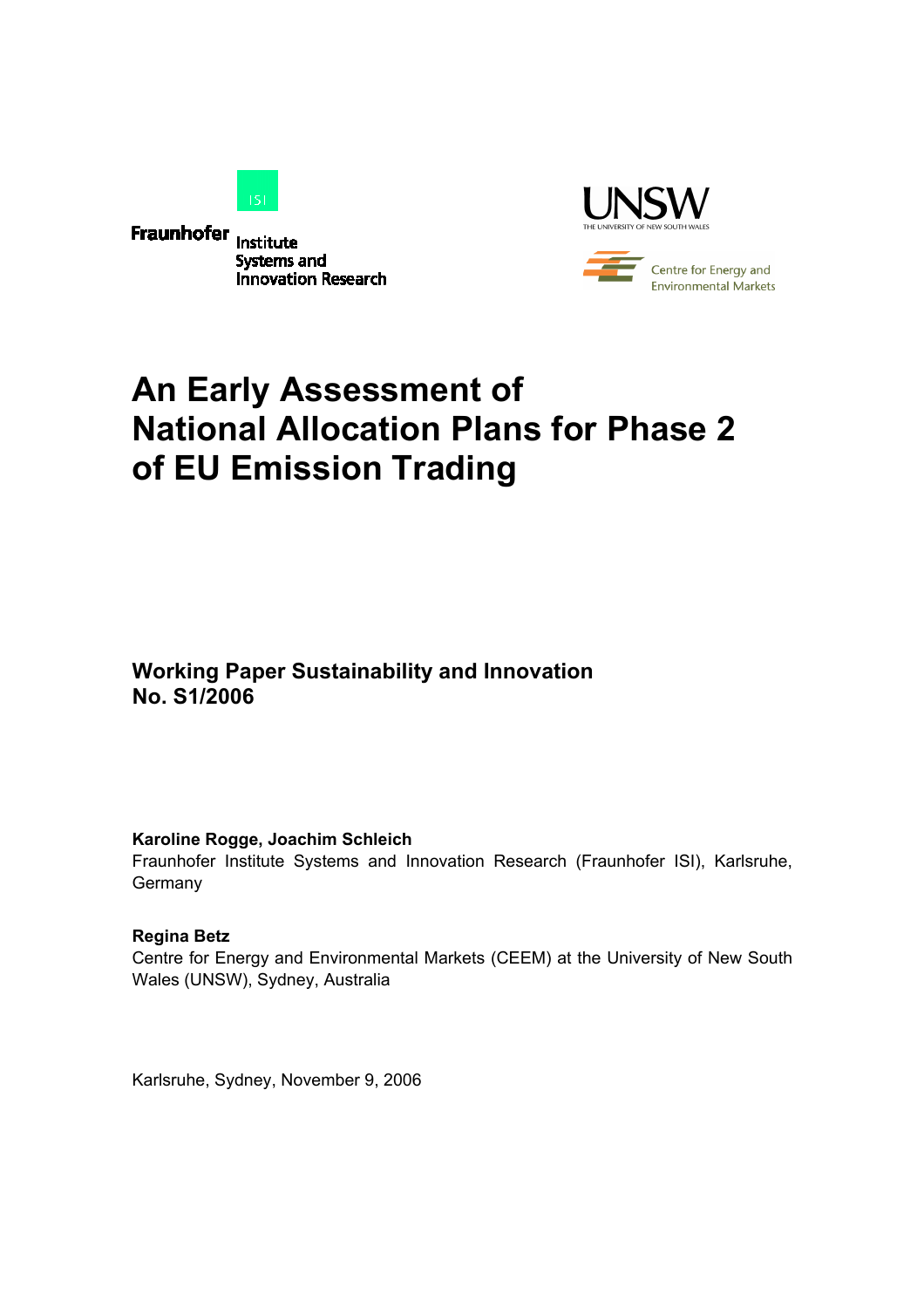# **Short Summary**

Based on 18 National Allocation Plans (NAP) for phase 2 (2008-2012) of the EU Emission Trading Scheme (EU ETS), we explore to which extent individual Member States (MS) intend to use the ETS effectively and efficiently to reduce  $CO<sub>2</sub>$  emissions.

Our analyses at the macro level of these NAPs show that on average the ET-budgets in phase 2 are only about 3 % lower than the budgets in phase 1 (2005-2007), historical emissions in 2005 and projected emissions in 2010. While on average, the old MS intend to reduce emissions by about 10 %, compared to projected emissions, the implied excess allocation in the new MS is more than 20 %. When compared with a costefficient split of the required emission reductions, the ET-budgets in the EU-15 MS are generally too large. Thus, the burden for non-trading sectors (households, tertiary and transport) will be too high. Noteworthy are also the high shares of governments' intended and companies' possible use of Kyoto Mechanisms, which challenge the traditional position held by the EU on supplementarity.

In general, our analyses at the micro level of the allocation methods (across countries and phases) suggest that MS tend to stick with the concepts and methodologies developed in phase 1, unless these actually contradict rulings by the European Commission. Thus the progress made towards more efficient and more harmonized allocation rules is generally small. With some variation, all NAPs include persistent inefficient rules for closures and new installations which distort dynamic innovation incentives and tend to preserve existing production structures. Observed improvements include a (rather small) increase in auctioning and the use of benchmarking for existing and new installations. Also, the NAPs of a few old MS have simplified special provisions for processrelated emissions or combined heat and power. In contrast, new MS have often introduced such provisions in phase 2.

We conclude that potentials to improve environmental effectiveness and economic efficiency are far from being tapped. Improvements crucially hinge on the outcome of the European Commission's review process.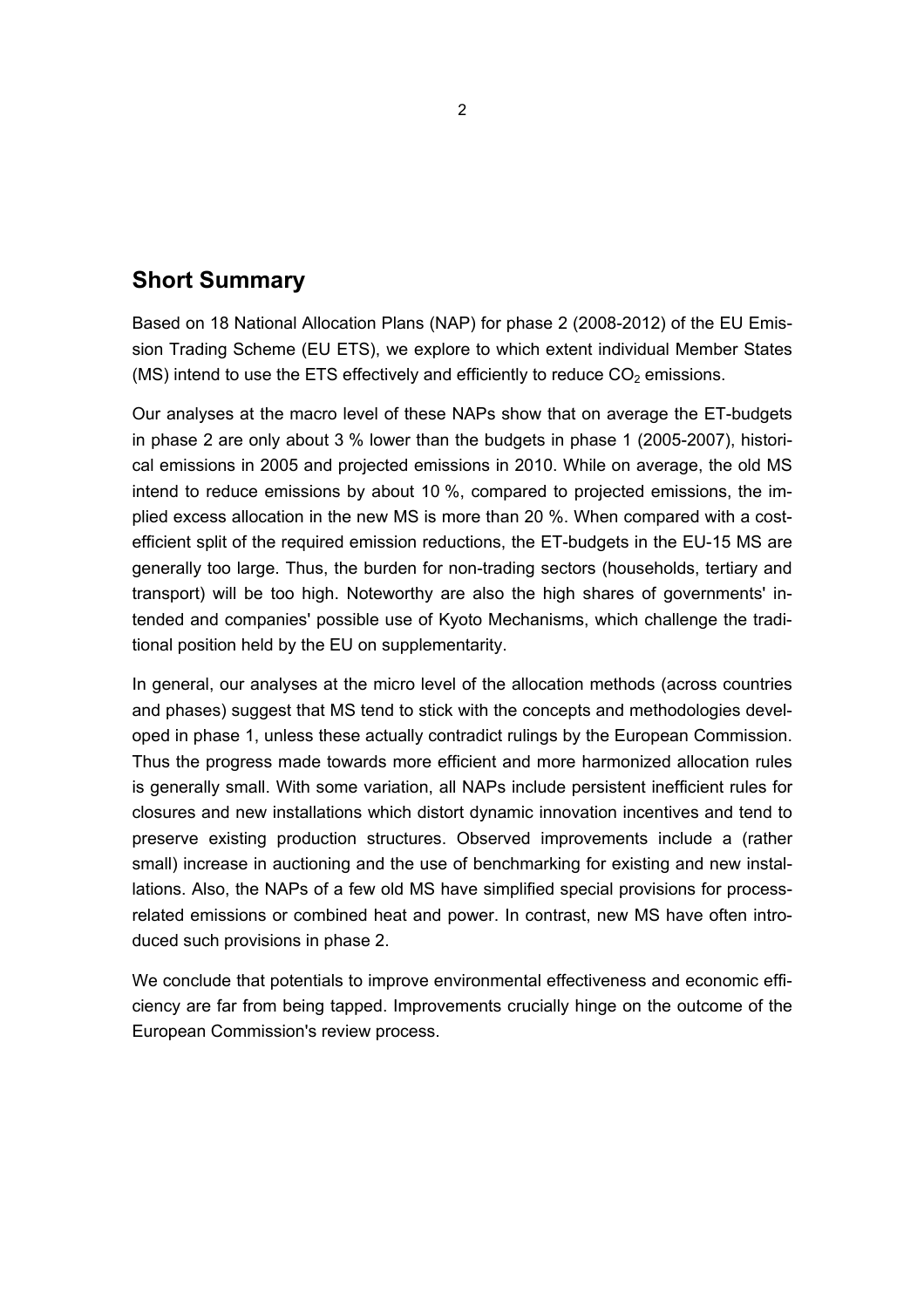| 1                |                                                                   |                                                       |  |  |  |  |  |  |  |  |  |  |
|------------------|-------------------------------------------------------------------|-------------------------------------------------------|--|--|--|--|--|--|--|--|--|--|
| $\boldsymbol{2}$ | Macro-level Analysis of National Allocation Plans  8              |                                                       |  |  |  |  |  |  |  |  |  |  |
|                  | 2.1                                                               | Progress towards Kyoto: Distance-to-target analysis 8 |  |  |  |  |  |  |  |  |  |  |
|                  | 2.2                                                               |                                                       |  |  |  |  |  |  |  |  |  |  |
|                  | 2.3                                                               |                                                       |  |  |  |  |  |  |  |  |  |  |
| 3                |                                                                   |                                                       |  |  |  |  |  |  |  |  |  |  |
|                  | 3.1                                                               |                                                       |  |  |  |  |  |  |  |  |  |  |
|                  | 3.2                                                               |                                                       |  |  |  |  |  |  |  |  |  |  |
|                  | 3.3                                                               |                                                       |  |  |  |  |  |  |  |  |  |  |
|                  | 3.4                                                               |                                                       |  |  |  |  |  |  |  |  |  |  |
|                  | 3.6                                                               |                                                       |  |  |  |  |  |  |  |  |  |  |
| 4                |                                                                   |                                                       |  |  |  |  |  |  |  |  |  |  |
|                  |                                                                   |                                                       |  |  |  |  |  |  |  |  |  |  |
|                  | Annex I: Summary Table of National Allocation Plans for Phase 247 |                                                       |  |  |  |  |  |  |  |  |  |  |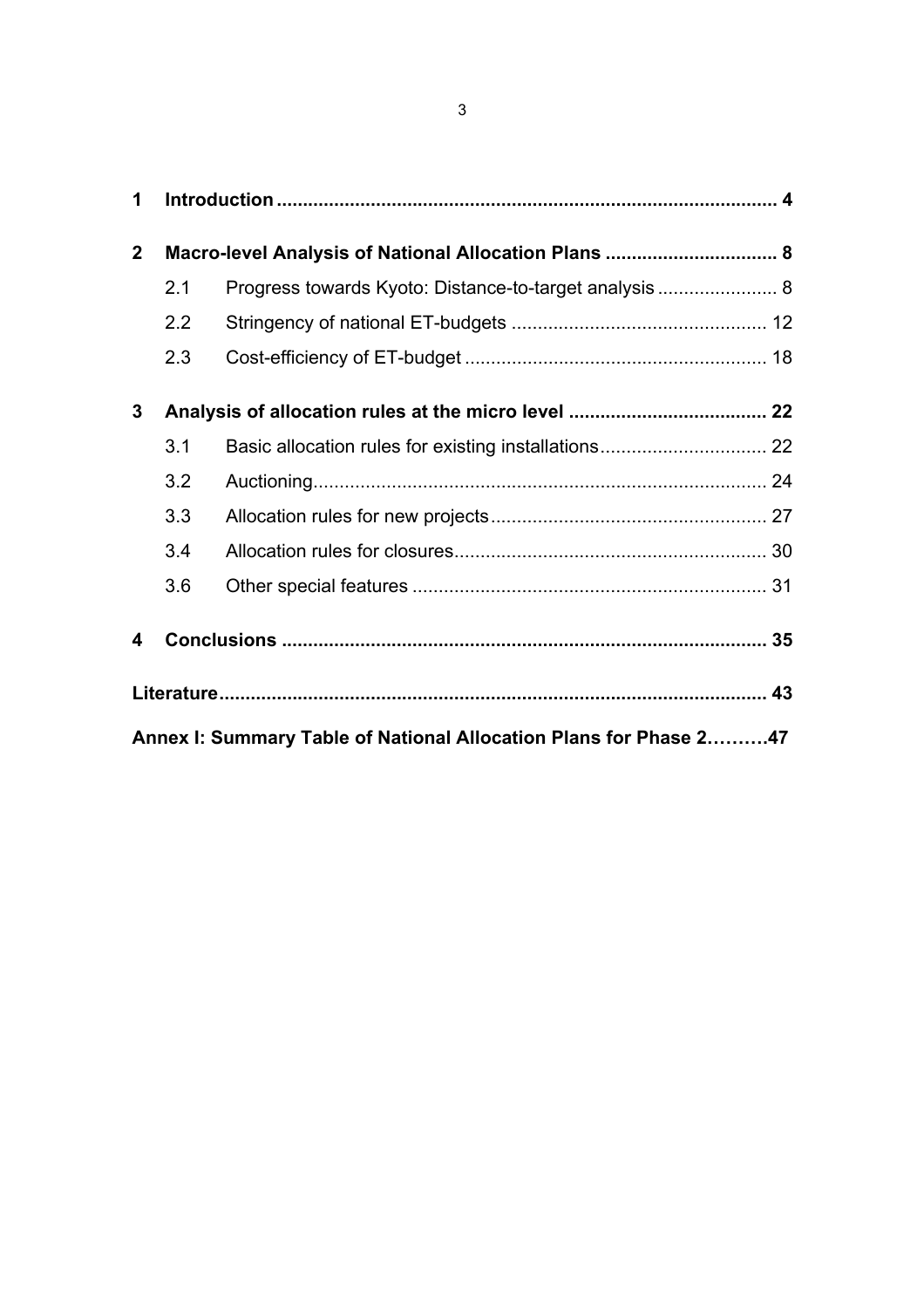# **1 Introduction\***

 $\overline{a}$ 

In January 2005, the European Union launched an EU-wide trading scheme (EU ETS) for  $CO<sub>2</sub>$  emissions, covering approximately 11,500 installations from the energy industry and other carbon-intensive industry sectors. These installations account for nearly 45 % of total  $CO<sub>2</sub>$  emissions, and about 30 % of all greenhouse gases in the EU (CEC 2005a). As its key climate policy instrument, the EU expects the EU ETS to help its Member States (MS) meet their greenhouse gas emission targets cost-efficiently. In the Kyoto Protocol, the EU has committed to reducing emissions of the greenhouse gases  $CO_2$ , CH<sub>4</sub>, N<sub>2</sub>O, SF<sub>6</sub>, PFCs and HFCs by 8 % by 2008-2012 compared to 1990/1995 base year levels.<sup>1</sup> In the subsequent Burden-Sharing Agreement (CEC 2001), this EU-15-target was broken down into differential targets for individual MS. The average reduction target for the ten new Member States is usually 8 %, with the exceptions of 6 % for Hungary and Poland, and no targets at all for Cyprus and Malta. The first trading period of the EU ETS lasts from 2005 to 2007 (phase 1). The second trading period (phase 2) runs for five years — as do all subsequent periods — and thus coincides with the 2008-2012 Kyoto commitment period.

### *Rationale for using emission trading to address climate change*

The prime purpose in using an emission trading system for climate policy is costefficiency, i.e. to achieve a given emission target at minimum cost. The costs to reduce emissions will eventually be reflected in the market price for EU emission allowances (EUAs) and induce demand for innovative, energy/carbon saving processes, products and services. This increased demand should in turn lead to more research and development (R&D), and the invention, adoption and market diffusion of such innovations (dynamic efficiency). In contrast to other environmental instruments, emission trading systems also assure that a particular environmental target is met. Since the quantity of allowances allocated (emissions budget or cap) corresponds to the emission target for a particular period, the number of greenhouse gases emitted may not be higher than the number of allowances allocated. For these reasons, emission trading systems are often considered to be superior to other regulations.

The rate and direction of the technological change induced by the EU ETS crucially depends on the design of the scheme (Gagelmann, Frondel 2005; Schleich, Betz 2005). The general design of the EU ETS is governed by the EU Emission Trading

The authors are indebted to Johanna Cludius, Jakob Rager and Manuel Strauch for excellent research assistance.

<sup>&</sup>lt;sup>1</sup> The base year for  $CO_2$ ,  $CH_4$  and  $N_2O$  is 1990; for  $SF_6$ , HFCs and PFCs, it is 1995.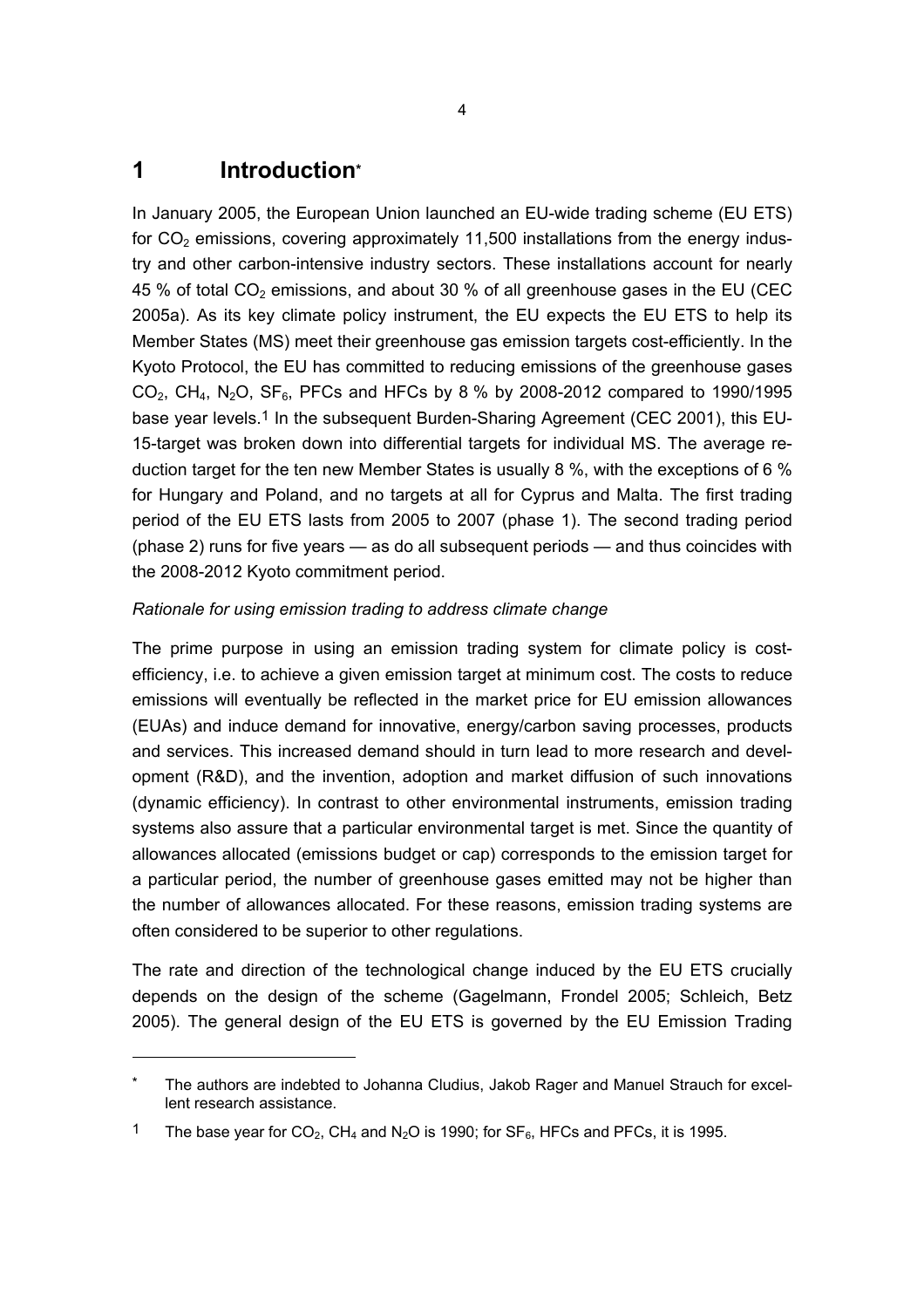Directive 2003/87/EC (CEC 2003b) and the country-specific design features are determined by the National Allocation Plans (NAPs) of individual MS.

#### *The role of National Allocation Plans in the EU Emission Trading Scheme*

National Allocation Plans (NAPs) are the centrepiece of the EU ETS: at the macro level, NAPs state the total quantity of allowances available in each period (ET-budget); at the micro level, they determine how these allowances will be allocated to individual installations.

In order to ease the negotiations around the directive and because MS differ considerably in terms of their Kyoto or burden-sharing emission targets, their reduction potentials and the progress made so far, the Directive leaves it up to the individual MS to decide about the allocation and how their Kyoto targets are going to be met. Thus, at the macro level, the NAPs determine to what extent the individual MS may rely on the EU ETS to achieve its emission target. That is, NAPs establish how to "split the pie": How many allowances should be allocated to the installations covered by the EU ETS trading sectors (i.e. from energy and industry sectors), and which emission reductions are expected from sources in the household, services and transport sectors, which are not covered by the EU ETS (non-trading sectors)? The combined emission budgets for trading and non-trading sectors also determine to what extent MS rely on domestic efforts and on the Flexible Mechanisms to meet their Kyoto targets. The Kyoto Protocol allows countries to use International Emission Trading, the Clean Development Mechanism (CDM) and Joint Implementation (JI). However, the Marrakesh Accords require that "…the use of the mechanisms shall be supplemental to domestic action and that domestic action shall thus constitute a significant element of the effort made by each Party included in Annex I…." (UNFCCC 2001, p. 3).

Finally, macro plans provide a first indication of the additional efforts necessary to meet medium- and long-term emission reduction targets. For example, the EU Council considers greenhouse gas emission reductions of 15-30 % (compared to 1990 levels) by 2020 a necessary mid-term target for industrialized countries in order to limit the mean global temperature increase to 2° Celsius compared to pre-industrialized levels (European Council 2005). Taking into account the projected increase in emissions in developing countries, many climate experts call for even more stringent long-term targets, e. g. 80 % reductions by 2050 for the group of industrialized countries (Federal Environmental Agency Germany 2006). Similarly, the long-term reduction targets for industrialized countries recommended by the March 2005 Environment Council (European Council 2005) range between 60 and 80 % compared to 1990 levels.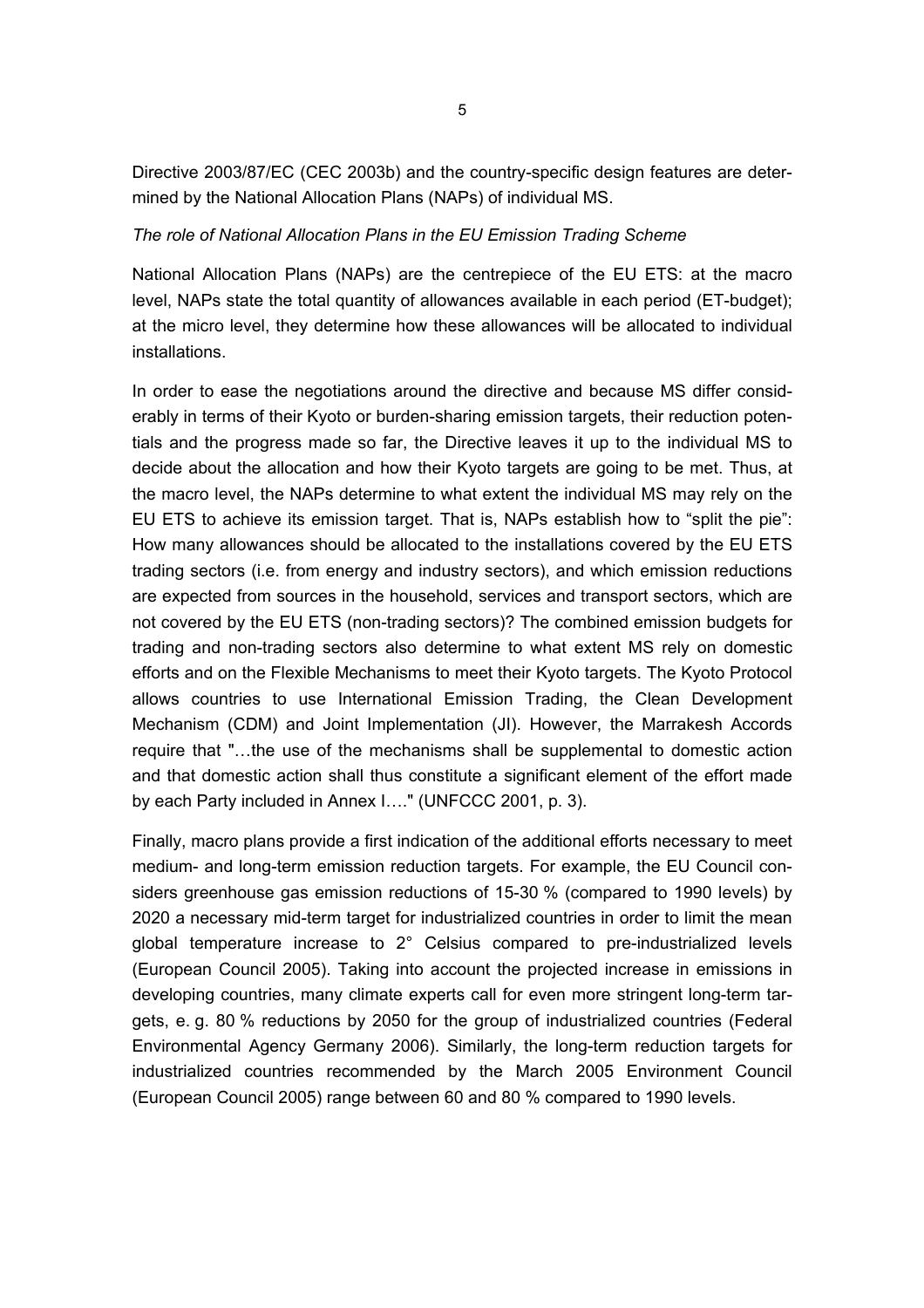While the size of the ET-budget at the macro level of the NAPs indicates whether the EU ETS is environmentally effective in terms of reducing  $CO<sub>2</sub>$  emissions, the allocation rules specified at the micro level govern whether the emission reductions can be achieved at low cost to society. In particular, the allocation rules for existing and new installations and for closures govern incentives for innovation and long-term investments in low-carbon energy technologies and in energy-efficiency in the industry sectors. In terms of distribution, the micro plan also predetermines the winners and losers of emission trading.

All NAPs need to be approved by the European Commission based on the criteria specified, among others, in Annex III of the Emission Trading Directive (CEC 2003b).<sup>2</sup> The deadline for submission of phase 2 NAPs was 30 June 2006, which was only kept by two MS (Germany and Estonia). At the time of writing (mid-October 2006), 16 NAPs have been submitted (Belgium, Cyprus, Estonia, France, Germany, Greece, Ireland, Latvia, Lithuania, Luxembourg, Malta, the Netherlands, Poland, Slovakia, Sweden and the United Kingdom).3 In our analysis, we focus on those MS where the ET-sector accounts for substantial quantities of  $CO<sub>2</sub>$  emissions. Therefore we also include, whenever possible, data from the draft NAPs of Italy and Spain. At times we omit data on Cyprus and Malta, which are not subject to a Kyoto obligation and only have a very limited number of installations covered by the EU ETS. Therefore this study covers 16 NAPs and 2 draft NAPs with a total proposed budget of EUAs for approx. 1,892 Million EUA p.a.4 In phase 1, these 18 countries hold 87% of all allowances allocated in the EU ETS and are likely to make up a similar share in phase 2.

In this study, we provide a comprehensive first analysis and evaluation of these NAPs. The structure of the study is as follows:

• Section 2 consists of the **macro-level analysis**. Criteria for our assessment are progress made by the MS towards meeting their Kyoto-targets, and comparisons of phase 2 ET-budget using historical emissions, the size of phase 1 ET-budgets and projections as benchmarks. We also explore the intended use of Flexible Mechanisms by governments and companies. Finally, we appraise the split of the required emission reductions between the ET-sectors and the

<sup>2</sup> In addition, the EU Commission specified further guidance on the design of National Allocation plans in the so called NAP guidance (CEC 2004a; CEC 2005a).

<sup>3</sup> See http://ec.europa.eu/environment/climat/2nd\_phase\_ep.htm.

<sup>&</sup>lt;sup>4</sup> For the remainder of this report one EUA corresponds to one tonne of  $CO<sub>2</sub>e$ .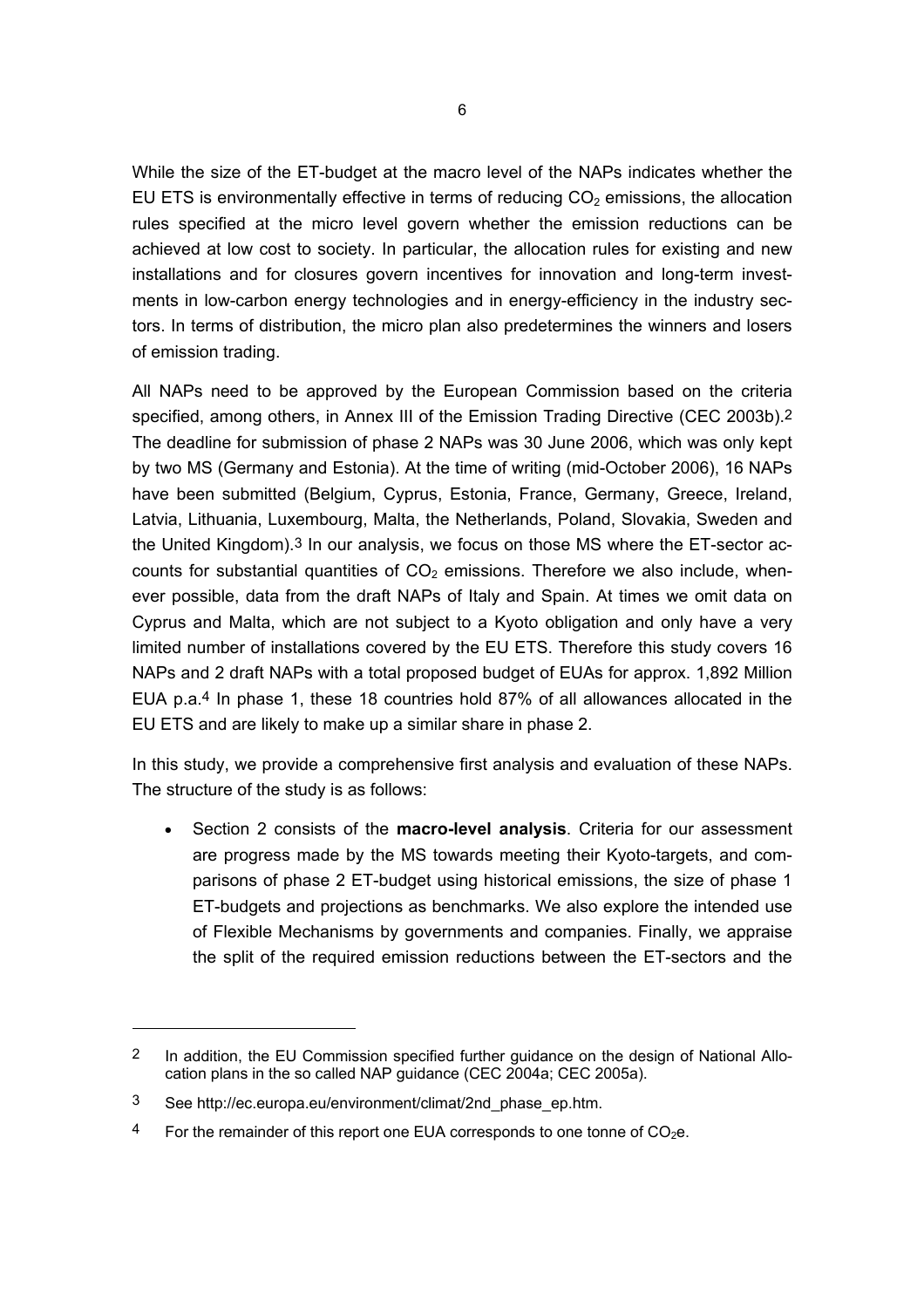remaining sectors (including non- $CO<sub>2</sub>$  sources) from a cost-efficiency perspective.

- Section 3 includes the **micro-level analysis**. We assess the allocation rules for existing and new installations, for closures and for clean technologies based on insights from economic theory. The micro-level analyses also cover the use of provisions for process-related emissions, early action, small emitters and special reserves. These rules are also compared to the NAPs for phase 1. The main features of the micro plans are summarized in a comprehensive overview in Annex I5.
- Section 4 concludes with an extensive **summary assessment** of the NAPs, points to areas of improved harmonization and efficiency and provides guidance for the future design of the EU ETS and its possible application to other sectors and regions.

 $\overline{a}$ 

<sup>5</sup> More details on the NAPs will be provided in additional summary tables under http://www.isi.fraunhofer.de, http://www.ceem.edu.au as well as http://www.climatestrategies.org/.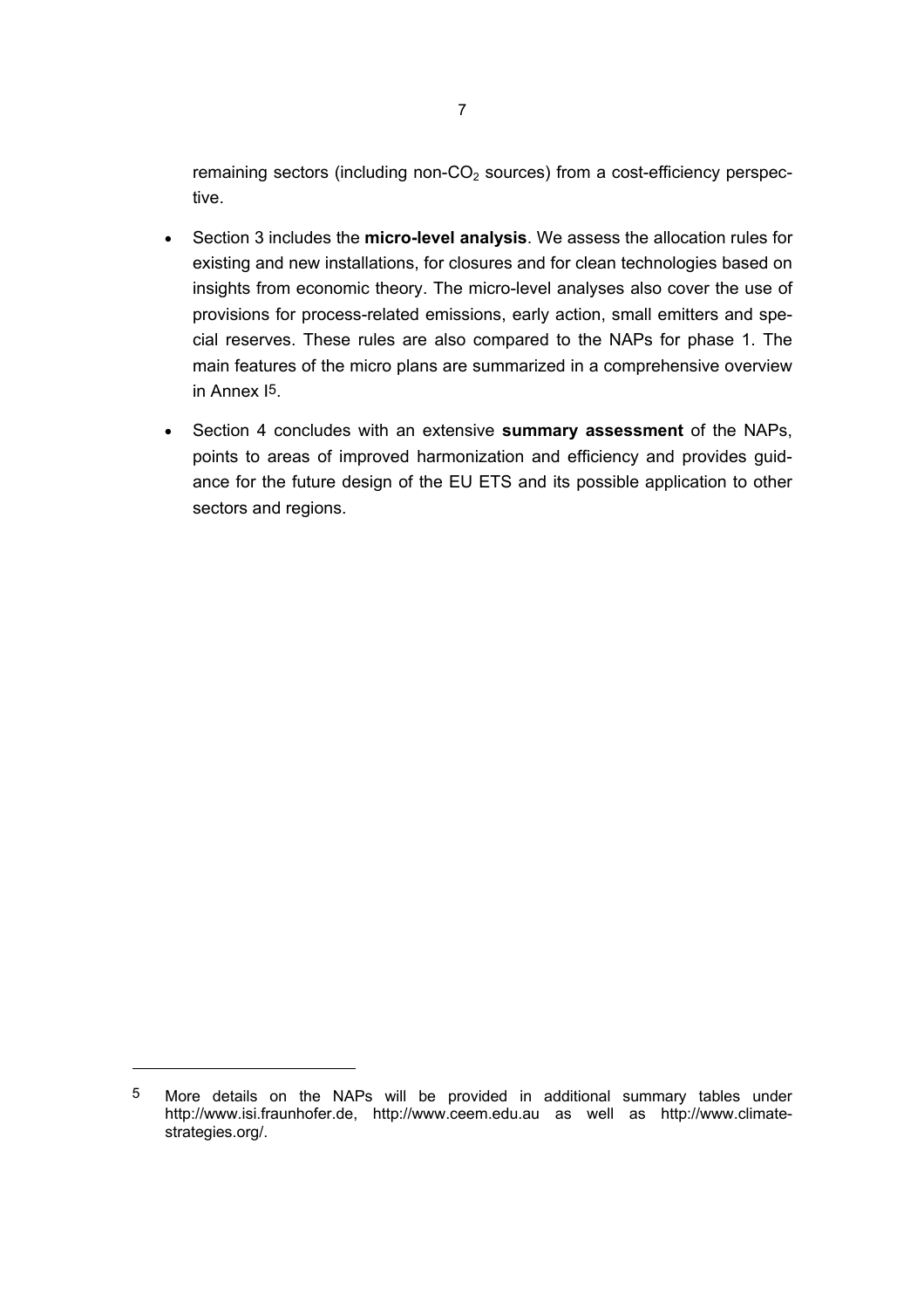# **2 Macro-level Analysis of National Allocation Plans**

### **2.1 Progress towards Kyoto: Distance-to-target analysis**

To provide some background information for assessing the ET-budgets as set in the NAPs we examine whether Member States are on track to meet their individual burdensharing or Kyoto targets. To underline the significance of governments' use of the Kyoto Mechanisms (KM), we distinguish two cases: Member States' emission targets with and without relying on these mechanisms.

Figure 1: Kyoto burden sharing and distance-to-target analysis (in %) (as of 2004)



Source: Fraunhofer ISI, based on UNFCCC national inventory reports and its common reporting format 2006 (NIR/CRF)

The dark red bars in Figure 1 reflect each EU Member State's burden-sharing or Kyoto commitment (in % of base year emission levels), while the bright yellow bars indicate the distance to achieving these targets as of 2004 (in %, and in MtCO<sub>2</sub>e/a in Figure 2). Greenhouse gas emission data are based on the most recent UNFCCC National Inventory Reports for 2004 (UNFCCC 2006) excluding Land-Use, Land-Use Change & Forestry (LULUCF). According to these figures, apart from the new Member States which will easily manage to comply with their emission targets, only France, Greece, Sweden, and the UK have already reached their Kyoto target, while most other old MS require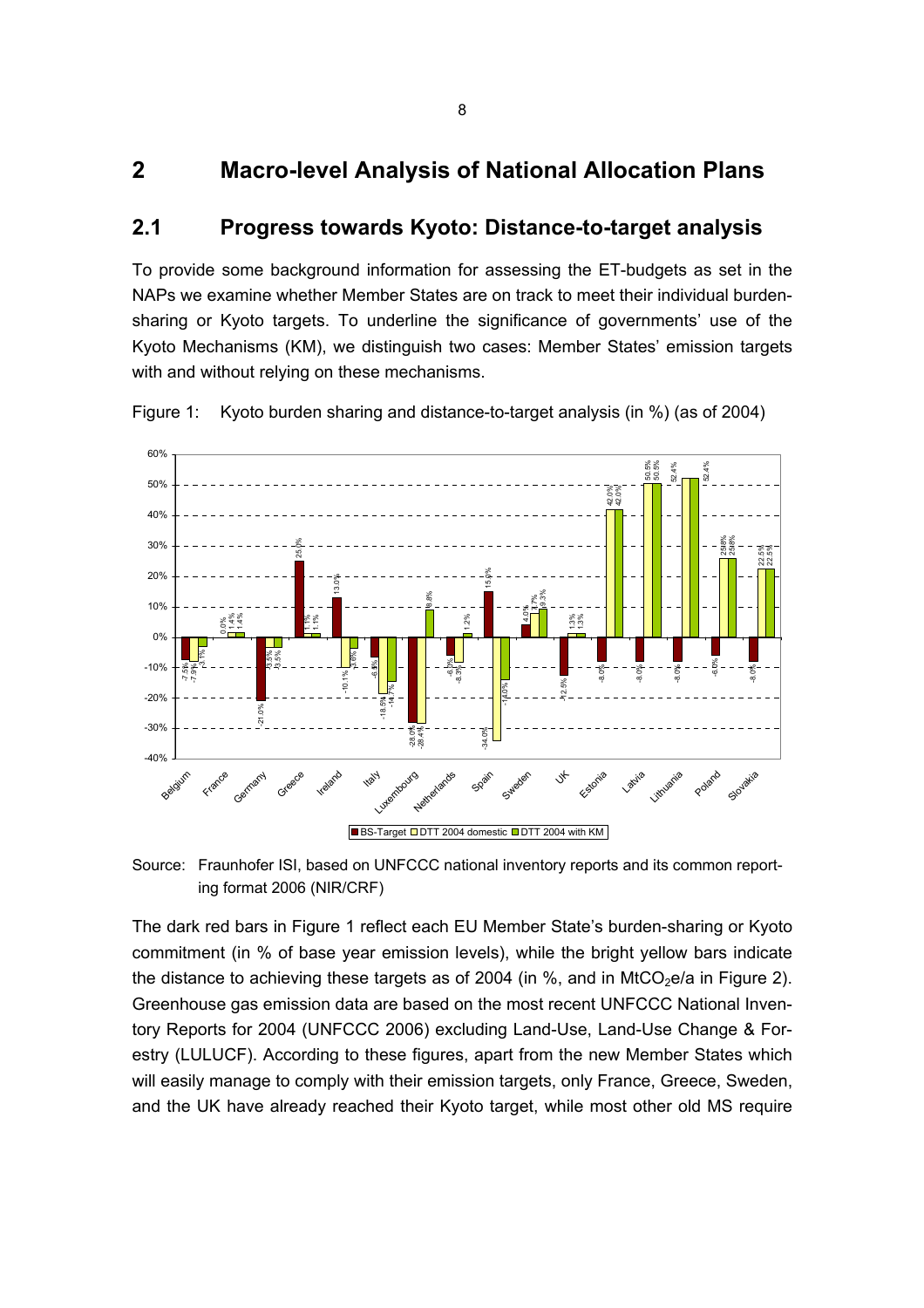substantial additional efforts to do so.<sup>6</sup> The green bars in Figure 1 and Figure 2 reveal how this distance-to-target (DTT) indicator improves for Belgium, Italy, Ireland, Luxembourg, the Netherlands, Spain and Sweden (see FN 8), which are the MS in the sample intending to buy credits from Kyoto Mechanisms. In total these MS intend to purchase CERs, ERUs or AAUs for emissions of approx. 114 MtCO<sub>2</sub>e/a, which represents a share of 3.1% of the Assigned Amount of the eleven EU-15 MS7 under consideration (for the 7 MS using KM: 8.8 % of the Assigned Amount) or 45.5 % (50.3 %) of these Member States' aggregate gap to reach the Kyoto target in 2004 ( $DTT<sub>2004</sub>$  approx. -251  $MtCO<sub>2</sub>e/a$ , or -227  $MtCO<sub>2</sub>e/a$ , respectively).<sup>8</sup>



Figure 2: Distance-to-target analysis (in MtCO<sub>2</sub>e/a) (as of 2004)

Source: Fraunhofer ISI, based on UNFCCC national inventory reports 2006 (NIR/CRF)

<sup>6</sup> In absolute figures, Spain and Italy stand out with both missing approximately 100  $M<sub>CO</sub>2e/a$ , followed by Germany with some 43 MtCO $2e/a$ . In terms of percentage and without considering the intended use of Kyoto Mechanisms, Italy, Ireland, Luxembourg and Spain have the longest way to go to reach their Burden Sharing target.

<sup>7</sup> In this report we use the terms "EU-15 MS" and "old MS" interchangeably.

<sup>8</sup> Intended governmental use of Kyoto Mechanisms: Belgium 7 MtCO<sub>2</sub>e/a, Italy 20 MtCO<sub>2</sub>e/a, Ireland 3.6 MtCO<sub>2</sub>e/a, Luxembourg 4.7 MtCO<sub>2</sub>e/a, the Netherlands 20 MtCO<sub>2</sub>e/a, Spain 57 MtCO<sub>2</sub>e/a and Sweden 1.1 MtCO<sub>2</sub>e/a. Since Sweden is on a reduction path aiming at -4%, it is unlikely to use these credits in 2008-12. When setting its ET-budget, Sweden did not base its calculations on its purchase of Kyoto Mechanisms.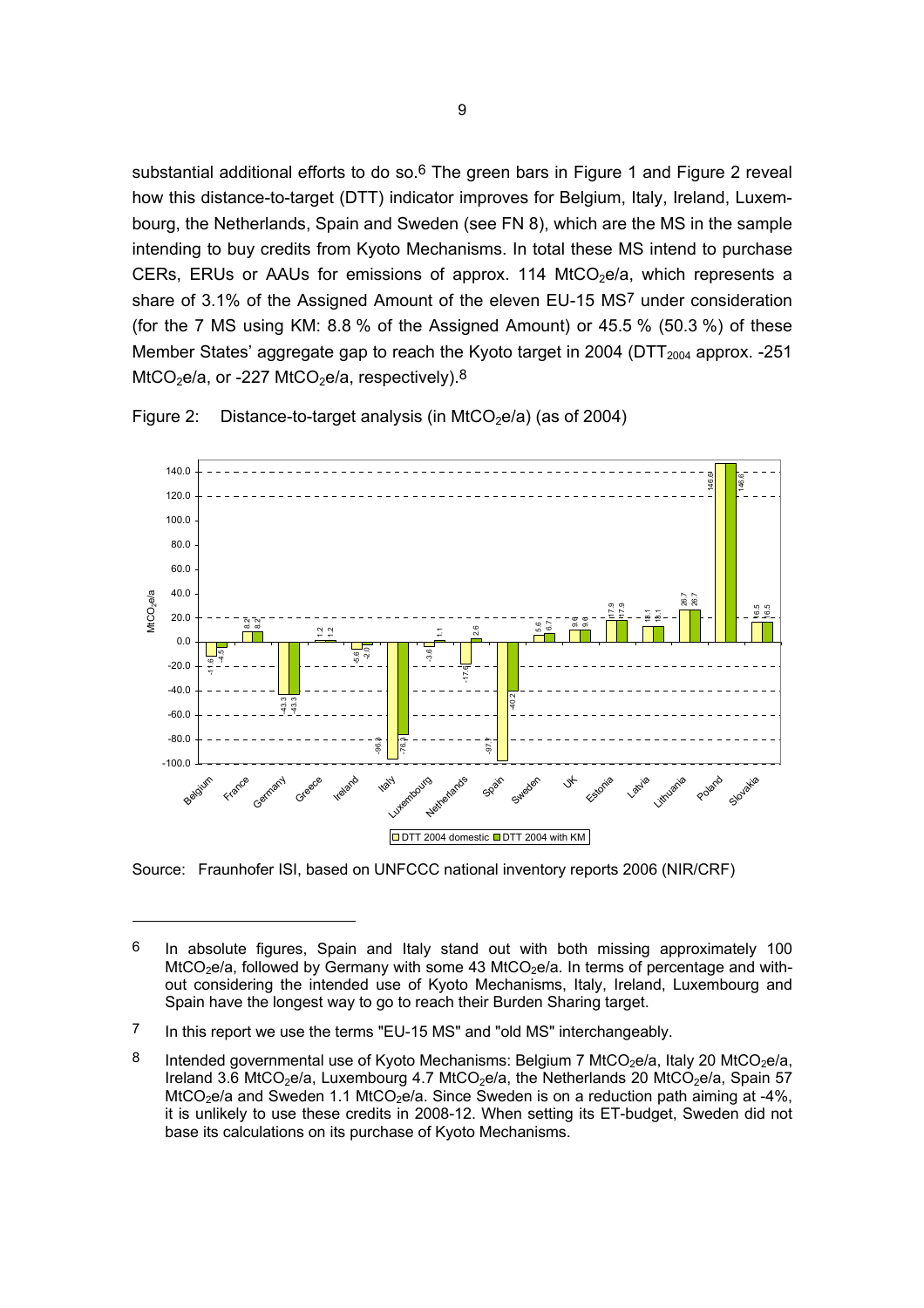In addition to the use of the Kyoto Mechanism on the national level by governmental purchases, the Linking Directive (CEC 2004b) allows companies to use credits from projects under Joint Implementation (JI) and Clean Development Mechanism (CDM) to cover their emissions under the EU ETS. Based on the supplementarity requirements of the Marrakesh Accords and the Kyoto Protocol, the EU ETS Directive also requires that the use of these Mechanisms needs to be supplementary to domestic action (see Article 30.3, CEC (2004b)). In line with the Linking Directive, MS specified the use of the Mechanisms by companies as a percentage of allocation in their National Allocation Plans (Article 5, CEC (2004b)). Since these credits and EUAs can be traded without restrictions between companies, the total available amount within the EU-27 will be the overall limit.9 Credits from CDM and JI projects used by domestic firms need to be added to the amount of Kyoto Units (AAUs) the governments intend to use to meet their Kyoto-/Burden-Sharing targets.

As shown in Figure 3, the maximum share (i.e., limit) of credits MS allow their companies to use varies substantially across countries and ranges from 4 % and 5 % in Wallonia and Latvia, respectively, to 50 % in Ireland and Spain. There are also differences in how the limits will be implemented. First, some MS (e.g. UK) require the limits to be met in every year, but allow for banking. Other countries (e.g. Germany, Luxembourg) allow for banking and borrowing, so that the limit has to be met for the five year trading period only. Second, the limits are mainly implemented at the level of installations but for some at the level of the entire ET-sector (e.g. Slovakia) under a first-come-firstserved policy. Greece permits shifting these limits across companies, i.e. other operators may use the remainders of other installations' percentages. Flanders has implemented different limits for the power and industry sectors in order to compensate the power sector for a more stringent allocation. Since companies may trade credits from JI or CDM projects for EUAs, any restrictions on the use of these credits are expected to be binding at the aggregate level, rather than at the levels of MS, sectors, or installations.

The sum of companies' maximum use and governments' intended purchases from the Kyoto Mechanisms are 403 Mt  $CO<sub>2</sub>e/a$ . This figure relates to a distance to target (as of 2004) of the 18 MS examined of some 30 Mt  $CO<sub>2</sub>e/a$  only, which clearly shows that for these MS – due to the intended and permitted use of KM – there would be no need for domestic reductions at all. Again, there are substantial differences across MS, and some MS (notably Ireland, the Netherlands, and Luxembourg) appear to be at odds with the supplementarity rule. The Netherlands plan to purchase up to 50 % of the re-

 $\overline{a}$ 

<sup>9</sup> Bulgaria and Rumania will join the EU ETS in 2007.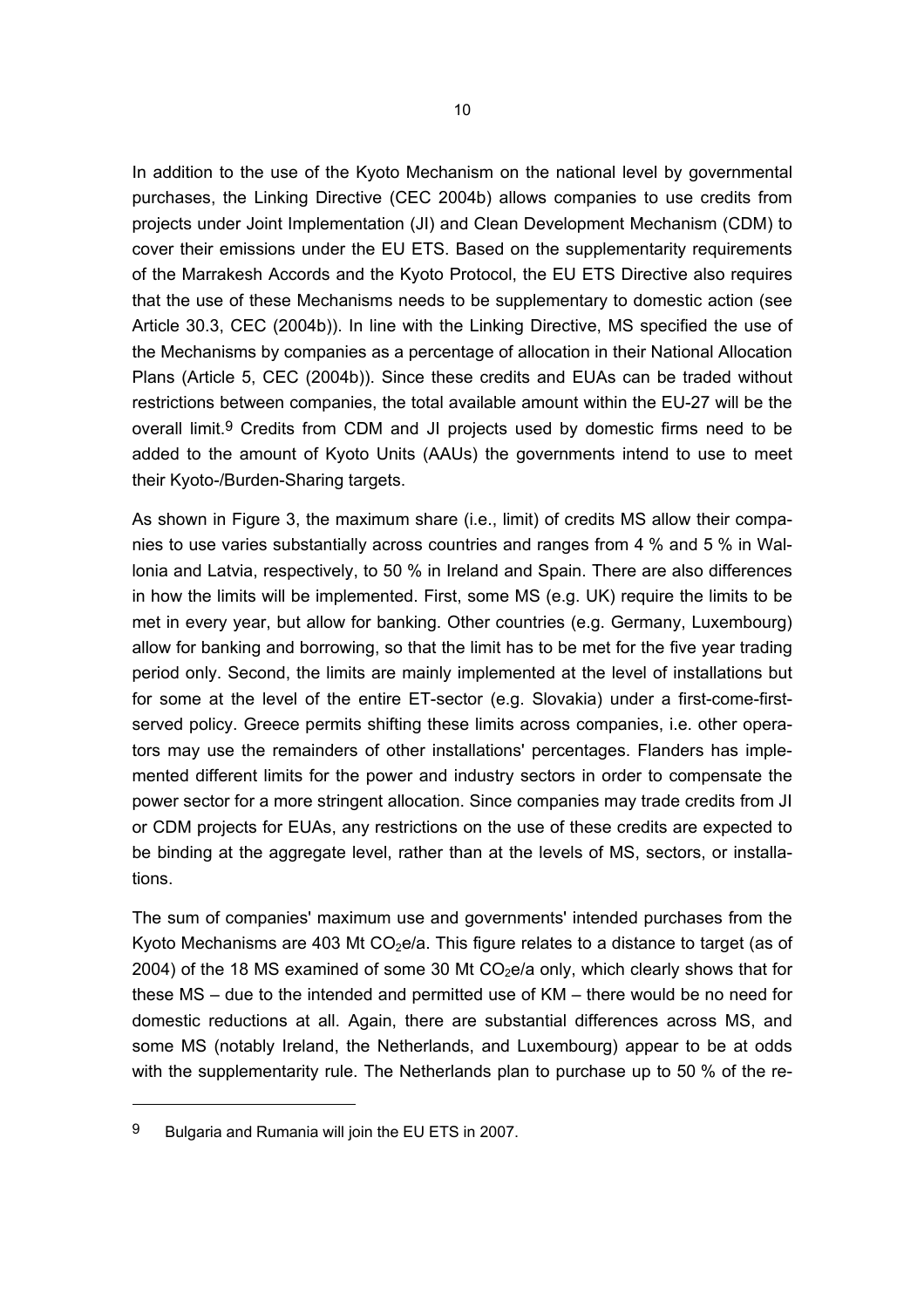maining distance to target (DTT) externally (if based on 2004 figures, this percentage increases to almost 115 %) and intend to allow their companies to use Kyoto Mechanisms for up to 12 % of their allocation (which corresponds to some 67 % of the DTT figure for 2004). However, the criteria specified in Article 30.3 of the EU ETS which quotes and refers to the supplementarity requirement originally formulated in the Kyoto Protocol (e.g. Article 17) and the Marrakesh Accords are qualitative rather than quantitative. Therefore it remains to be seen to which extent the European Commission intends to apply any quantitative criteria, including the one it originally proposed by the EU in the international negotiations (European Council 1999) leading to the Marrakesh Accords.10



Figure 3: Kyoto Mechanisms compliance limit for installations (in %)

Source: Fraunhofer ISI, based on phase 2 NAPs

 $\overline{a}$ 

Formula 1:  $2^{\frac{3}{2}}$  $5\%$ <sup>(</sup>  $\frac{(emissions_{baseyear} * 5 + AssignedAmount)}{2}$  or Formula 2: <sup>50% (emissions<sub>amyear1994</sup> <sup>2002</sup> \*<sup>5</sup> − AssigendAmount) <sup>a</sup> (European Council 1999).</sup></sub> Note: the Assigned Amount is 5 times base year emissions multiplied by the Kyoto target.

<sup>10</sup> The EU's original quantitative proposal that was reached under long internal negotiations  $-$ 30 different formulas were considered – within the EU-15 is the following: "Net acquisitions of emission rights by an Annex B Party for all three Kyoto mechanisms together must not exceed the higher of the following two alternatives: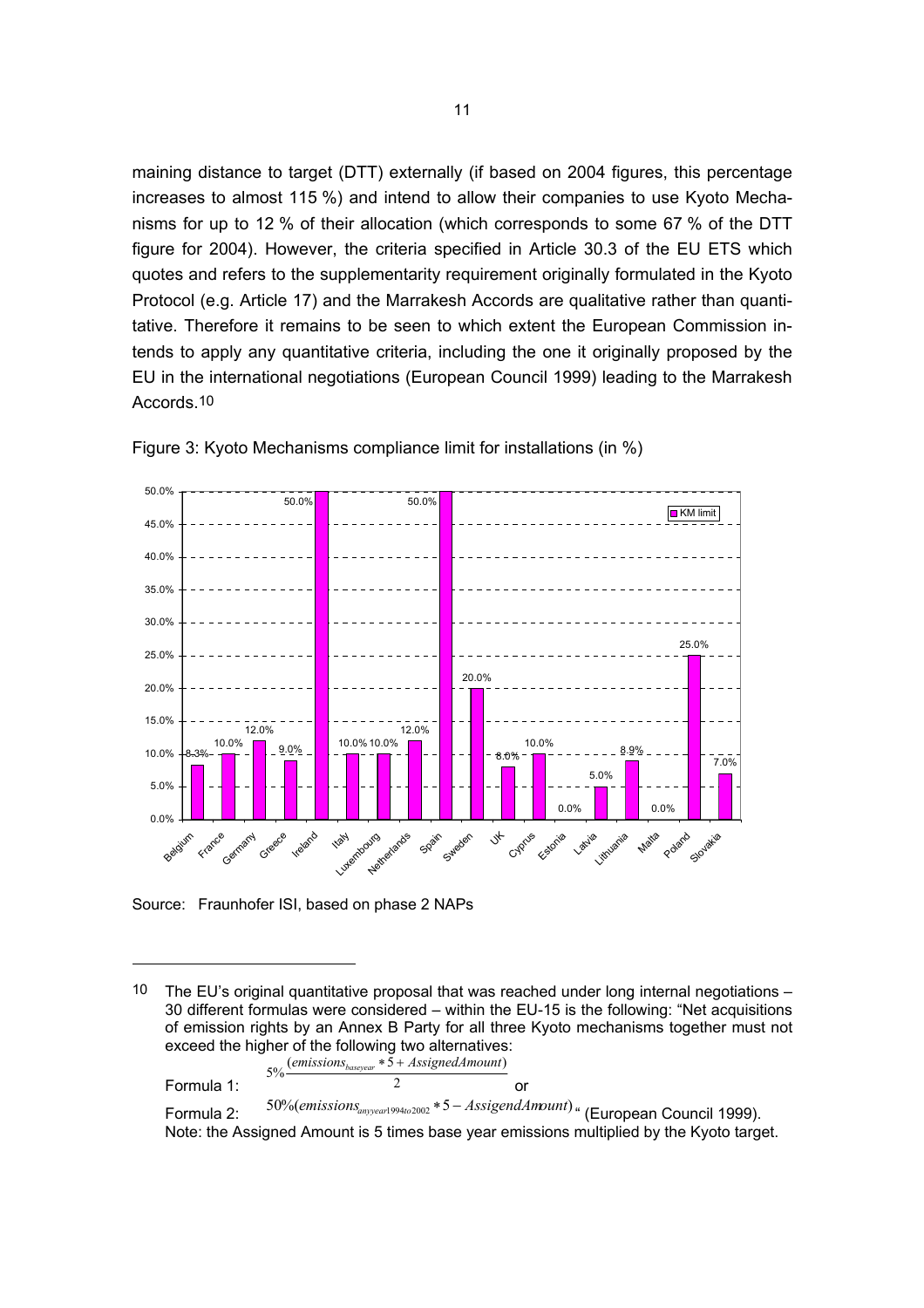These figures need to be kept in mind when assessing the ambition level of the proposed emission budgets for phase 2 of the EU ETS.

# **2.2 Stringency of national ET-budgets**

The stringency of the combined national ET-budgets determines the relation between supply and demand and therefore also the prices of EUAs in the market. Most notably, prices for EUAs remained around  $\epsilon$  26/EUA from January 2006 until the end of April 2006, but plummeted to around  $\epsilon$  10/EUA as a response to the publication of verified emission data for 2005, which indicated a surplus of about 44 million EUA for 2005 (see Figure 4, which compares actual allocation<sup>11</sup> and actual emissions in 2005<sup>12</sup>). Only very few countries allocated quantities of EUAs in 2005 below the actual 2005 emission levels of the ET-sector (Austria, Greece, Italy, Ireland, Spain and the UK).

The factors leading to a generous allocation – apart from political economy aspects – primarily include uncertainties about the actual recent and future emission levels of the installations covered. For example, (i) the emission reduction levels compared to available historical (verified) emission levels were unknown, (ii) the methodologies for monitoring varied widely (EU Monitoring Guidelines had not been approved at the time of data collection), (iii) the definition of installations covered by the Directive did not correspond to existing sector definitions for data collection (e. g. energy balances or national inventory reports), (iv) uncertainty prevailed about which installations were covered by the Directive, (v) the emission levels at installation level used for allocation were not verified, and  $-$  maybe most importantly  $-$  (vi) the emission projections which determined the size of the ET-budget in many MS relied on overly optimistic economic growth rates. Also, especially in the new MS, the average distribution of the total allocation over the trading period can distort the picture because of ongoing growth, thereby contributing to a surplus of allowances in early years of a trading phase, while the picture might change towards the end of that phase. Since France and Poland allowed restricted banking of allowances from phase 1 to the phase 2, the (lack of) strin-

<sup>11</sup> Actual allocation excludes opt-outs, includes opt-ins and new entrants in 2005 (CITL data as of October 23, 2006).

<sup>12</sup> The CITL data for Poland still only covers less than 60% of the cap set in Poland's first NAP because not all installations are connected to the registry. We therefore took the cap in phase 1 (excluding NER, 238.3 million EUA) as a proxy for the actual allocation in 2005, and estimated the actual emissions of all Polish installations covered by the EU ETS by applying the same percentage of surplus allocation as that of the installations already registered in CITL (140 million EUA actual allocation vs. 113 million EUA actual emissions in 2005, yielding a surplus allocation of 27 million EUA or some 19% (for 461 installations)). As a result, we estimate an over-allocation of approx. 46 million EUA in 2005.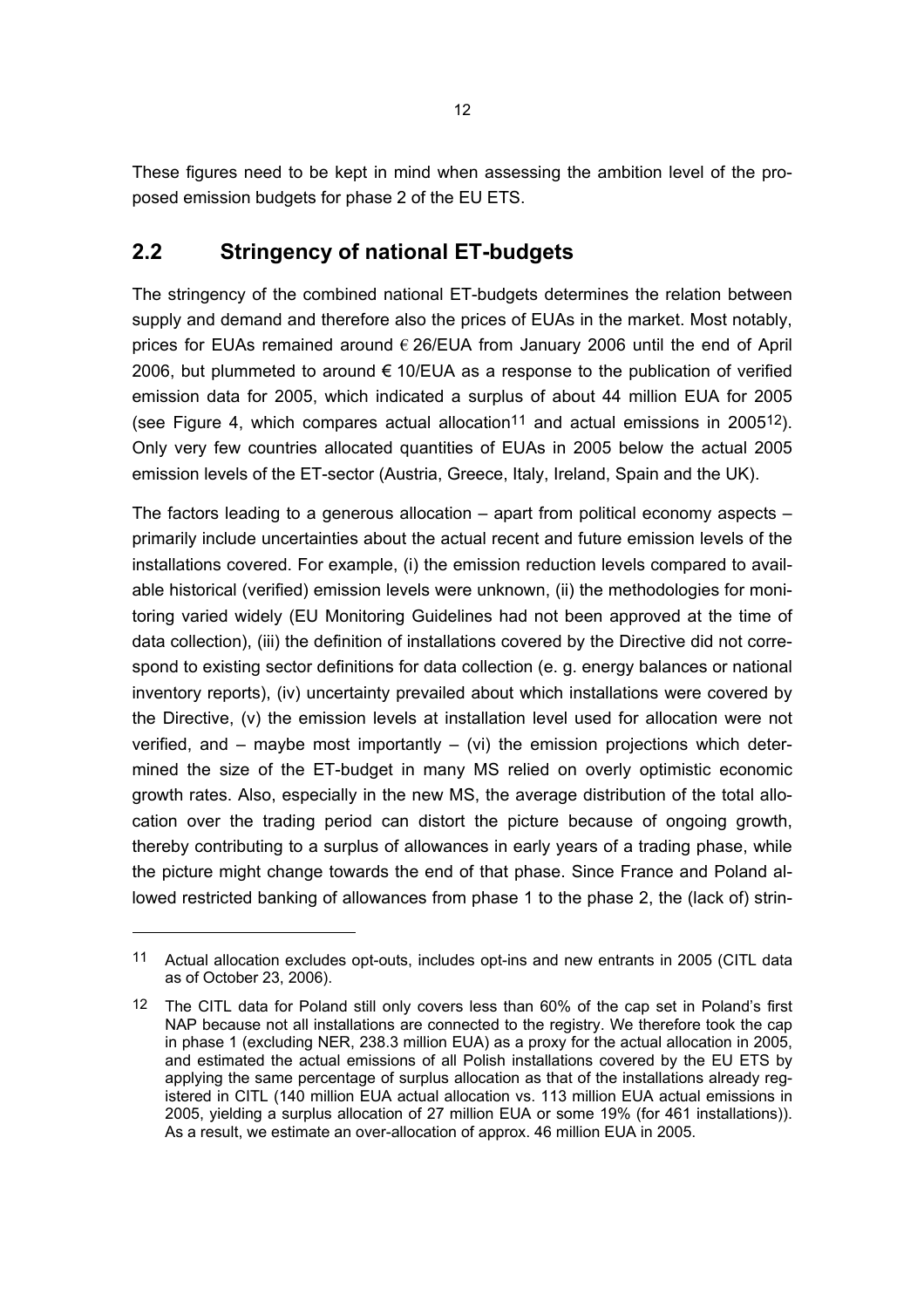gency of the first period may – if banking is actually implemented – have a (small) impact on the stringency of the second period.



Figure 4: Comparison of allocation 2005 vs. emissions 2005 (in MtCO<sub>2</sub>e/a and in %)

Source: Fraunhofer ISI, based on NAP and registry data (CITL as of October 23, 2006)

While not all of these factors could be overcome in time to set up the second round of NAPs, MS and the Commission can at least rely on VET 2005 data. However, the time between the release of the Verified Emissions Data (May 2006) and the deadline to submit the NAP 2 (end of June 2006) was very short.

To assess the stringency of the ET-budgets for NAP 2 we relate their sizes to three criteria which can be used to determine the cut in emissions by MS: historical emissions, the size of the ET-budgets in phase 1 and projected emissions of the ETSinstallations for 2008-2012.

#### *Criterion 1: Second phase ET-budgets compared to historical emissions*

The historical emissions of the installations covered in the Member States are the first benchmark used to assess the stringency of ET-budgets. In principle, there are two sets of historical data available that might be used:  $CO<sub>2</sub>$  emissions by the ET-sector in the various country-specific base periods as published in the NAPs, or the actual historical emissions of installations covered by the EU ETS, for which data is already available for the first year 2005 (VET 2005). In this study, we use 2005 VET data, since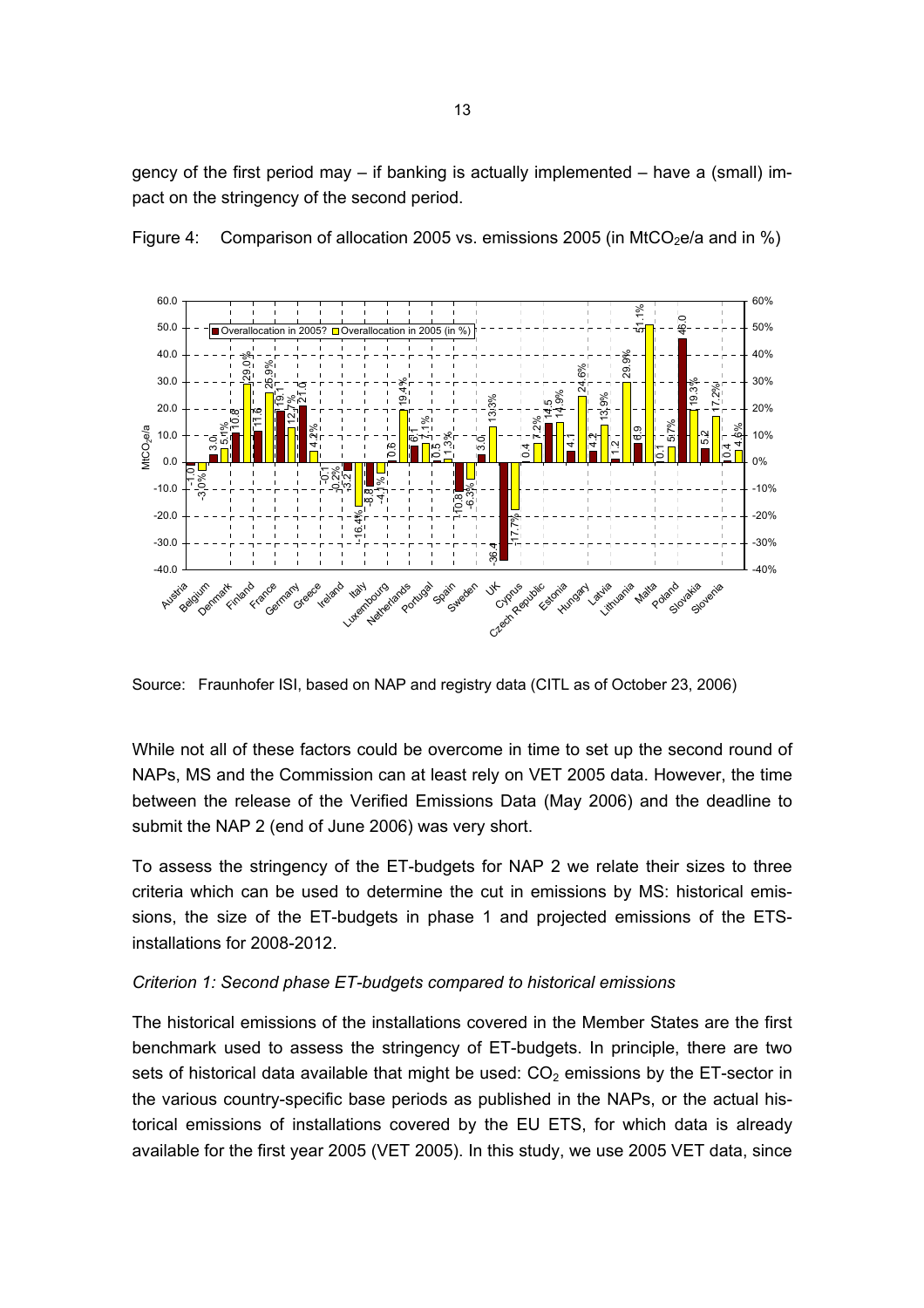they are the most recent, are deemed to be of higher quality (verified rather than estimated) and may be consistently compared across countries. We compare these data with the ET-budget for 2008-12 (without the New Entrant Reserve for installations going online in 2008-12).

However, there are three major caveats: the extended scope, opt-outs and opt-ins. First, the VET 2005 data do not incorporate the extended scope of the EU ETS in most Members States in phase 2, an outcome of the European Commission's efforts to harmonize the types of installations included in the EU ETS across countries.13 So far, these additional installations correspond to an increase of approximately 35.5 million EUA p.a. in the allocation in 2008-12.14 We therefore increase 2005 data by these estimated additional installations. Second, some MS (the UK and the Netherlands) have applied opt-out rules in phase 1, so that their VET 2005 data do not reflect the emissions of installations that have been temporarily excluded from the scheme. For phase 2, the EU ETS Directive does not foresee such opt-outs. As a consequence, for these two MS we correct 2005 data by the estimates for opt-outs.15 Third, Article 24.1 of the EU ETS Directive allows Member States to include further sources and gases in addition to the opt-in possibilities in phase 1, depending on approval by the Commission.16 In order to allow for consistent comparisons of the data across phases, we did not consider the allocation intended for these new opt-ins. The aforementioned data limitations should be kept in mind when interpreting the results.

 $\overline{a}$ 

<sup>13</sup> More specifically, the NAP guidance for phase 2 states that "…Member States should therefore in any case include also combustion processes involving crackers, carbon black, flaring, furnaces and integrated steelworks, typically carried out in larger installations causing considerable emissions" (CEC 2005b, p. 9).

<sup>14</sup> This figure is based on the following estimates provided in NAPs and supporting documents: Belgium 5.7 MtCO<sub>2</sub>e/a, France 5 MtCO<sub>2</sub>e/a, Germany 11 MtCO<sub>2</sub>e/a, Ireland 0.4 MtCO<sub>2</sub>e/a, the Netherlands 4.15 MtCO<sub>2</sub>e/a, Slovakia 1.05 MtCO<sub>2</sub>e/a, Spain 6.77 MtCO<sub>2</sub>e/a, Sweden 2 MtCO<sub>2</sub>e/a and the UK 9.5 MtCO<sub>2</sub>e/a. Some other MS, such as Lithuania, have not yet provided a proxy for the size of emissions or the allocation to additionally covered installations.

<sup>15</sup> Opt-outs for the UK were approx. 30 MtCO<sub>2</sub>e/a, and for the Netherlands about 7.8  $MtCO<sub>2</sub>e/a$ .

<sup>16</sup> So far, three MS (France, Netherlands and the state of Wallonia in Belgium) plan to include additional installations with  $N_2O$  emissions from adipic and nitric acid, glyoxalic and glyoxal production. The intended number of allowances for  $N_2O$  emissions from these opt-ins – Wallonia did not provide any details yet - is rather small: France  $5.44$  MtCO<sub>2</sub>e/a, Netherlands  $1.43$  MtCO<sub>2</sub>e/a...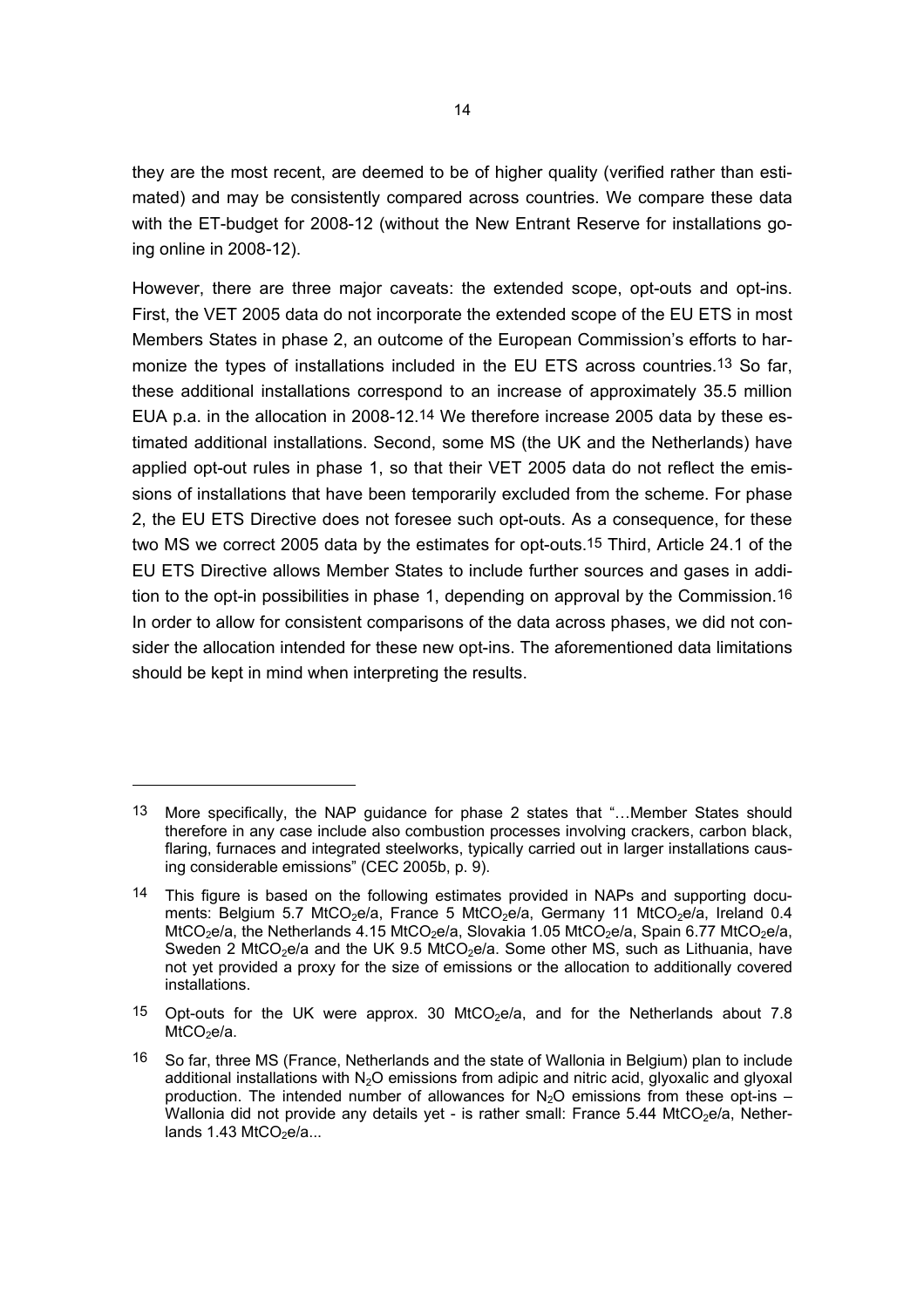#### *Criterion 2: Second phase ET-budgets compared to first phase ET-budgets*

We use the ET-budgets of phase 1 as the second benchmark to assess the stringency of the ET-budgets for phase 2. For this comparison we include the reserve for new entrants (and reserves for other purposes, such as legal claims, but not JI set asides) in both ET-budgets. Also, if the ET-budget for phase 2 already includes the allocation for additional installations, we adjusted the ET-budget for phase 1 by the estimates for these installations that were provided in NAPs and supporting documents. Furthermore, both ET-budgets need to equally incorporate the foreseen allocation levels for opt-in and opt-out installations in phase 1. Again, we abstract from allocations to additional opt-ins which might be foreseen for 2008-12 because these additional installations have not been covered in phase 1.

#### *Criterion 3: Second phase ET-budgets compared to projected emissions*

Finally, to evaluate the stringency of the ET-budgets in phase 2 we also look at projected emissions for 2008-2012 of the installations covered by the EU ETS in each Member State. When available, we use the projections for the ET-sector provided in the NAPs. Where these were not included in the NAP, they were estimated based on a country's projection for all GHG from their NAP (Ireland, the Netherlands, Spain's draft NAP) and the ratio of  $CO<sub>2</sub>$  emissions of the ET-sector from VET 2005 (plus additional installations and phase 1 opt-outs) relative to total GHG emissions in 2004 (from UNFCCC 2006). This procedure implicitly assumes that this ratio will remain constant in phase 2 which might not be the case, especially in economies undergoing structural change. But it still represents a sufficiently robust estimate of projected emissions. We used projection figures from external sources only if the NAP did not provide any data on projected emissions for 2008-12.17

The results of the evaluation using these three criteria are displayed in Figure 5 and Figure 6 and may be summarized as follows.

 $\overline{a}$ 

<sup>17</sup> For Estonia, Germany and Poland we used the recently published data from the EEA (2006) with which we calculated the projection for the ET-sector by using the EEA figure with the ratio of  $CO<sub>2</sub>$  emissions of the ET-sector from VET 2005 (plus additional installations and opt-outs in phase 1) relative to total GHG emissions in 2004 (UNFCCC 2006).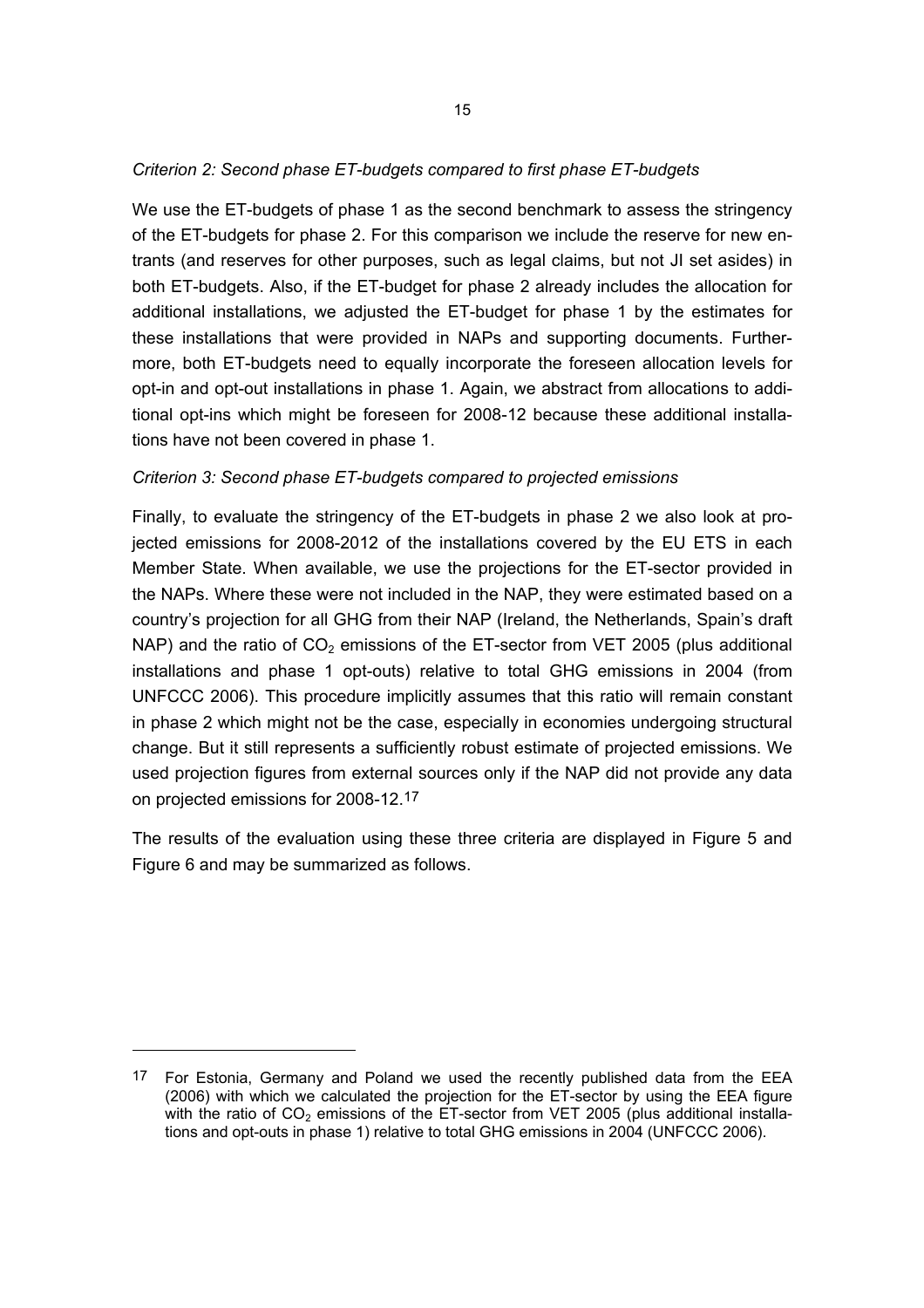

Figure 5: ET-budget for phase 2 compared to emissions in 2005, allocation for 2005 and emission projection in 2010 (in MtCO $_2$ e/a)

Note: Due to missing data on projected emissions for the ET-sectors in the NAPs for Ireland, the Netherlands, Spain, Estonia, Germany and Poland, criteria 3 was assessed using our own calculations (based on EEA 2006).

Source: Fraunhofer ISI (based on CEC 2006; UNFCCC 2006 and NAPs I+II of MS)

- 1. *Historical emissions in 2005* (bright yellow bar in Figure 5 and Figure 6): This criteria yields different results for the old MS compared to the new MS. With the exception of France, Luxembourg and Sweden, all EU-15 MS reduce their phase 2 ETbudget compared to actual emissions in 2005, while the new MS included in this study decided in favour of a budget larger than VET 2005 data. The MS with the most significant decrease of their new ET-budget compared to actual emissions in 2005 are Italy, Spain and the UK (both in absolute and percentage figures).18 Poland has the largest overshoot of 2005 emissions in absolute terms, but this figure needs to be interpreted with caution as it is based on an estimate for 2005 data (see footnote 12).
- 2. *ET-budget of previous phase 2005-2007* (dark green bar in Figure 5 and Figure 6): The same differentiation in allocation decisions between old and new MS is demonstrated by criteria 2. In the EU-15, only Greece and Luxembourg, and both only

<sup>18</sup> Notably, these MS were (together with Ireland and Greece) the only MS in our sample where allocated quantities in phase 1 were below VET data in 2005 (see Figure 4).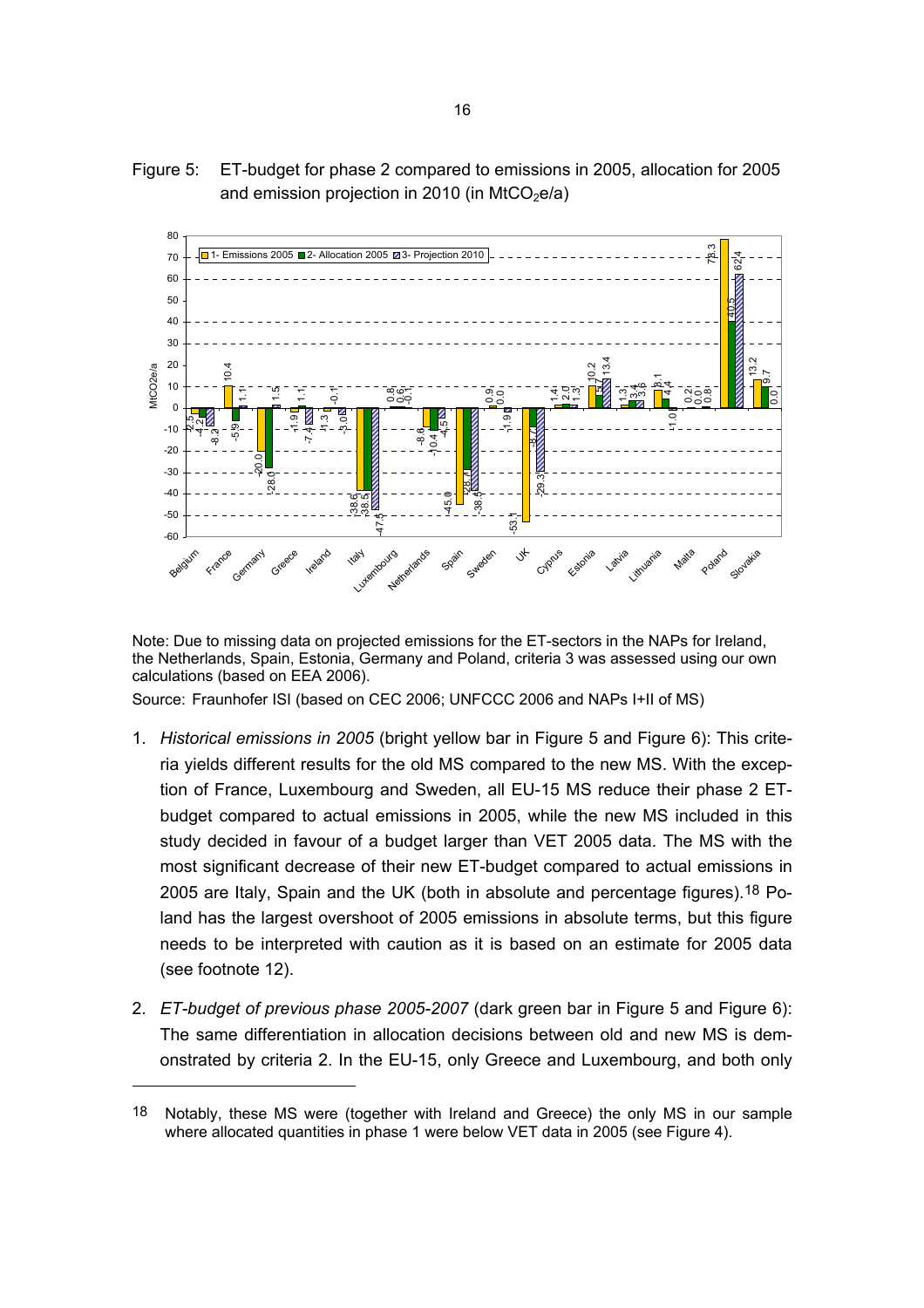to a limited extent, increase their phase 2 ET-budget when compared to the budget in phase 1. All other EU-15 MS have decided in favour of a stricter ET-budget compared to the previous one. The analysis shows that, in absolute terms, Italy, Spain and Germany exhibit the largest reductions. In percentage terms, Spain, the UK and Italy show the largest cuts in their ET-budgets. In contrast, all new MS show large upward deviations in their ET-budgets, led by Poland (in absolute terms) and Latvia (in relative terms).

3. *Projected emissions* (striped white-blue bar in Figure 5 and Figure 6): This criteria again resulted in a two-sided picture: The old MS choose an ET-budget that is lower than projections (with the exceptions of France and Germany), while the new MS intend to allocate more than the projected emissions (with the exceptions of Lithuania and Slovakia). This appears particularly troublesome as we used projections provided in the NAP. It would be worthwhile to compare projections in the NAPs with expert judgements because projected figures are always somewhat subjective and thus the picture might be even worse (see Neuhoff et al. 2006).



Figure 6: ET-budget for phase 2 compared to emissions in 2005, allocation for 2005 and emission projection in 2010 (in %)

Source: Fraunhofer ISI (based on CEC 2006; UNFCCC 2006 and NAPs I+II of MS)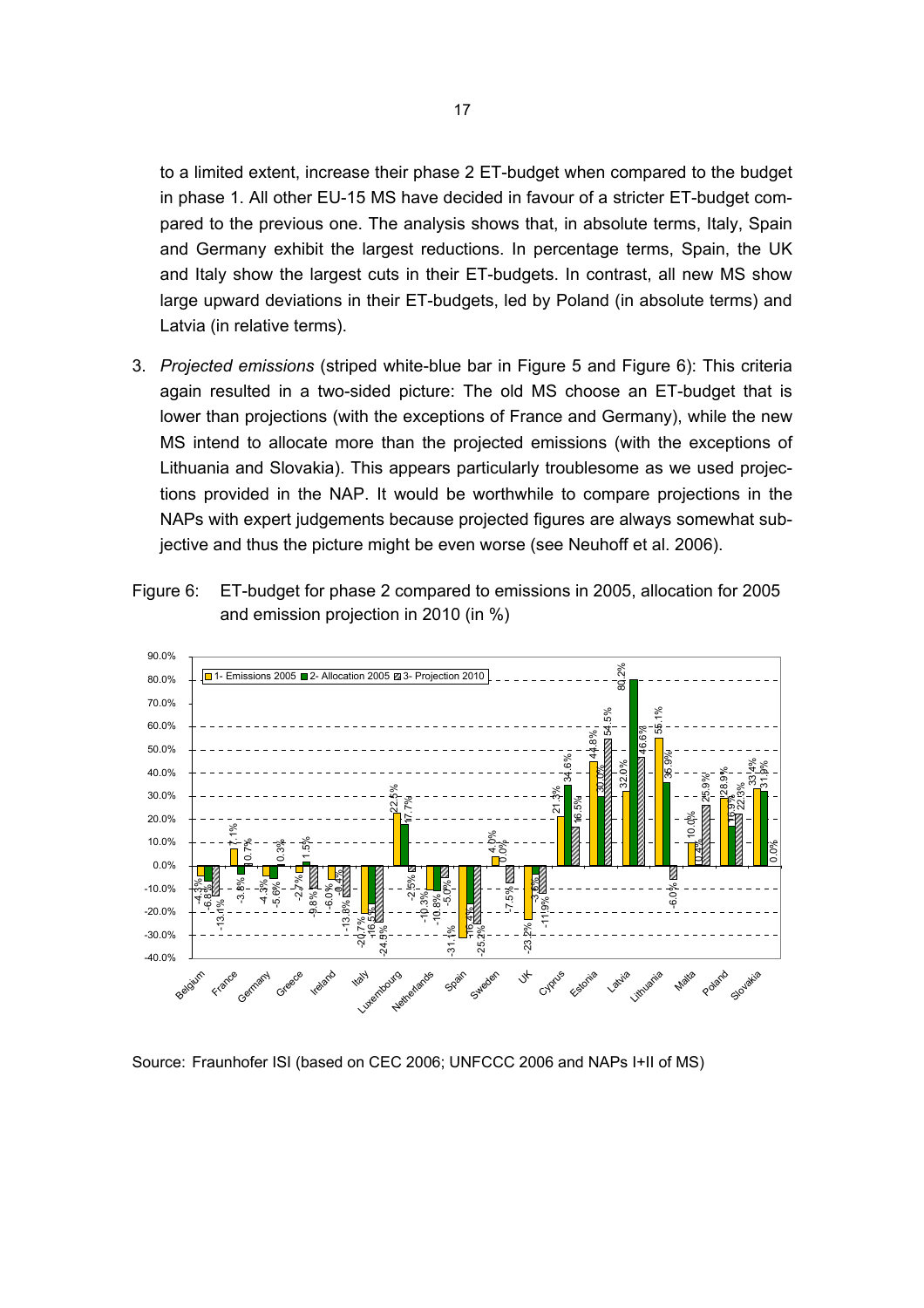Only six MS, all of them EU-15, fulfil all three criteria, namely Belgium, Ireland, Italy, Spain (the latter two according to their draft NAPs), the Netherlands and the United Kingdom.

In total terms, criteria 1 (ET-budget phase 1 vs. VET 2005) suggests that the new total ET-budget of the EU ETS is just below 2.7 % or some 46 million EUA p.a. below actual emissions in 2005 (old MS: -11.1 % or -158.9 MtCO<sub>2</sub>e/a; new MS: +31.3 % or 112.8 MtCO<sub>2</sub>e/a). Criteria 2 (ET-budget phase 2 vs. ET-budget phase 1) provides a similar picture, again with a clear distinction between new and old MS: the 18 MS under consideration have set their ET-budgets 3 % or approx. 57 million EUA p.a. below the phase 1 ET-budget (old MS: -7.7 % or -122.8 million EUA p.a.; new MS: +21 % or 65.7 million EUA p.a.). Finally, the overall picture for criteria 3 (ET-budget phase 2 vs. projections) shows very similar results: the phase 2 E-budget of old MS is approx. 9.1 % or 138 million EUA p.a. lower than the projection, while the new MS intend to allocate approx. 21.1 % or 80.4 million EUA p.a. more than projected emissions. In sum, the overall ET-budget of the 18 MS under investigation is just 3 % or 57.6 million EUA p.a. lower than projected emissions for the ET-sector.

These figures suggest that the intended allocation for the ET-sector in 2008-12 will not require significant reductions – given the error of margin on the data, actual emissions may even be well below the intended allocation. As a consequence, the price for EUAs and innovation incentives for low-carbon technologies are likely to be low as well.

# **2.3 Cost-efficiency of ET-budget**

While the first three criteria address the stringency – or lack thereof – of the ETbudgets for the installations covered by the EU ETS, we now examine to which extent Member States rely on the EU ETS to meet their Kyoto burden-sharing targets. In particular, we attempt to gain some insights into whether the sizes of the EU ET-budgets are consistent with an efficient distribution of reduction efforts between the trading and the non-trading sectors.

### *Cost efficient size of budget for ET-sector*

From an economic perspective, the size of the budgets for the ET-sector and the non-ET-sector should be determined such that (before international trading starts) the total abatement costs are minimized, i.e. that the marginal costs of the abatement measures which are realized in the trading sectors and the non-trading sectors are equal. Thus, sectors with cheaper reduction measures should contribute more reductions (relatively) to achieving a country's emission target. At least to some extent, criterion 3 of Annex III of the EU ETS Directive – i.e. the potential to reduce emissions – addresses this issue.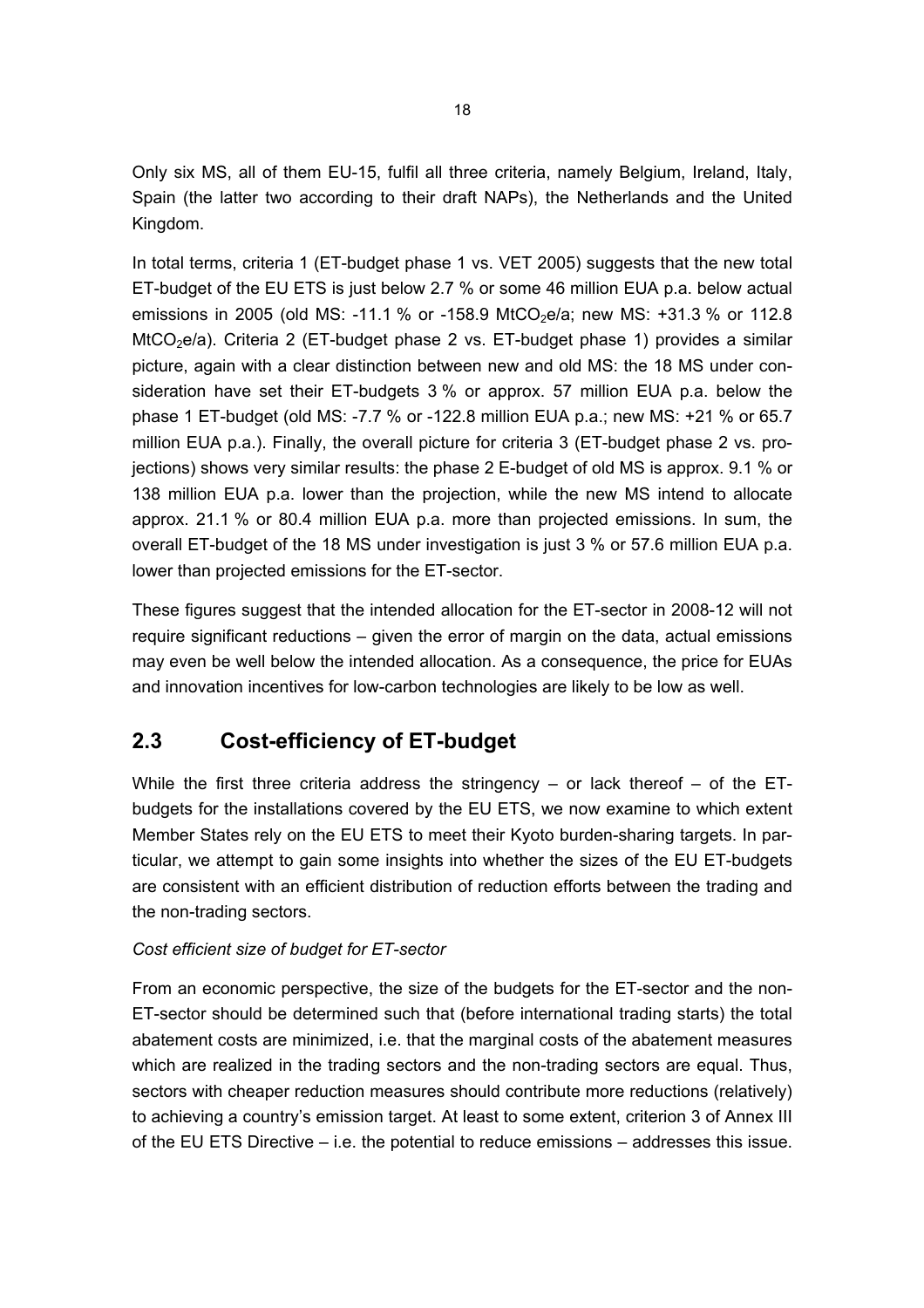According to the NAP Guidance (CEC 2004a), this "criterion will be deemed as fulfilled if the allocation reflects the relative differences in the potential between the total covered and total non-covered activities", where "potential" also means economic, and not only technical potential.

### *Criterion 4: Hypothetical allocation scenario (HAS) between ET- and non ET-sectors for 2008-12*

As an indicator for the relative contribution of the ET-sector to achieving a country's emission target, we relate the size of the ET-budget in the NAPs to a "hypothetical allocation scenario between ETS and non-ETS" (HAS). To calculate this HAS we multiply a Member State's burden-sharing or Kyoto target with the share of the ET-sector's  $CO<sub>2</sub>$ -emissions relative to total greenhouse gas emissions (using the most recent data of 2004/05).19 Thus, the HAS represents the budget resulting for the trading sector (biggest parts of energy and industry) if all sectors contributed proportionally to achieving a country's emission target. In principle, the same caveats as described in the previous criteria apply with respect to calculating the share of ETS emissions relative to all GHG emissions. For example, estimates rather than verified emission data had to be used for installations which were opted out in phase 1 but are to be included in phase 2 of the EU ETS.

In our analyses of the HAS of MS purchasing Kyoto Mechanisms (Belgium, Italy, Ireland, Luxembourg, the Netherlands, Spain and Sweden20), we distinguish two scenarios: a *domestic action scenario* where we calculate the HAS without the governments' intended use of Kyoto mechanisms; and a scenario where these mechanisms result in an increase in the national emission budgets (and consequently also in the HAS).

<sup>19</sup> To compute the share of the ET-sector we divide total (verified)  $CO<sub>2</sub>$ -emissions from the ET-installations in 2005 (CEC 2006) – adjusted upwards by emissions of additional installations and opt-outs – by the total GHG emissions of a country using National Inventory Data for 2004 (UNFCCC 2006), excluding (as always) emissions from LULUCF.

<sup>20</sup> The second scenario is not relevant for Sweden because – although it intends to purchase credits from Kyoto mechanisms – the decision on the actual use of these credits for 2008- 12 is still pending, and the amount intended to be purchased was not taken into account when setting Sweden's ETS-cap for phase 2.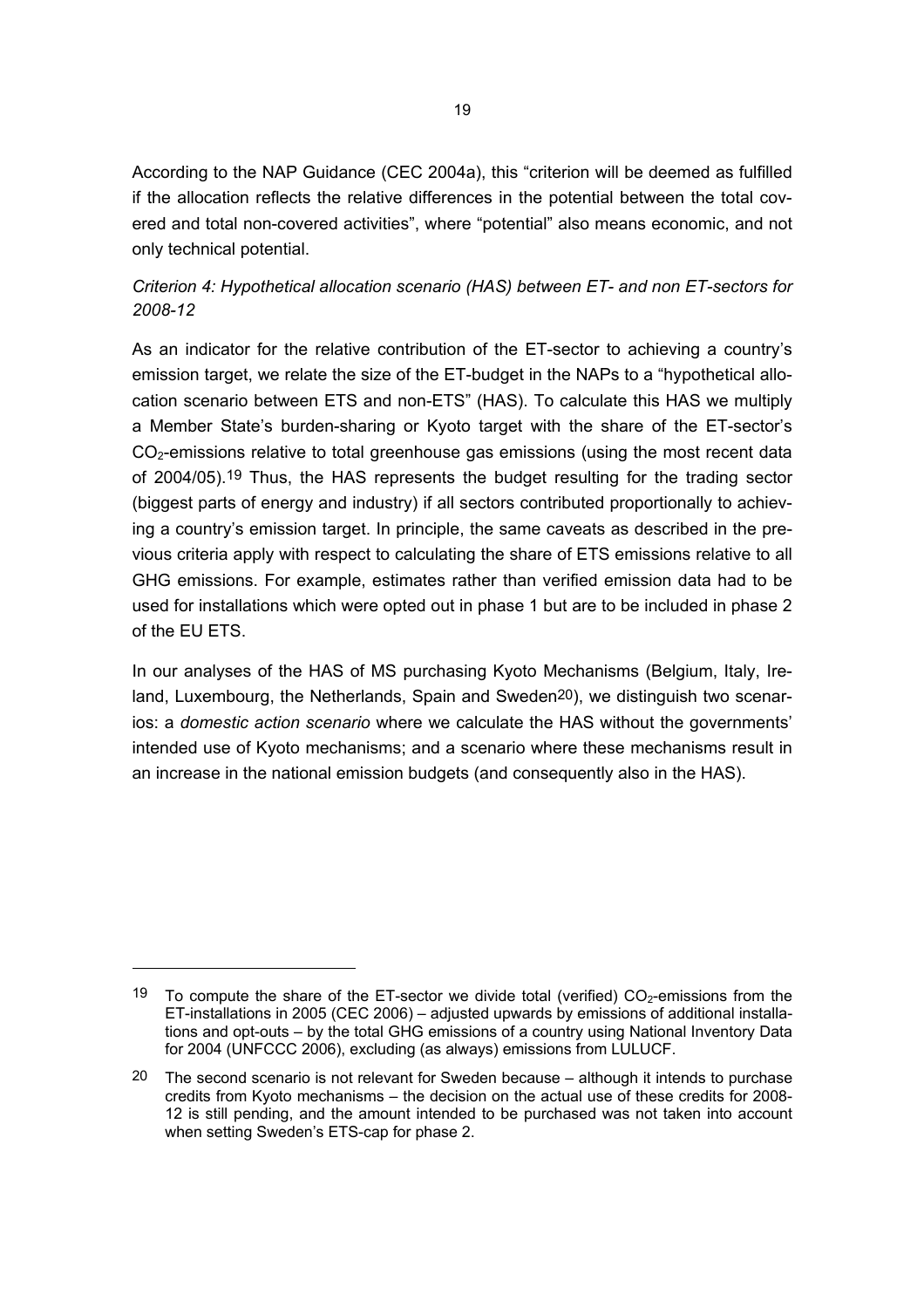

Figure 7: ET-budget for phase 2 compared to "hypothetical allocation scenario" (in  $MtCO<sub>2</sub>e/a$ 

Source: Fraunhofer ISI (based on CEC 2006; UNFCCC 2006 and NAPs I+II of MS)

Figure 8 shows the results for the shares of the actual ET-budgets to the HAS. Apart from the UK, the emission budgets for the ET-sectors in all other Member States are significantly larger than a proportional contribution would suggest. Even if the governments' intended use of the Kyoto mechanisms is taken into account, in addition to the UK only the ET-budgets of the Netherlands and Spain pass this test. In terms of costefficiency, this result insinuates that the "pie split" is not optimal in most countries. According to many studies (including Böhringer et al. 2005; Böhringer et al. 2006; Criqui, Kitous 2003; or Peterson 2006), the marginal abatement costs of the ET-sector are lower than the abatement costs of other sectors in the economy (even without considering the ETS-companies' option to use "cheap" credits from CDM or JI projects to fulfil their obligation under the EU ETS). Thus, from a cost-efficiency perspective, the ETsectors should actually contribute more than would be proportional rather than less.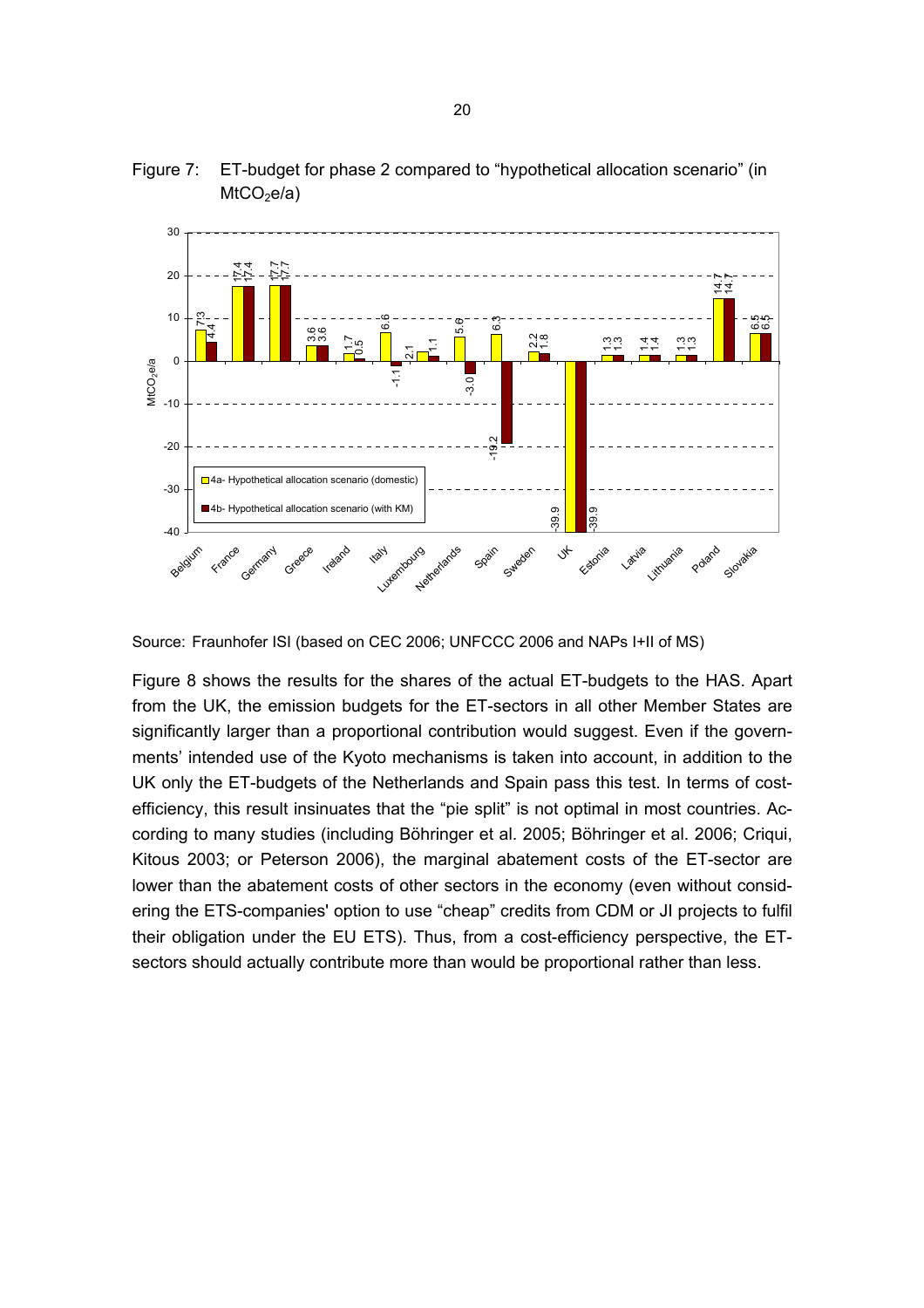

Figure 8: ET-budget for phase 2 compared to "hypothetical allocation scenario" (in  $MtCO<sub>2</sub>e/a$ 

Source: Fraunhofer ISI (based on CEC 2006; UNFCCC 2006 and NAPs I+II of MS)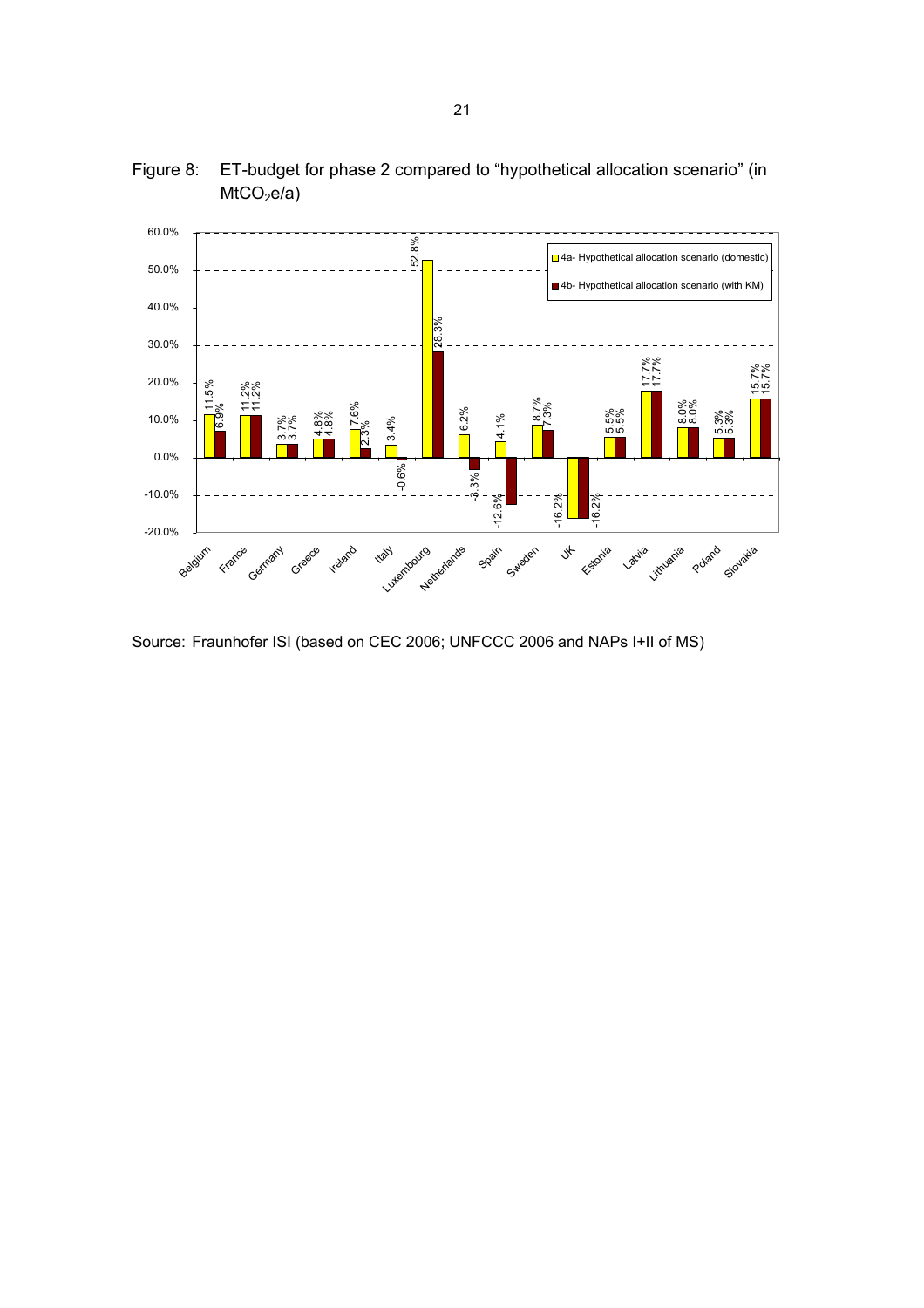### **3 Analysis of allocation rules at the micro level**

Similar to phase 121 of the EU ETS, most MS included in this study also allocate the entire ET-budget for free in phase 2 (see Annex I). Likewise, the majority of MS again apply a two step approach to determine the quantities of EUAs to be allocated to individual installations. In the first step, sector budgets (SB) are determined, usually based on a combination of historical emission levels or average benchmarks, growth projections, emission saving potentials ( $EF =$  efficiency factor) and a compliance factor ( $CF$ ) to reach the overall ET-budget. In the second step, the sector budgets are then allocated to individual installations  $(IA =$  installation allocation), typically based on their emissions share in a base period (rather than on output or capacity). Technically, most old MS apply sector-specific compliance factors (see Annex I) to guarantee the consistency of the bottom-up allocation to individual installations with the sector budgets. In the simplest case, there are only two budgets: one for energy and one for industry.22 Since most of the new MS (e.g. Estonia, Latvia and Slovakia) will easily reach their Kyoto-targets, they use a one step approach and do not have to apply compliance factors. In all MS these basic allocation rules are supplemented by special provisions to serve particular distributional purposes, for example, to account for clean technologies, process-related emissions, early action or small emitters. In addition, the micro plans include limits on the use of Kyoto Mechanisms by companies and may also provide information on special reserves. In the remainder of this section, we will analyse the allocation rules for existing installations, for new projects (including new entrant reserves) and for closures in more detail, drawing primarily on arguments from economic theory. The section also covers special provisions and special reserves.

### **3.1 Basic allocation rules for existing installations**

As can be seen from Annex I, most MS allocate allowances to existing installations for free based on historical emissions in a fairly recent base period which typically consists of several years (conventional grandfathering).23 But several countries like Belgium, Italy, Latvia, Spain, Sweden and the UK base allocation for some existing installations

<sup>21</sup> For overviews see, for example, Betz et al. (2004), Ecofys (2004), German Emissions Trading Authority (DEHSt) (2005), Matthes (2005).

<sup>22</sup> In some countries the energy sector only includes power installations connected to the grid. In other MS, the energy sector also includes power installations in the industry sector (see Annex I for an overview). For simplicity we usually do not make this distinction when presenting the general results.

<sup>23</sup> Conventional grandfathering is also the method applied in most other existing emission trading systems, see e. g. Boemare and Quirion (2002).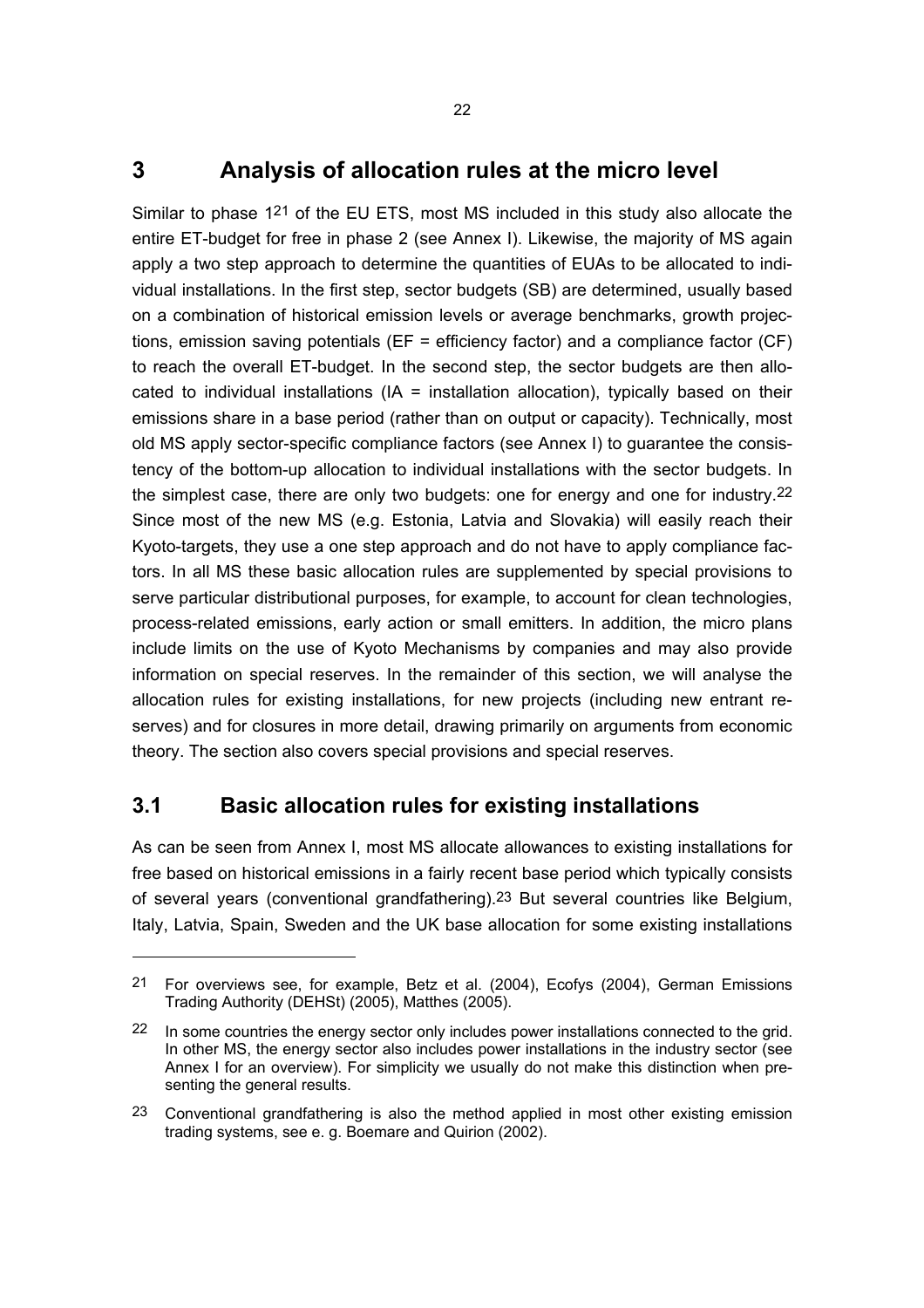on benchmarks (BM) and France and Poland use average benchmarks to determine the size of the sector budgets. Apart from France, these countries did not use benchmarks to allocate EUAs to existing installations in phase 1. Under benchmarking, allocation is based on specific emission values per unit of production (e.g. kg  $CO<sub>2</sub>/MWh$ electricity or  $t \text{CO}_{2}/t$  cement clinker) for a particular group of products or installations. The actual number of allowances can be derived from the specific benchmark multiplied by past or predicted activity rates of individual installations. In general, a benchmarking allocation on installation level favours carbon-efficient installations compared to less carbon-efficient installations, since operators of the latter need to purchase missing allowances on the market or have fewer excess allowances. Since average benchmarks are calculated as the activity-weighted average of emission values for a particular group, they are politically more palatable to existing installations than benchmarks based on the best-available technology (BAT-benchmarks). Benchmarks may be uniformly applied to all installations in a group or differentiated according to fuel inputs, technologies or products. Both types of benchmarks may be associated with high distributional effects compared to conventional grandfathering. Benchmarks to determine the sector budget will not have those effects, if allocation at the level of installations is based on the share of historic emissions.24

The majority of benchmarks are fuel and/or technology-specific average benchmarks rather than uniform benchmarks or BAT benchmarks.25 Exceptions include Flanders and Wallonia in Belgium, where a uniform BAT-benchmark is applied for power installations, and Sweden, where allocation for basic oxygen steel furnaces is based on an EU-wide average benchmark.

#### *Assessment: benchmarking versus grandfathering for existing installations*

As long as full auctioning is not feasible (see next sub-section), benchmarking may be preferable to conventional grandfathering. In particular, conventional grandfathering may lead to undesirable distributional effects, since companies investing in abatement measures prior to the base period (early action) receive fewer allowances than those who did not invest in such measures. The latter companies are then able to reduce

<sup>24</sup> Note that if the emission budget for a particular group of installations is fixed, then a BM allocation implies that the allocation to an installation is in proportion to the share of the activity level of that installation. In particular, the allocation to an installation is independent of the level of the benchmark.

<sup>25</sup> The Netherlands Flanders and Wallonia, where allocation is based on Covenants or voluntary agreements use BAT-benchmarks for existing installations. However, as in phase 1, they use benchmarks for calculating the efficiency factor (i.e. difference between BAT and actual efficiency) which is used in the allocation formula (see Annex I).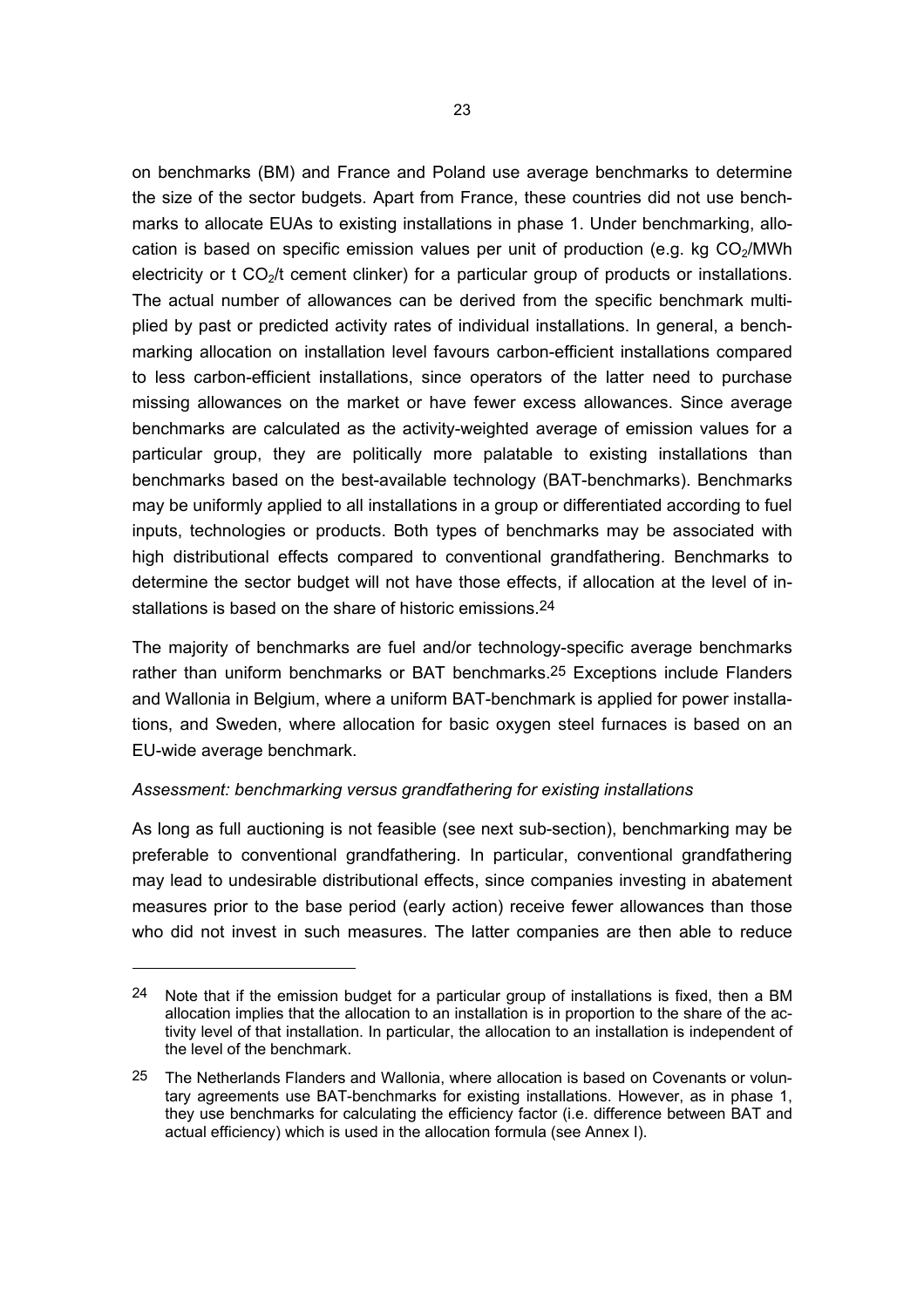emissions at lower costs and sell the surplus allowances on the market. This problem could arise in future trading periods if base periods are updated to calculate allocation at the installation-level (Bode 2006). To limit the distributional effects, the benchmarks used for existing installations could be differentiated according to fuel use, technologies, installation size or application (e.g. load). Such differentiated benchmarks are generally likely to result in efficiency losses and higher overall mitigation costs; however, these losses would be smaller for existing installations (compared with new installations). As argued, for example, by Cremer and Schleich (2006), in the EU ETS, benchmarking could also provide additional incentives for modernization (compared with conventional grandfathering). For installations receiving fewer free allowances under benchmarking than under conventional grandfathering, benchmarking provides a higher incentive for substitution of inefficient installations if closures of installations lead to a termination of allocation (see also section 3.4 on closures). The tighter the benchmark, the higher this incentive would be. Finally, benchmarking would facilitate comparison across EU MS and may be seen as a first step towards harmonized allocation rules throughout the EU (Kruger, Pizer 2004). In fact, EU-wide benchmarks could also be used to determine the allowance budget at the sector level. Such a procedure would contribute to levelling the playing field for allocation.

The potential drawbacks of benchmarking include more stringent data requirements and the need to build benchmark groups (see, for example, Radov et al. 2005). Also, distributional effects, which may be high even if differentiated benchmarks are used, may render benchmarks politically infeasible compared to conventional grandfathering (Cremer, Schleich 2006). In phase 1, distributional aspects and the lack of sufficient data prevented the use of benchmarks for existing installations in many countries. In the NAP guidance for phase 2, the European Commission stated that "EU-wide benchmarking is not a sufficiently matured allocation method to be used for phase 2. Member States may however find appropriate use for benchmarking at national level for the installation level allocation in certain sectors and for new entrants, e.g. in the electricity sector." (CEC 2005b, p. 8). The power sector, which is responsible for the vast majority of emissions in the EU ETS, seems particularly well suited to benchmarking since its output is fairly homogenous and it is easy to assign installations to benchmarking groups.

# **3.2 Auctioning**

While in phase 1 of the EU ETS, only four MS (Denmark, Hungary, Ireland and Lithuania) chose to auction off parts of their ET-budget (with an annual total of only 4.5 million EUAs), the analyses of the submitted NAPs for phase 2 suggest that more MS will do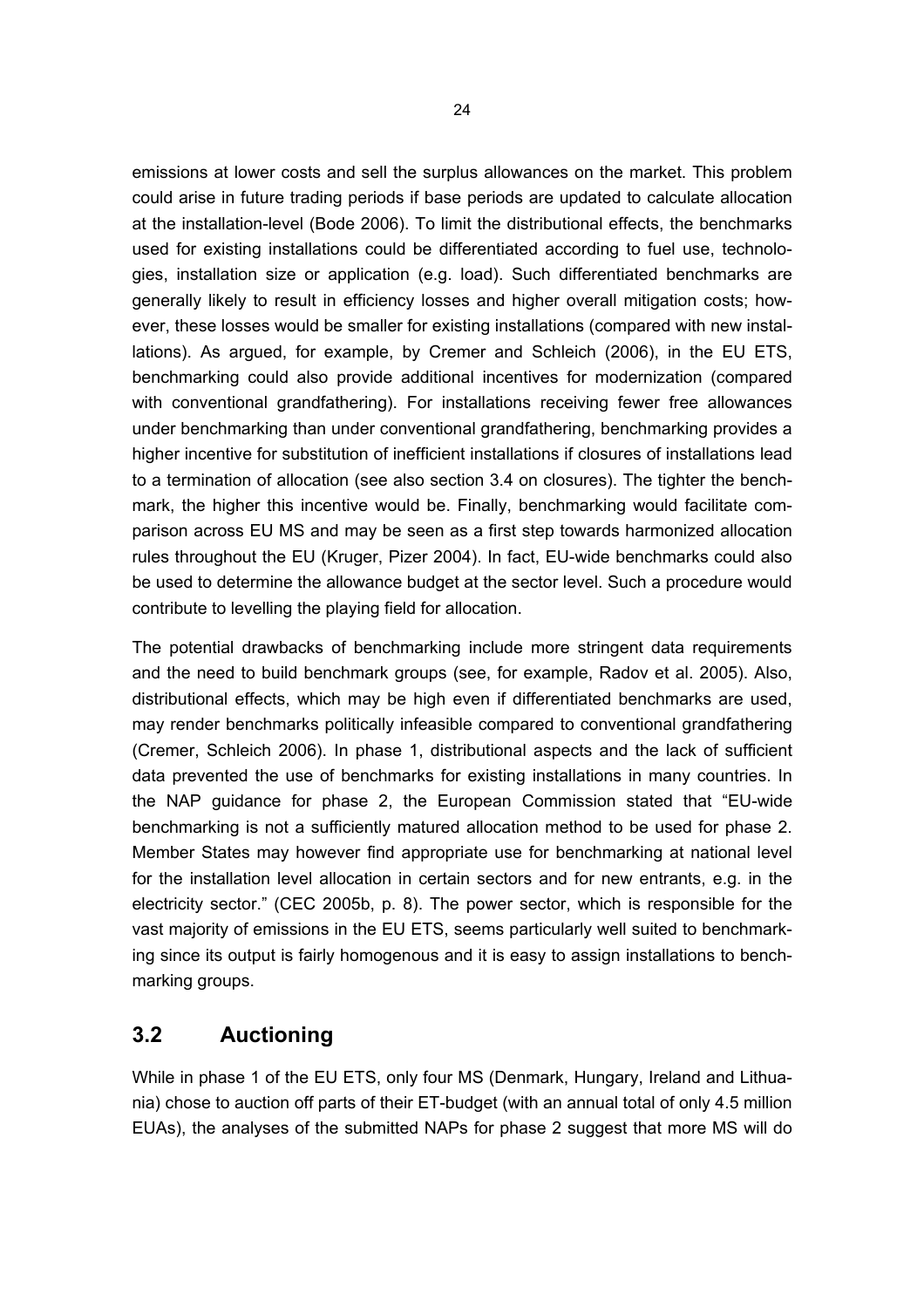so. Similarly, the shares will usually be larger but tend to be well below the maximum share of 10 % allowed by the ETS Directive in phase 2.26 More specifically, in our sample of 18 NAPs, seven include auctioning for phase 2, ranging from a share of 0.5 % in Ireland and Flanders to 7 % in the UK. In five of those MS there was no auctioning in phase 1.27 Compared to the first period where the total number of EUAs auctioned p.a. is 4.5 million, this share is now about 24.5 million EUAs which correspond to 1.3 % of the ET-budgets (incl. reserves) for the MS included in this survey. The auction share would have been even higher if the French NAP, which now shows an auction share of zero, had kept the high share of up to 10 % as originally proposed in the draft NAP. The current NAPs provide sufficient information on the intended use of the revenues, but no information is given on the actual auctioning rules such as types, timing or frequency. In Flanders, Lithuania, Luxembourg and Poland auction revenues are supposed to finance further emission reductions internally or externally (via buying Kyoto units); in the Netherlands they are to benefit "low-volume users" of electricity in the ETsector and other sectors (Dutch NAPII, p. 14), and in Ireland to finance the scheme's administrative costs. Poland and Luxembourg have plans to restrict participation in the auction to domestic operators, but this may violate EU competition regulations.

#### *Assessment: auctioning versus free allocation*

While the method of allocation does not – at least under ideal conditions such as the absence of market power – affect the market price for EUAs, participating companies are better off if allowances are allocated for free, since their wealth increases by the total value of these allowances. Thus allocating all allowances free of charge is politically more palatable which may explain the observed low shares of the ET-budgets that MS intend to auction off.

Auctioning off all allowances could avoid most, if not all, problems and distributional aspects which result in inefficient and complex rules in several Member States, for example those accounting for early action, expected growth or excess allocation28, or for the treatment of new installations and closures (see subsequent sections for further details). Thus, if all allowances were auctioned off, the NAPs would be much simpler,

<sup>26</sup> In phase 1, a maximum 5 % of the ET-budget may be auctioned.

<sup>27</sup> Since at the time of writing (October 2006) there was no NAP 2 available for Denmark, it could not be determined whether Denmark is continuing to use auctioning for phase 2. The draft NAP for Hungary includes an auctioning share of 5 %.

<sup>28</sup> To prevent excess allocation some MS (Austria, Germany) had included so called ex-post adjustments of the allocation in phase 1. Since ex-post adjustments are at odds with the logic of emission trading (ex-ante principle of allocation), the European Commission has ruled against them.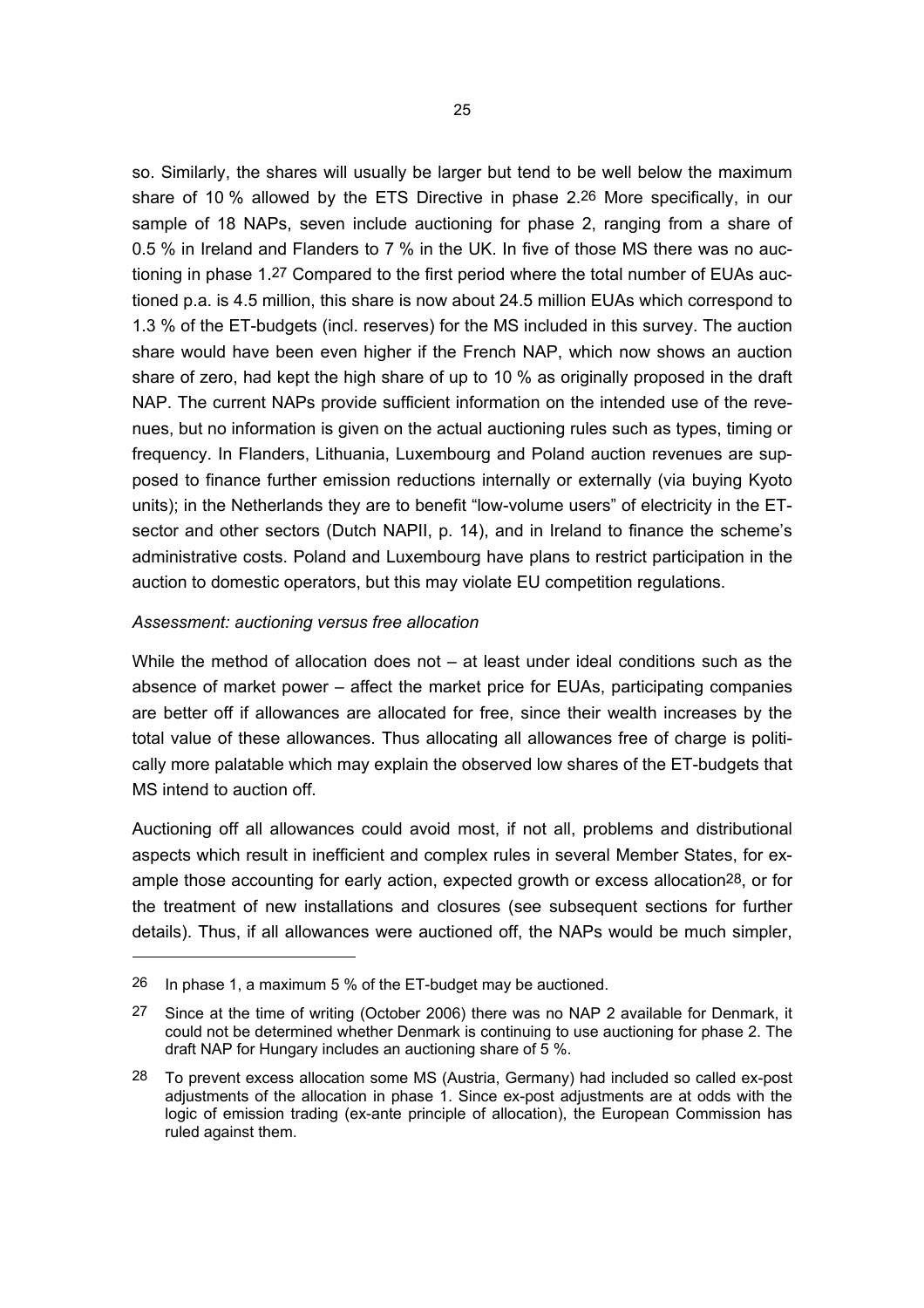more transparent and more efficient. In addition, the outcome of an auction may be perceived as "fair" because – in contrast to a free allocation of allowances- the "polluter-pays" principle holds.

Auctioning off part of the budget right at the beginning of the trading period may also generate robust early price signals for the actual scarcity in the market, since participants base their bidding behaviour on their marginal abatement costs (and expected prices in the secondary market). For example, Schmalensee et al. (1998) conclude that the auction share within the existing US EPA  $SO<sub>2</sub>$  Trading System facilitated the price discovery process and the development of the market. Similarly, based on results from "experimental" emission trading simulations with companies, Ehrhart et al. (2005) concur that auctioning off part of the ET-budget would generate an early price indicator, which would help participants develop their investment and trading strategies and thus lead to lower costs to society. Hepburn et al. (2006) argue that auctioning off and setting a minimum price (price floor) could lead to higher investor certainty.

Auctioning off allowances would also address "windfall profits". Since companies try to pass on any additional marginal costs (opportunity costs) associated with emissions (i.e. price of allowances) to customers, extra profits (windfall profits) accrue if allowances are allocated for free.29 In principle, whether allowances are auctioned off or allocated for free does not alter the opportunity costs (of additional emissions), but leads to very different outcomes in terms of the distribution of the scarcity rents associated with allowances. It should also be noted that, at least from a theoretical perspective, market power may result in higher or lower increases in the product price in response to the introduction of the EU ETS compared to perfect competition. The outcome depends, among other things, on the shape of the demand curve. In any case, empirical observations suggest that the power sector, which faces a fairly inelastic demand (at least in the short run), has managed to pass on a large part of the opportunity costs to its customers. As a consequence, the power sector was able to secure high windfall profits. Estimates of the pass-through rates are generally high. According to Sijm et al. (2006), these rates vary between 60 and 100 %, depending on the country, market structure, demand elasticity and  $CO<sub>2</sub>$  price considered. Clearly, windfall profits would disappear if allowances were auctioned off and inefficiencies would be reduced as well. Free allocation may also provide incentives to exert market power in the EUA market resulting in higher prices for EUAs and product output. In particular, companies'

 $\overline{a}$ 

 $29$  Note that opportunity cost pricing is not only sensible from an economic perspective, it is also essential for an ETS to send the correct price signals to provide adequate incentives to save emissions and to minimize total reduction costs. Thus, any attempts to directly regulate the price for EUAs, for example by setting a cap, would be counterproductive.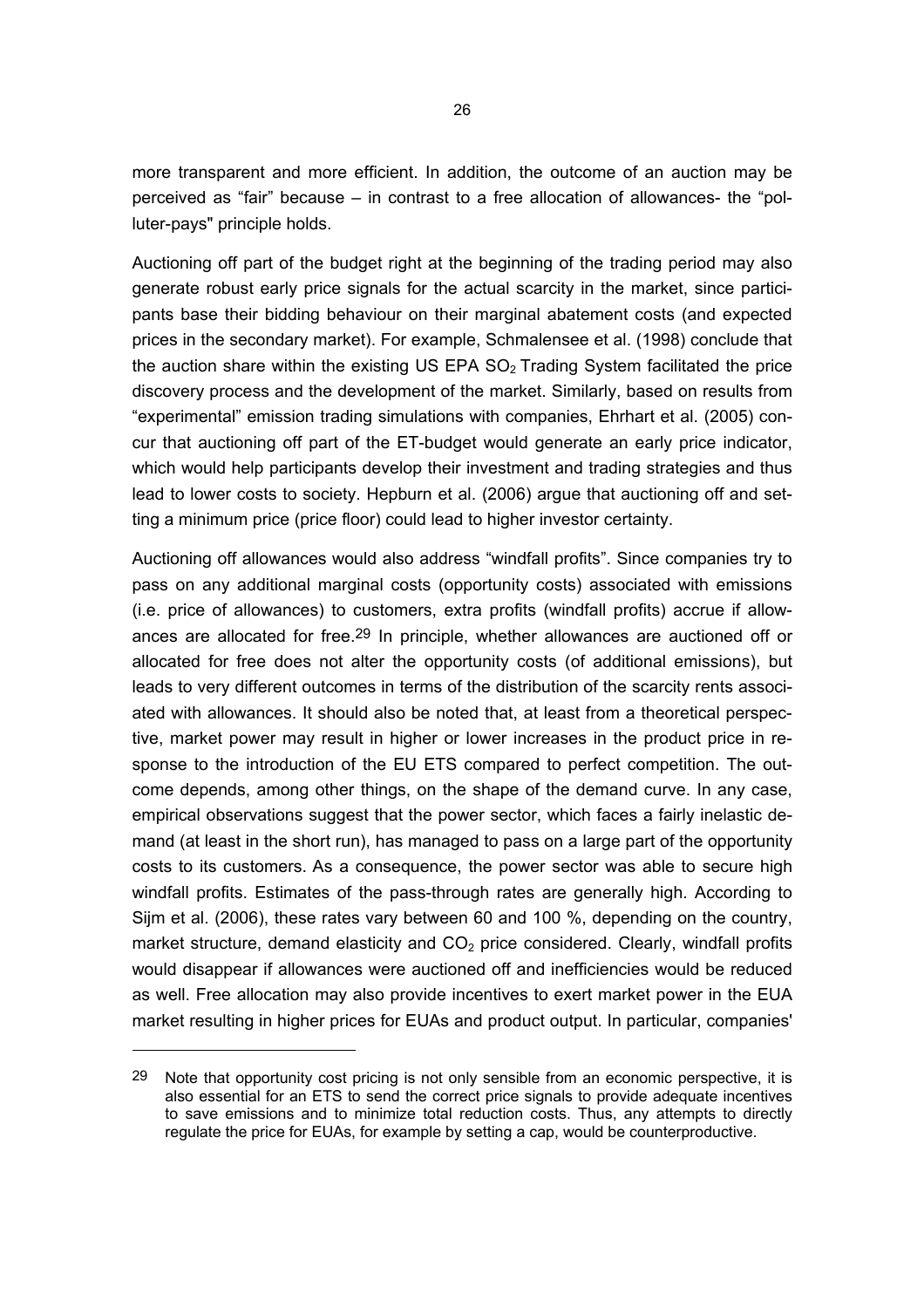profits in the product market (e.g. electricity) would rise if prices for EUAs increased (above competitive prices) and if these increases could be passed on to consumers (Misiolek, Elder 1989). The observation that the price for EUAs in the (rather thin) spot market did not drop to zero, but instead remained around or above 10 to 15  $\epsilon$  per EUA once excess allocation became common knowledge, is consistent with this view.30

Although not all countries use auctioning, most of the old EU MS address windfall profits by splitting the reduction burden unequally between industry and energy sectors. In principle, Germany, Italy, the UK and Sweden, for example, determine the size of the budget for the power sector as the residual of the ET-budget once allocation to other installations has been determined. The Netherlands apply an additional specific reduction factor of 0.15 to existing power installations to correct for windfall profits.

To sum up, for the reasons described above, MS should auction off as many EUAs as feasible under the current rules of the ETS Directive. In the future, the auction share should be 100 %. The auction revenues could also be used for other purposes, such as reducing distorting taxes leading to a "double dividend": improved environmental quality and higher employment and/or GDP.31

### **3.3 Allocation rules for new projects**

As was already the case in phase 1, in the second period all MS establish a New Entrant Reserve to allocate allowances to new projects (i.e. new installations and capacity extensions of existing installations) for free, usually on a first-come-first-served basis. The only exceptions are non-CHP plants in the Swedish power sector which have to buy all their allowances on the market. As in phase 1, gratis allocation in most MS is typically based on BAT-values for individual installations or on BAT-benchmarks for homogenous products (or technologies). Benchmarks are common in the energy sector, where they tend to be differentiated by fuel inputs. So far only Luxembourg, Sweden, Flanders and Wallonia in Belgium and the UK are applying uniform benchmarks. If BAT-benchmarks are used for new projects in industry sectors, they tend to be technology-specific, and often assume gas as the fuel input (e.g. Latvia, UK). Sometimes,

<sup>30</sup> Of course, there are alternative or complementary explanations including uncertainty about future demand or regulatory uncertainty from pending legal procedures concerning allocation rules in several MS.

 $31$  Recently, the US State of Virginia auctioned off NO<sub>x</sub> allowances with the explicit intention of maximizing government revenue.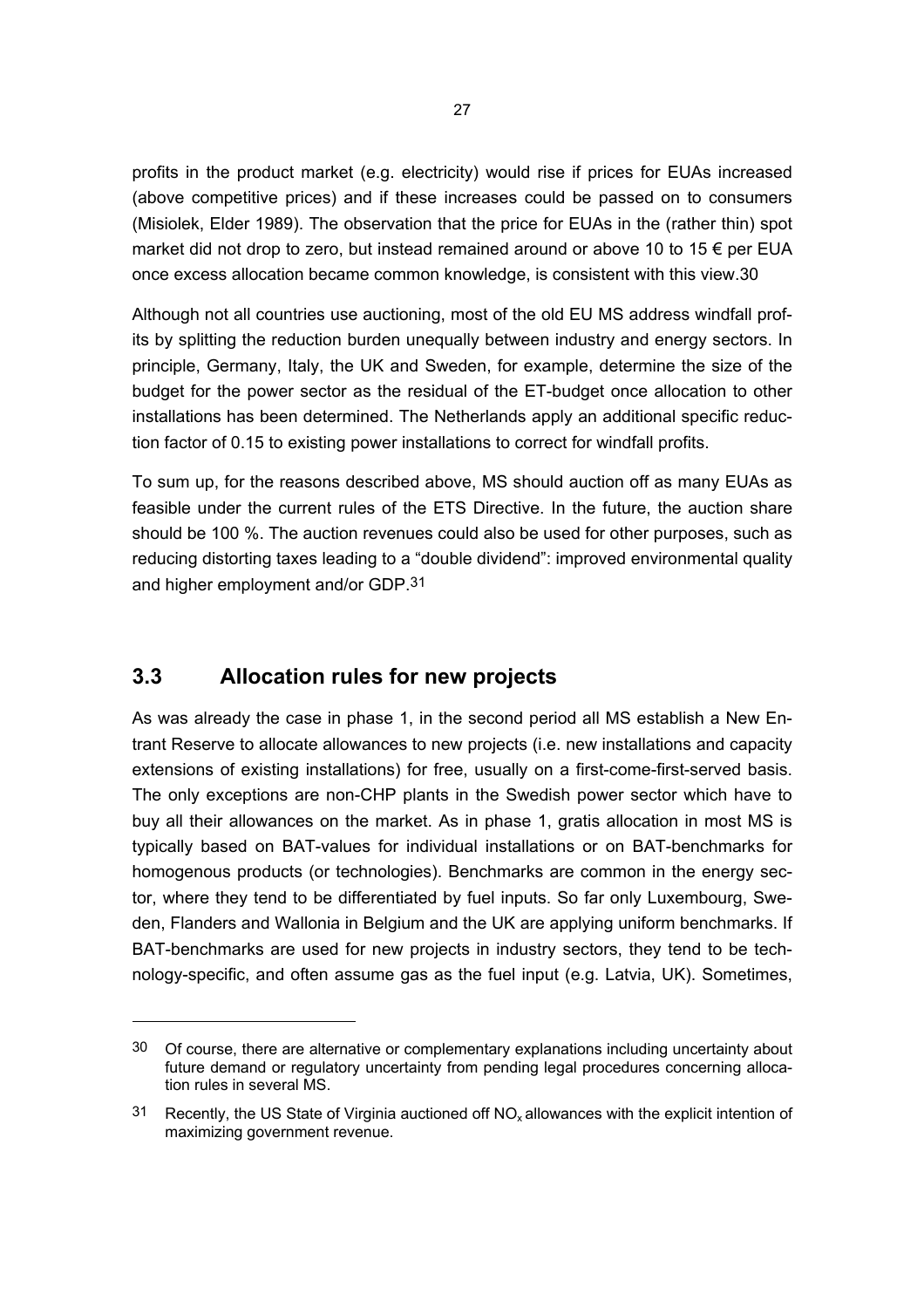product groups are further split into sub-groups (e.g. different types of tiles or glass in Germany). France, which has applied average benchmarks for allocation to new projects in phase 1, now also plans to draw on BAT-benchmarks.

#### *Assessment: allocation rules for new projects*

Neither the Emission Trading Directive nor the NAP-Guidance make any recommendations on how new projects should be treated, even though the Commission would have preferred newcomers to buy allowances on the market, e.g. European Commission DG Environment (CEC 2003a). In principle, three methods are acceptable under the Directive: auctioning from a set-aside reserve, a purchase of EUAs on the market, or free allocation (from a reserve for new entrants). The logic of emission trading requires that all allowances for new projects be purchased at market prices, since investment decisions may then be based on the full social costs (i.e. private costs plus environmental cost). As already pointed out by Spulber (1985), allocating allowances for free to new projects amounts to subsidizing investments (and output), and thus increases – ceteris paribus – the total costs to society of achieving climate targets.

Having to buy allowances for new projects on the secondary market or at an auction would provide strong monetary incentives to implement energy-efficient, low-carbon technologies since these technologies require the purchase of fewer allowances. In contrast, if new projects receive free allowances, the incentives to use technologies with least emissions are weaker and depend on the actual allocation rules. Allocating allowances for new projects based on uniform BAT-benchmarks and uniform standardized projections of production or utilization rates for homogenous products would only be second best. In this case, investments in technologies which generate fewer specific emissions than the benchmark generate extra allowances that may be sold on the market. Thus, uniform benchmarks create strong incentives to invest in the most efficient technology within a given product group, independent of the level of the benchmark. In contrast, technologies which are less efficient than the benchmark cause additional costs through the purchase of allowances. Any additional differentiation (e.g. by fuels, processes, or by utilization rates) implies additional subsidization of particular installations and further reduces the cost-saving potential of the EU ETS. In particular, the more sub-benchmarks there are within a product group or within a technology group, the smaller the innovation effects, since innovation incentives are limited to the sub-groups.

As shown in Neuhoff et al. (2006), the allocated quantities of EUAs would vary substantially even for the same technologies and identical fuels for MS applying BATbenchmarks for allocation to new power plants. To a large extent, these differences are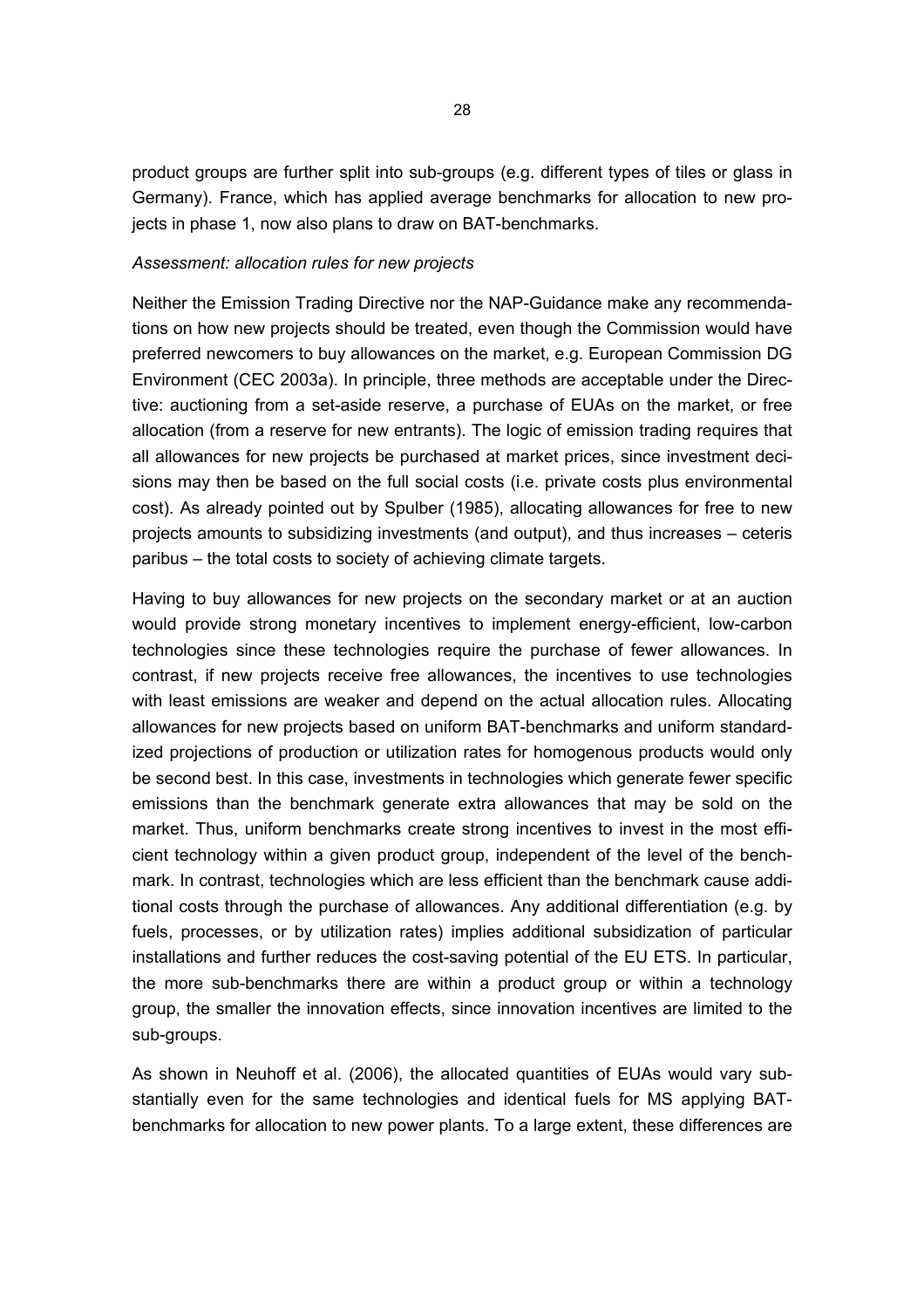the result of differences in the BAT-values and activity rates applied (projected output, standardized load factors). Thus, inefficiencies not only arise from differentiated benchmarks but also from differences in the activity rates used. Ideally, to avoid this additional source of inefficiency, identical activity rates would have to be used for all technologies or fuels. For example, Germany, Luxemburg and the UK apply the same activity rates for allocation to all power installations (connected to the grid) of 7500 hours, 6500 hours and 5600 hours, respectively. In addition, there are differences in the compliance factors applied to new projects across MS (e.g. Wallonia, Spain, UK), if used at all for new projects. Thus, to avoid possible competition distortion across MS arising from the different rules of allocation to new projects, not only the benchmark levels but also the applied activity rates and the compliance factors would have to be harmonized across MS.

From a distributional point of view, the increased use of standardized activity rates in phase 2 compared to phase 1 also avoids the risk of "optimistic" projections by operators. Such installation-specific projections are primarily found in the NAPs of new MS. Germany has switched from relying on such individual projections to standardized utilisation rates. However, if these rates are rather high – as, for example, for energy installations in the German power and some industry sectors<sup>32</sup> – the use of standardized rates does not necessarily conserve the NER.

#### *Assessment: NER – size and rules*

If new entrants receive allowances for free, the amount of the reserve needs to be determined and rules drawn up on how to proceed if the reserve is too large (cancel remaining allowances, sell them on the market) or too small (e.g. first-come-first-served, buy further allowances to replenish the reserve).

The reserves vary substantially in size (see Annex I) ranging from circa 2 % of the ETbudget in Germany to approximately 45 % in Latvia. Germany again plans to replenish its NER reserve if it proves to be too small. In this case, an independent agency will purchase a sufficient amount of allowances on the market so that all new entrants receive allowances for free; part of the reserve in the third trading period will be earmarked to finance the agency. A similar set-up exists in Lithuania and Luxembourg, while France and the Netherlands may follow. Installations which would have to buy all their allowances on the market include non-CHP plants in the Swedish power sector,

 $32$  For example, the standardized load factors in all gas and coal fired power plants (except for gas turbines) in the power sector correspond to 7500 hrs.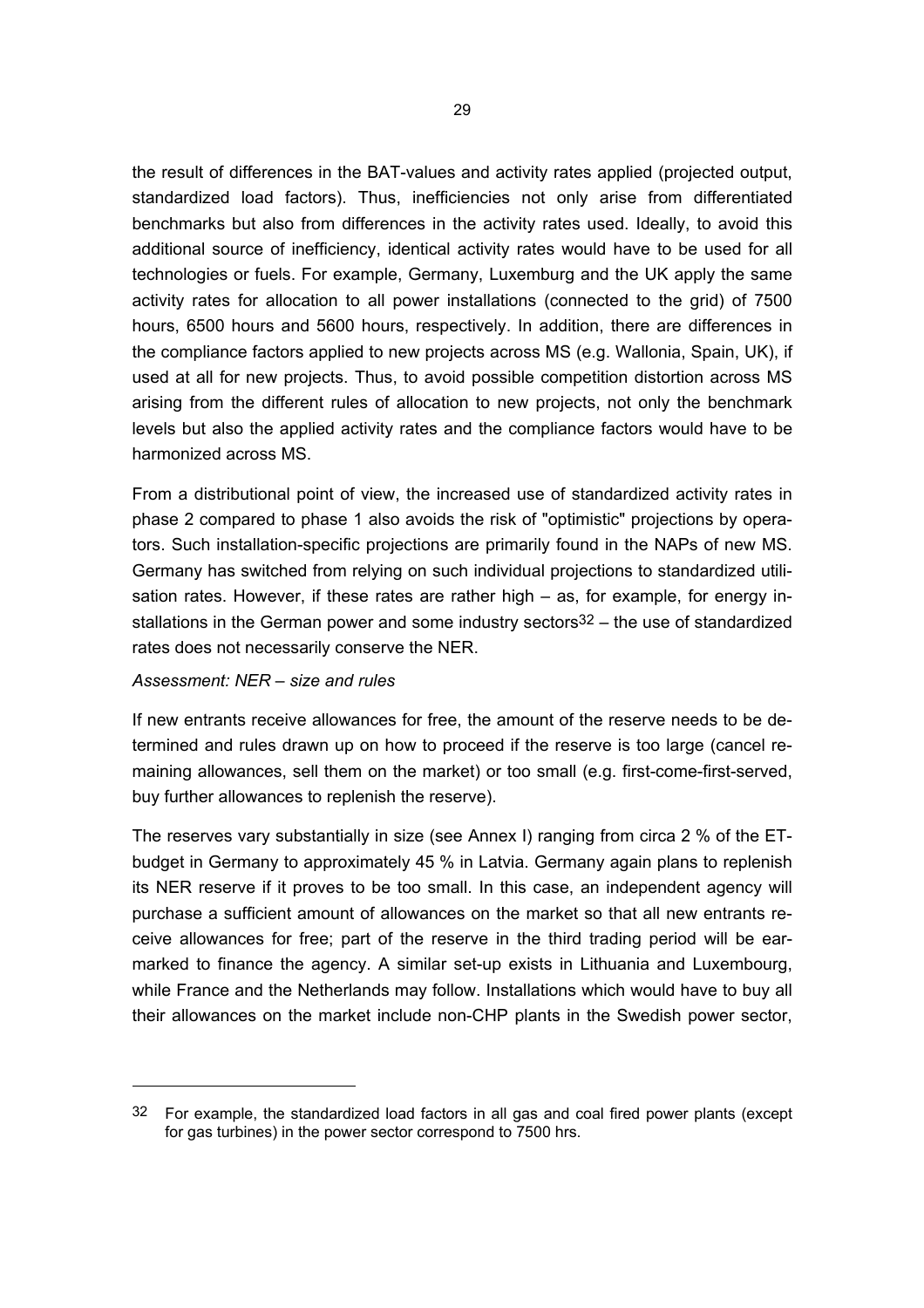and also new entrants in MS where the NER is too small and no replenishment mechanism exists.

In cases where the NER turns out to be too large, some countries like the UK and Poland will auction off their surplus, while others like Germany and Ireland intend to cancel any surplus allowances from the ET-budget. However, some countries like France, Latvia, the Netherlands and Sweden have not yet made a final decision on what they would do with a surplus in the NER. As in phase 1, where several new MS with rather large NERs failed to publish provisions for a surplus in their reserve, this situation translates into uncertainty about the supply of EUAs.

Finally, for some countries (France, Latvia and Lithuania), it seems not clear from the NAPs whether the size of the NER was determined by adding projected growth at the aggregate level and bottom-up information on planned new installations or capacity expansions. Clearly, this would amount to double counting leading to inflated NERs.

## **3.4 Allocation rules for closures**

In most MS, the distribution of allowances ends with the year an installation closes. For phase 2, Cyprus, Flanders and Malta among others, joined Germany, Greece, Luxembourg, the Netherlands, Poland and the UK which continue to include so called transfer rules. To provide additional incentives for investments, a transfer rule allows the allocated allowances for a closed installation to be reassigned to a new installation. In most countries, allowances may only be transferred to the same activity or product (e.g. Germany, Poland), in some countries to the same operator, while countries like Cyprus or Greece require both these criteria to be met. MS continue to struggle with regard to the formal definition of a closure, and definitions vary widely across MS.

#### *Assessment: closure rules*

From an economic perspective, terminating the allocation of EUAs after a closure results in (economic) inefficiencies and disincentives for new investments. Since the opportunity costs of a closure are not accounted for properly, old plants may continue to be operated too long and new investments may be postponed. In fact, stopping alloca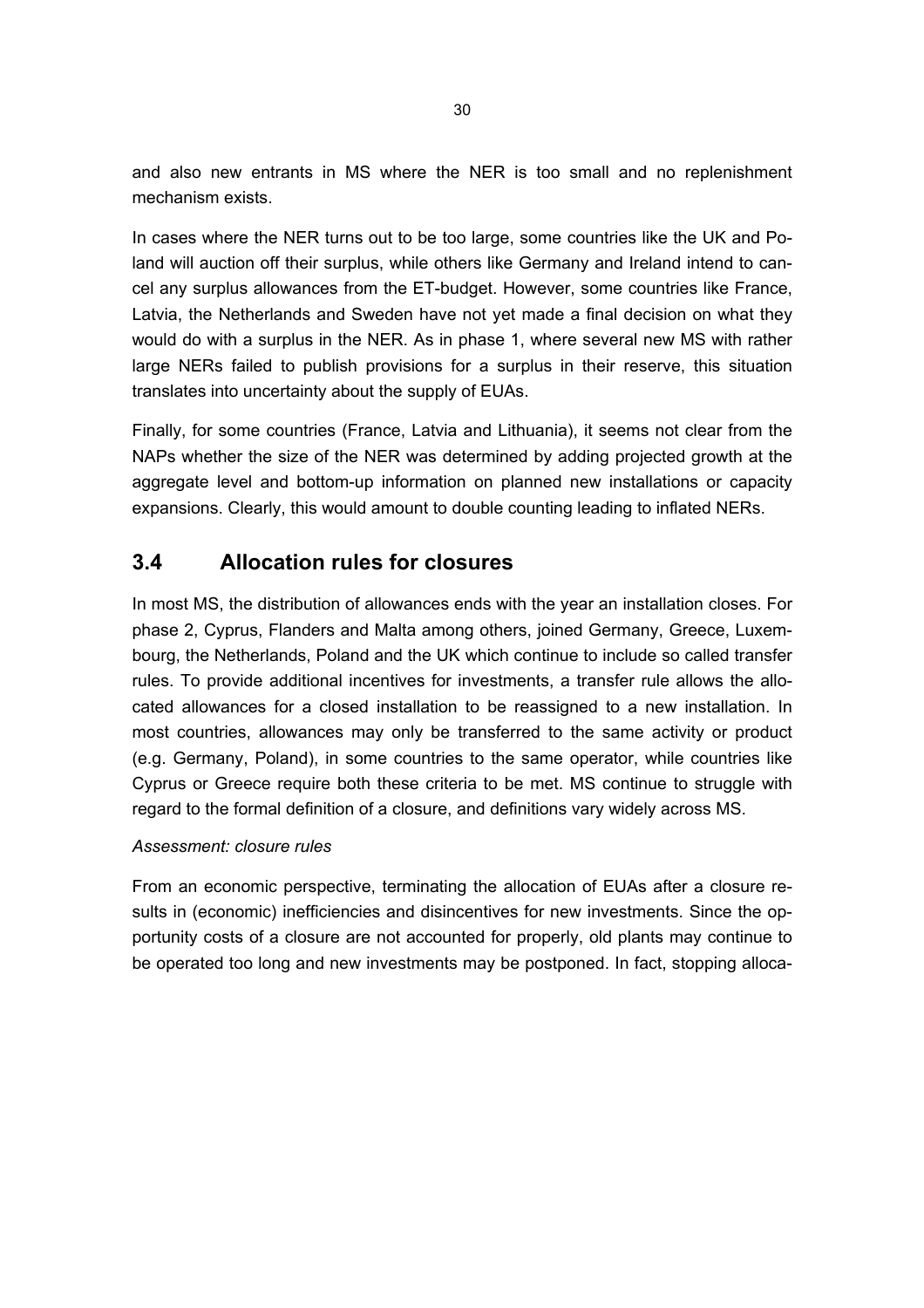tion for closures corresponds to an output subsidy, and there will be too many companies in the market (Graichen, Requate 2005; Spulber 1985).33

The Emission Trading Directive requires that allowances can only be allocated to installations which operate under a permit to emit greenhouse gases (Article 11 in combination with Article 4, CEC 2004b). Thus, if closed installations cease to adhere to the permit or no longer hold a permit to emit GHG, allowances may no longer be allocated to that installation. Technically, the ETS Directive would have allowed independent permits for operation and for GHG emissions. Then, a closure would not have resulted in a loss in the permit to emit GHGs and allocation could have continued. In practice, however, most if not all MS decided to link existing operating permits with the permit to emit GHGs. In some MS a tight schedule for implementing the ETS Directive in phase 1 may have prevented the required changes in legislation. Also, MS may have been concerned that operators might shutdown their installations, keep the allocation, and open a new plant in another country. For phase 2, no change could be observed in the national implementations of the permit rules.

# **3.6 Other special features**

### **Combined heat and power (CHP)**

As in phase 1, several MS decided to include special provisions for clean technologies in phase 2, notably for new combined heat and power (CHP) plants but in some cases also for existing CHP (see Annex I). The number and types of rules to compensate existing CHP even increased. In phase 2 they include applying a different compliance factor (e.g. Belgium, Germany, Greece, Sweden and the UK) or a bonus (e.g. Lithuania), excluding CHP from special cuts to account for windfall profits (e.g. NL), special early action provisions for CHP (e.g. Estonia) or a "double benchmark" for heat and electricity (e.g. Latvia, Poland). Double benchmarks are used by other MS (e.g. Belgium, Germany, Ireland, Lithuania and Luxembourg) for new CHP plants only. Some MS (e.g. the UK, Wallonia and Flanders in Belgium) apply a less stringent compliance factor to new CHP installations. Finally, some MS which allocate gratis allowances to new projects on a first-come-first-served basis have established a special reserve for new CHP plants only (e.g. UK, Ireland).

<sup>33</sup> For example, the US EPA Acid Rain program for  $SO_2$  and  $NO_x$  from power plants is governed by more efficient allocation rules for closures, and also for new entrants: closure of a plant will not terminate allocation and new projects need to purchase allowances on the market or via auctions. Linking allocation to operators as is practised in this program would have facilitated more efficient rules for closures and new entrants in the EU ETS.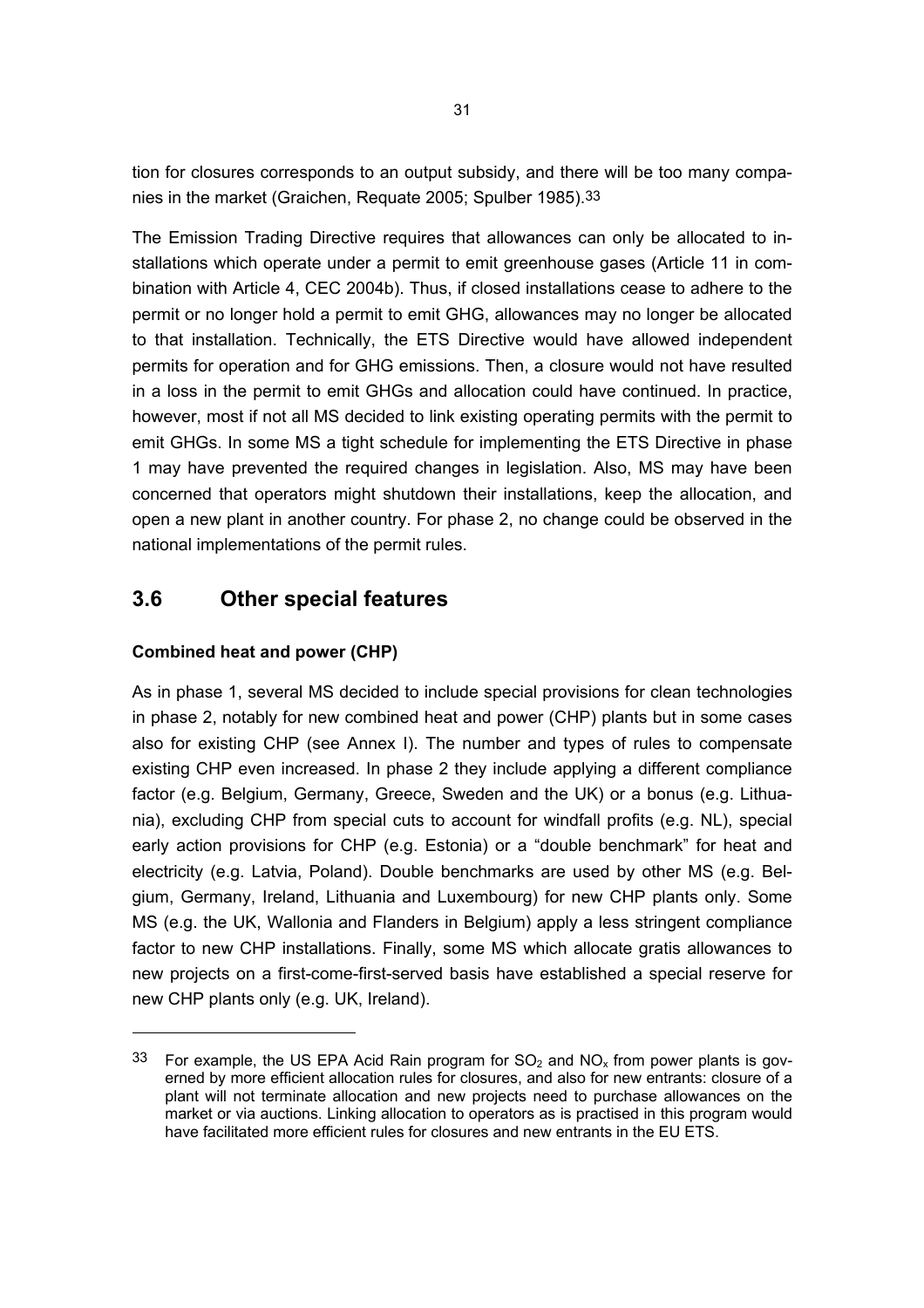#### **Early action**

Allocating allowances based on a recent base period implies that companies which invested in reductions prior to the base period will receive fewer allowances compared to those which did not invest. Therefore some countries (e.g. the Czech Republic, Germany and Hungary) included special provisions such as a higher compliance factor or an early action bonus to directly account for this so-called "early action" in phase 1, since the lack of data prevented the use of earlier base periods. A larger number of MS accounted for early action in a more indirect way by using longer or earlier base periods (e.g. Ireland, Luxembourg and Slovenia), applying efficiency factors (e.g. Netherlands, Italy) or benchmarks (France). In phase 2, none of the old EU-15 Member States accounts for any new early action in a direct way (Germany has retained the Early Action rules for those installations which were subject to the rules in phase 1). Only some of the new MS (Estonia and Poland) have kept special early action rules and Lithuania has even introduced a special early action bonus although it did not directly account for early action in phase 1.

#### **Process-related emissions**

The reduction of process-related emissions is believed to be either very expensive or technically not feasible for many applications, at least in the short term. Therefore, in phase 1 of the EU ETS, some MS have special provisions for installations with a higher proportion of process-related emissions (e.g. lime, cement clinker, steel or glass). These provisions may be applied either at the level of individual installations via less stringent compliance factors here (e.g. Germany), or at the level of sectors (e.g. France, UK) in the first phase. Most countries continue their special treatment of process-related emissions in phase 2 as before. Only Germany has switched from an installation-level to a sector-level approach and Luxembourg no longer has a special CF for process-based emissions but instead uses a uniform CF for all emissions and all sectors. Two MS, the Netherlands and Lithuania have introduced new, special rules for process-related emissions.

#### **Treatment of small emitters**

The inclusion of small emitters in the EU ETS has often been criticized on efficiency grounds (e.g. Betz, Ancev 2006). In particular, it was questioned whether the overall benefits from including small emitters would justify the transaction costs for data collection, reporting, monitoring and verifying (RMV) emissions, actual trading etc. In phase 1, only a few countries used the opt-out provisions of the ETS Directive (Art. 27) for small emitters. In particular, the Netherlands exempted emitters with annual emissions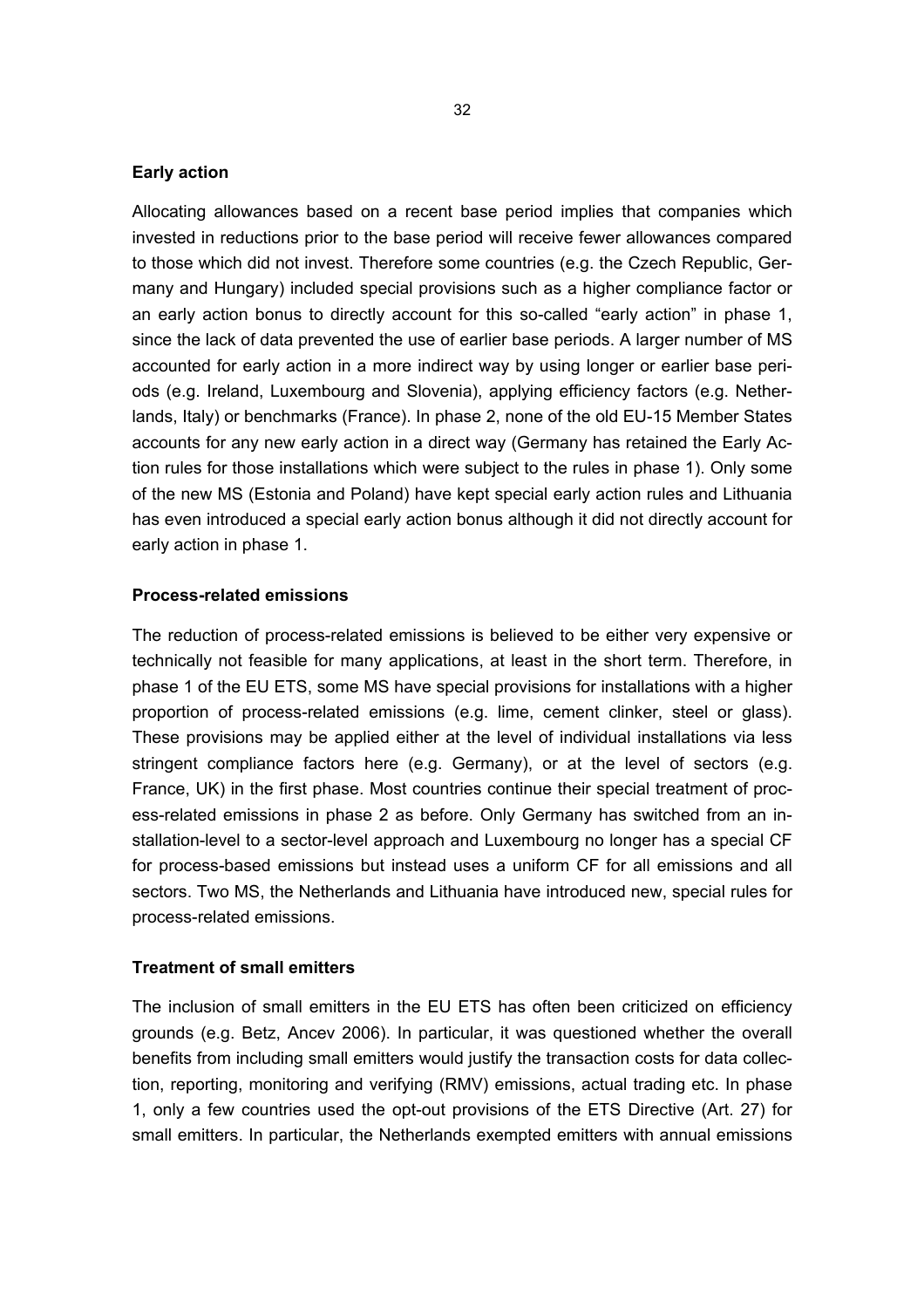below 25,000 t  $CO<sub>2</sub>e/a$  from participating in phase 1 of the EU ETS.<sup>34</sup> But starting from phase 2 onwards, the ETS Directive no longer allows opting-out. In the NAPs for phase 2, several EU-15 countries have introduced provisions to either exclude or compensate small-scale installations. For example, the UK and the Flemish region in Belgium apply a de minimis threshold for installations below 3 MW and for emergency plants if there is no installation on the site exceeding  $20MW_{th}$  35. The aggregation rule for capacities (Annex I, EU ETS Directive) is not applied to these installations. The Netherlands interpret the aggregation rule in such a way that it applies only to a site where at least one installation exceeds  $20MW_{th}$  but not sites where several installations are below this threshold. If each individual installation is below 20  $MW_{th}$  but would exceed 20  $MW_{th}$  in the aggregate, their operators may choose to include these installations in the EU ETS voluntarily. Finally, in Germany, the allocation for installations with average base period emissions below 25,000 t  $CO<sub>2</sub>e/a$  is subject to a compliance factor of 1.0 rather than 0.9875 (industry, CHP) or 0.85 (power sector).36

In terms of the distribution of allowances, exempting 50 % of the smallest installations would still leave 98 % of the allowances in the EU ETS (e.g. Betz, Ancev 2006). Thus, a threshold in the ETS Directive based on emissions rather than on installed capacity (20 MW<sub>th</sub>) might have been more appropriate from the very beginning. Since starting this process prior to phase 2 would have put other regulations in the ETS Directive at risk, the European Commission decided not to proceed in this respect. Also, as for example argued by (Buchner et al. 2006), some of the transaction costs are sunk (historical data collection), reduced over time (RMV) or may be lowered by outsourcing. Thus, the economics for judging whether small emitters should be included have changed since phase 1. In addition, alternative regulations would also incur transaction costs. So far, there is no broad empirical basis for a conclusive assessment on whether to include or exclude small emitters.

<sup>34</sup> It should be noted though that installations with low emissions are not necessarily small or owned by small companies. In particular, energy installations may be large but operated during peak hours or as reserve capacity only. Likewise, they may be only one of several power plants operated by a large utility.

<sup>35</sup> An emergency or stand-by installation may be excluded from the aggregation if it is proven that it cannot be physically operated at the same time (UK NAP p. 48 and Flemish NAP p. 19).

<sup>36</sup> At least at first glance, Slovakia's plan to introduce a separate scheme for small emitters is surprising, but cannot be assessed in more depth because there is no detailed information available as yet.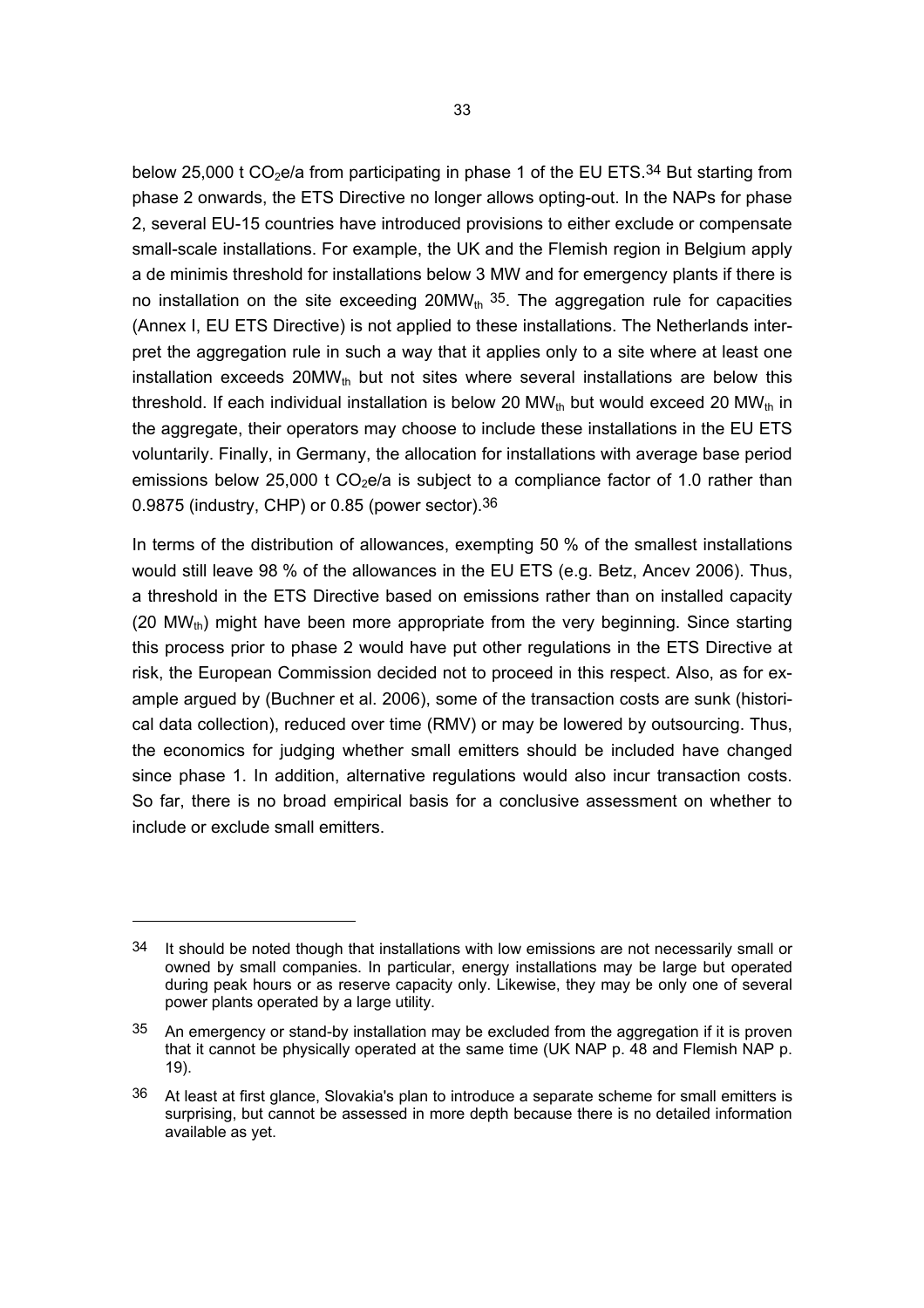#### **Special reserves**

Some of the new Member States (e.g. Estonia, Latvia, Lithuania and Poland) have included "set-asides" in their NAPs to avoid double counting for JI projects. These reserves are a requirement under the Linking Directive to avoid possible double counting if JI projects in these countries reduce  $CO<sub>2</sub>$  emissions from installations covered by the ETS Directive. These projects would generate ERUs and free up EUAs. The data from several MS (Estonia, Latvia, Lithuania and Poland) suggest that the JI reserves have simply been added to the overall allocation. Since an equivalent number of EUAs has not been subtracted from the ET-budget, double-counting has not been avoided and thus leads to inflated ET-budgets in these countries.

Several former EU-15 MS also created special reserves to cover additional allocations resulting from legal claims (e.g. NL: 0.5 million EUA p.a. and UK: 0.47 million EUA p.a.). It is questionable whether these reserves can be approved since legal claims – if not finalized before the actual allocation – may require ex-post allocations which are opposed by the European Commission.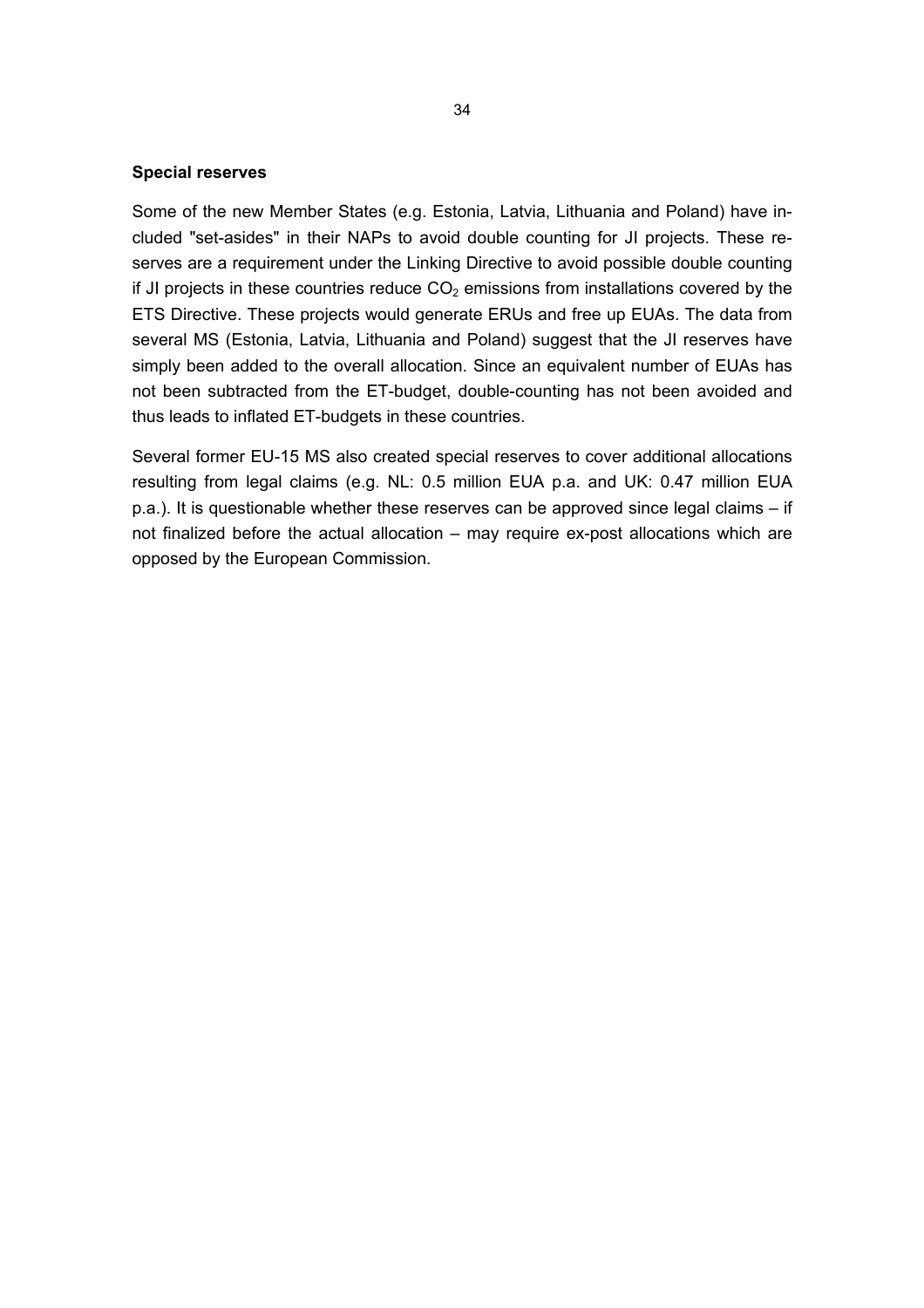# **4 Conclusions**

In this section we summarize the main results of the macro and micro level analyses and offer recommendations for the future design of the EU ETS and possibly other emission trading schemes.

#### **I) Macro level**

At the macro level, the distance-to-target analyses for the NAPs included in this study suggest that the new MS will easily manage to achieve their **Kyoto-targets** without further efforts. Among the EU-15 MS, only France, Greece, Sweden, and the UK have already reached their Burden-Sharing target, while most of the others will have to make substantial additional efforts to do so. To a large extent, the missing gap will be bridged by government purchases of significant quantities of credits from **Kyoto Mechanisms**, but some countries (e.g. Spain) also require additional domestic efforts. In total, the governments of Belgium, Ireland, Italy, Luxembourg, the Netherlands, Spain and Sweden intend to purchase credits corresponding to about 114 MtCO<sub>2</sub>e/a, which represents a share of 3.1 % of the Assigned Amount or 45.5 % of the eleven old EU Member States' aggregate gap to reach the Kyoto target (as of 2004). Assuming a price of 15  $\epsilon/t$  CO<sub>2</sub>e, these figures correspond to about 1.7 billion  $\epsilon$  p.a. which would have to be financed by the federal budgets. In addition, almost all MS also allow companies a generous use of **credits from Kyoto Mechanisms** (up to 50 % in Spain (draft NAP) and Ireland); the use of the Kyoto Mechanisms by some old MS appears to be at odds with the EU's own former interpretation of the supplementarity rule.

Our assessments of the **stringency of the ET-budgets** suggest that the purchase of these credits help to ease the reduction burden for installations covered by the ETS Directive. Adjusting for differences in the coverage of installations, we find that on average the ET-budgets in phase 2 are only about 3 % lower than the budgets in phase 1, than historical emissions in 2005 or than projected emissions in 2010. The comparison of the ET-budgets, for example, implies an annual emission reduction of less than 1 % between phase 1 and phase 2. These figures suggest that the intended allocation for the ET-sector in 2008-12 will not require significant reductions – given the error of margin on the data – actual emissions may – similar to phase 1 of the  $ETS -$  even be well below the intended allocation. Since the installations covered in our survey account for about 87 % of the allocation of these 18 MS in phase 1 of EU ETS, it is unlikely that this picture will change once the remaining NAPs become known. This would suggest that, unless the ET-budgets are adjusted downwards, the price for EUAs, innovation incentives for low-carbon technologies, or demand for ERUs and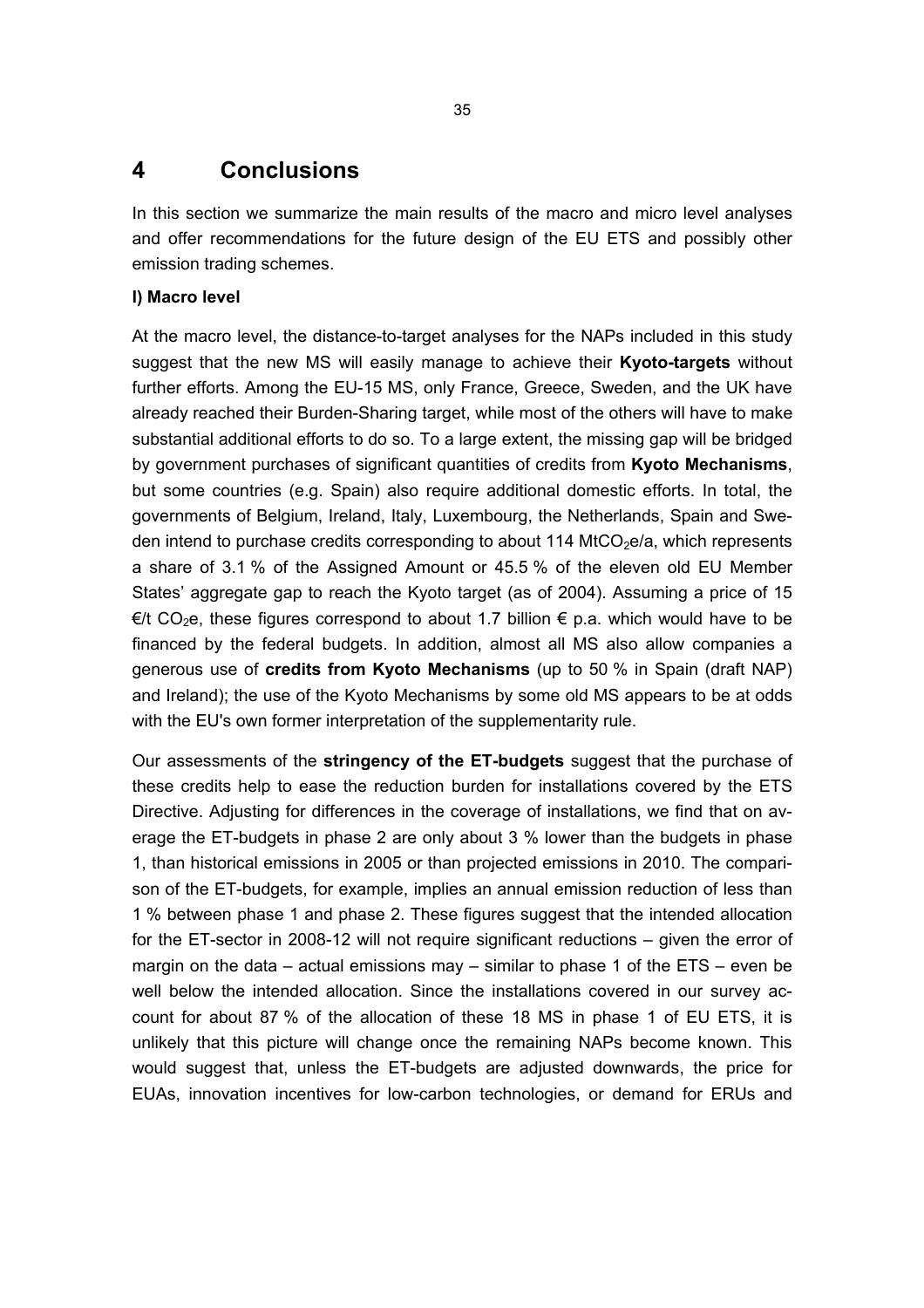CERs by companies are all likely to be low as well.37 Our analyses of the stringency of the ET-budgets also show the dichotomy between old and new MS. While on average, old MS intend to reduce emissions by about 10 % for all three criteria, the implied average excess allocation in the new MS is substantial, ranging from 20 % to 30 %. Thus, the implied excess allocation in the new MS all but eradicates some old MS' efforts to tighten their ET-budgets.

Finally, exploring the **cost-efficiency** of the split in the required reduction efforts between trading and non-trading sectors in the MS, we find that, with the possible exception of the UK, the non-trading sectors have to bear a disproportionately high share of the reduction efforts in all EU 15 MS. Thus, while the ETS enables the trading sector to cost-efficiently achieve its ET-budget, the economy as a whole pays a premium for giving a more generous share of the Kyoto budget to the ET-sector rather than to those sectors where it is more costly to achieve emissions reductions*.* In other words, the costs of achieving the Burden-Sharing targets would be lower if a cost-efficient split of the reduction target were determined and implemented.

#### **II) Micro-Level**

With regard to the allocation method, the majority of NAPs considered in this analysis allocate the entire ET-budget for free. To determine the **allocation at the installation level,** most EU-15 countries continue to apply a two step approach. In the first step, sector budgets are determined and, in a second step, EUAs are allocated to individual installations. To address windfall profits in the power sector and since emission reduction costs are believed to be lower, EU-15 MS (notably Sweden and the UK) continue to allocate relatively fewer allowances to the power sector than to industry sectors. Germany has changed its allocation philosophy and now also applies a two-step approach. While all EU-15 MS have to apply compliance factors either at the level of sector budgets or at the level of installations in order to meet emission targets, allocation at installation level in the new MS in this survey remains unconstrained, because these MS will easily manage to comply with their Kyoto-targets.

Allocating allowances at the level of installations based on historical emissions in a base period (**conventional grandfathering**) continues to be the dominant approach for existing installations in phase 2 as well. But compared to phase 1, more MS decided to use **benchmarks for existing installations** (e.g. Belgium, Latvia, Sweden, the UK). As in phase 1, benchmarking is mainly applied in the power sector. Typically,

<sup>37</sup> Since EUAs may be transferred from phase 2 into phase 3 of the EU ETS, prices of EUAs in phase 2 also depend on the expected stringency of future budgets.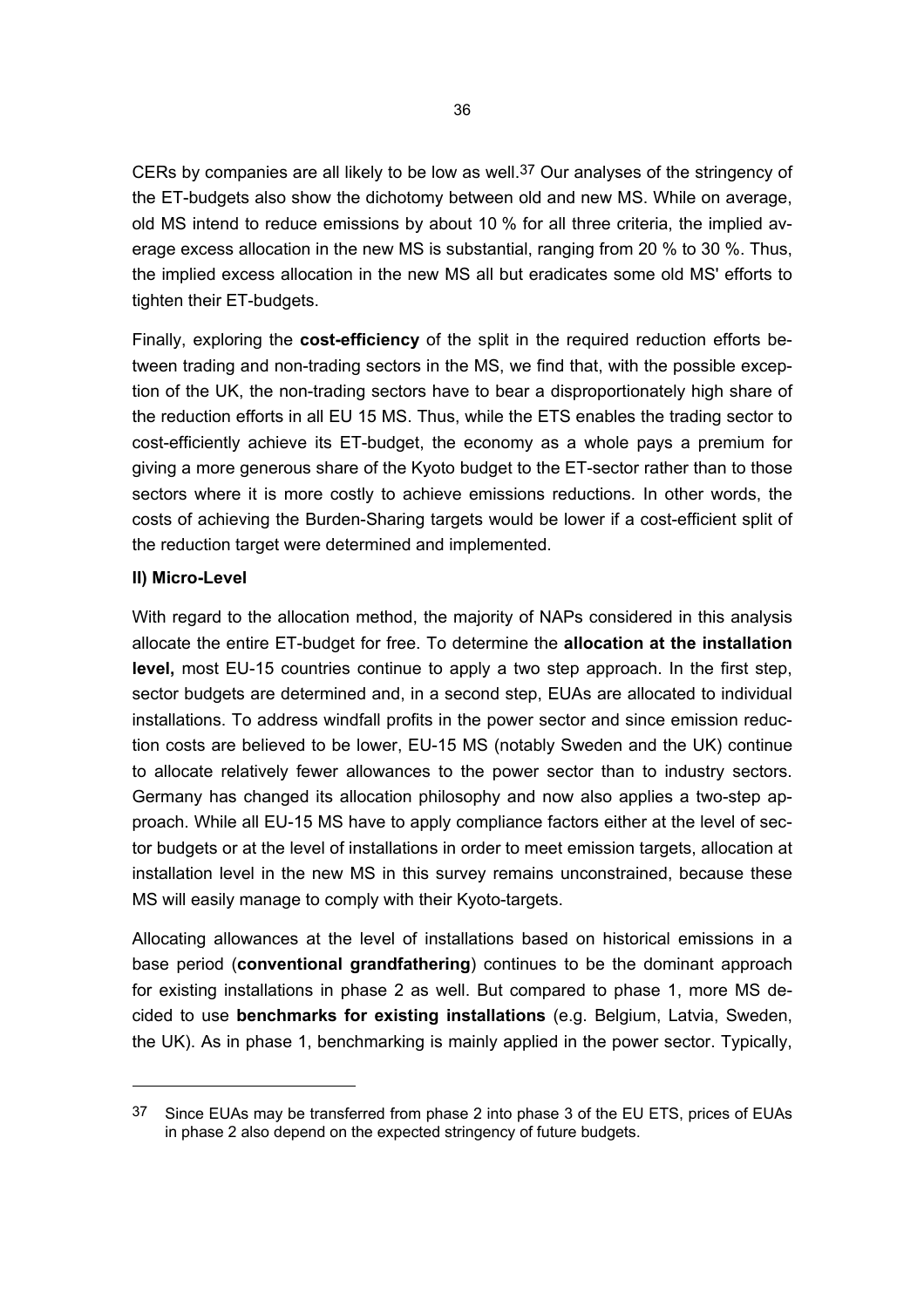average benchmarks are chosen, which are further differentiated by fuels to soften distributional effects. Although benchmarking may provide higher incentives for modernization and accounts for early action, it proved infeasible in several MS because of its distributional implications. Also, in some cases (e.g. Germany), there is still a lack of objective data on the production levels of installations needed to calculate benchmarks which created uncertainty on the part of the government and the companies.

Since verified emissions data at the level of installations were readily available from the first year of the EU ETS, Estonia, France, Germany, Latvia, Luxembourg, the Netherlands, Poland and Slovakia use data from the year 2005 to determine the quantities of EUAs to be allocated to individual installations (through base periods extending to 2005). To avoid strategic behaviour leading to inefficient decisions on production and emission levels, MS should commit to abstain from **updating** in the future.38 Likewise, to ban updating, the Directive may be changed. To reduce uncertainty on the part of companies, the regulations for phase 3 should be enforced as soon as possible.

Compared to phase 1, where only four MS auctioned off part of their ET-budget, more countries will use **auctioning** and the share of allowances to be auctioned will increase to 1.3 % but this still falls short of the maximum level of 10 % allowed by the ETS Directive. In terms of quantity, at least five times as many allowances will be auctioned in phase 2 as was the case in phase 1. In the long run, this share should rise to 100 % because auctioning is able to avoid most, if not all problems and distributional aspects, such as early action, windfall profits or rules for new projects and closures of installations. Further, the outcome of an auction would be perceived as "fair", because the 'polluter-pays' principle holds and auction revenues could be used for other purposes, including compensation to households or companies for increased electricity prices, funding research and development in energy-efficient technologies or reducing public debt. In the light of the small increase in auctioning from phase 1 to phase 2, it may be more effective to set a minimum level rather than a maximum level for the share of allowances MS are required to auction off.39

In the political discussion of the NAPs in several MS, the question of how to best address **windfall profits** got mixed up with the issue of **competitiveness**. While windfall profits are the consequence of the free allocation of allowances, higher output prices (e.g. electricity prices) are the consequence of putting a price tag on carbon dioxide

<sup>38</sup> Updating was avoided by some MS who did not use 2005 emissions data, but stuck to earlier years or projected data or, as in Italy, use the 2007 allocation rather than emissions.

<sup>39</sup> For example, the emission trading scheme under the US Regional Greenhouse Gas Initiative (RGGI) includes a minimum auction share of 25 %.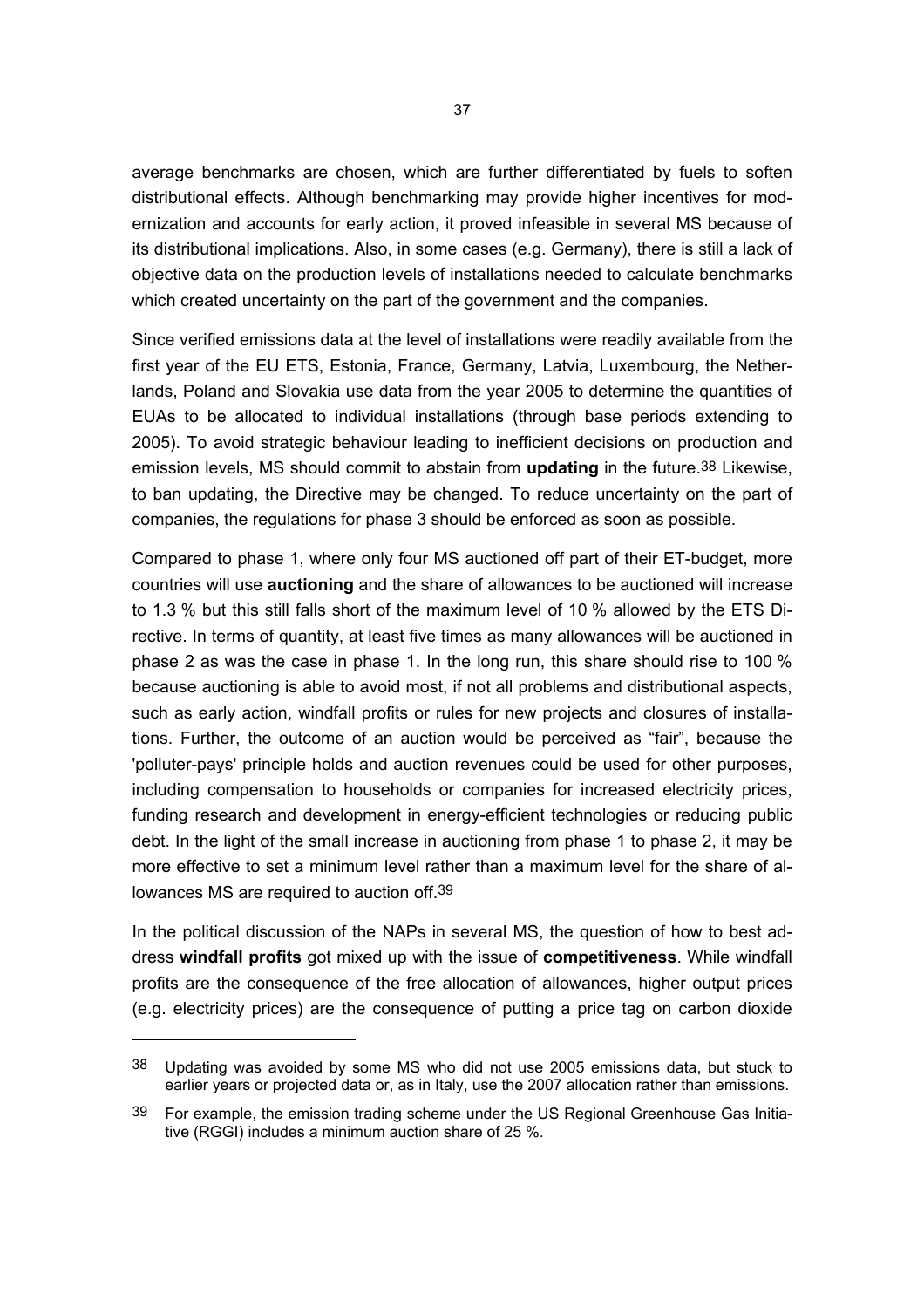due to the EU ETS. The former is an issue that should be dealt with in the NAPs, e.g. through tighter allocation for those companies benefiting from free allocation, or through auctioning. The latter is an intended effect of the EU ETS and should not be affected by the allocation method. The EU ETS changes the relative prices of factors of production, and thus necessarily affects competitiveness: carbon-intensive production should become relatively more expensive. This effect on output prices, however, should be the same whether allowances are allocated for free or auctioned off. In any case, competition may be distorted if electricity-intensive industries like the aluminium industry compete internationally with companies from countries where there is no climate policy in place. Production may then shift to those countries and total emissions may actually increase if production processes abroad are more carbon-intensive (leakage effects). Since the source of windfall profits rests in the method of allocation, the issue of windfall profits should be addressed in the NAPs. In contrast, the issue of competitiveness is not affected by the method used to allocate allowances, and would have to be dealt with outside the NAPs.40

From a long-term perspective, the allocation rules for new installations and modernizations are crucial since they (together with several other factors) determine investment decisions and thus affect the technology structure and  $CO<sub>2</sub>$ -intensity of the capital stock for many years. The logic of emission trading requires that all allowances for new projects be purchased at market prices, ensuring that investment decisions are based on the full social costs (i.e. private costs plus environmental cost). Allocating free allowances to **new projects** – as foreseen in the NAPS of all MS via new entrant reserves amounts to subsidizing investments (and output), increasing — ceteris paribus — the costs of achieving climate targets. New MS, in particular, allocate free allowances to new projects primarily based on BAT-values for individual installations from all sectors. The use of BAT-benchmarks has also increased in old MS in phase 2, where they have become the dominating allocation method for installations in the power sector. Based on the limited information provided so far, it seems that only Flanders and Wallonia in Belgium, Luxembourg, Sweden and the UK are applying uniform benchmarks. Installations in the power sector tend to be differentiated by fuel and fuel inputs and by technologies or sub-product groups in the industry sectors. Applying differentiated benchmarks or differences in standardized activity rates distorts the dynamic innovation incentives and also results in higher reduction costs for society in the long run. Differentiated benchmarks are, in essence, technology- or fuel-specific subsidies to preserve

 $\overline{a}$ 

<sup>40</sup> One possibility is to introduce border tax adjustments such as imposing import tariffs on products from countries without climate policies, and export subsidies for exports from the EU into countries without climate policies (see, e.g. Grubb, Neuhoff 2006).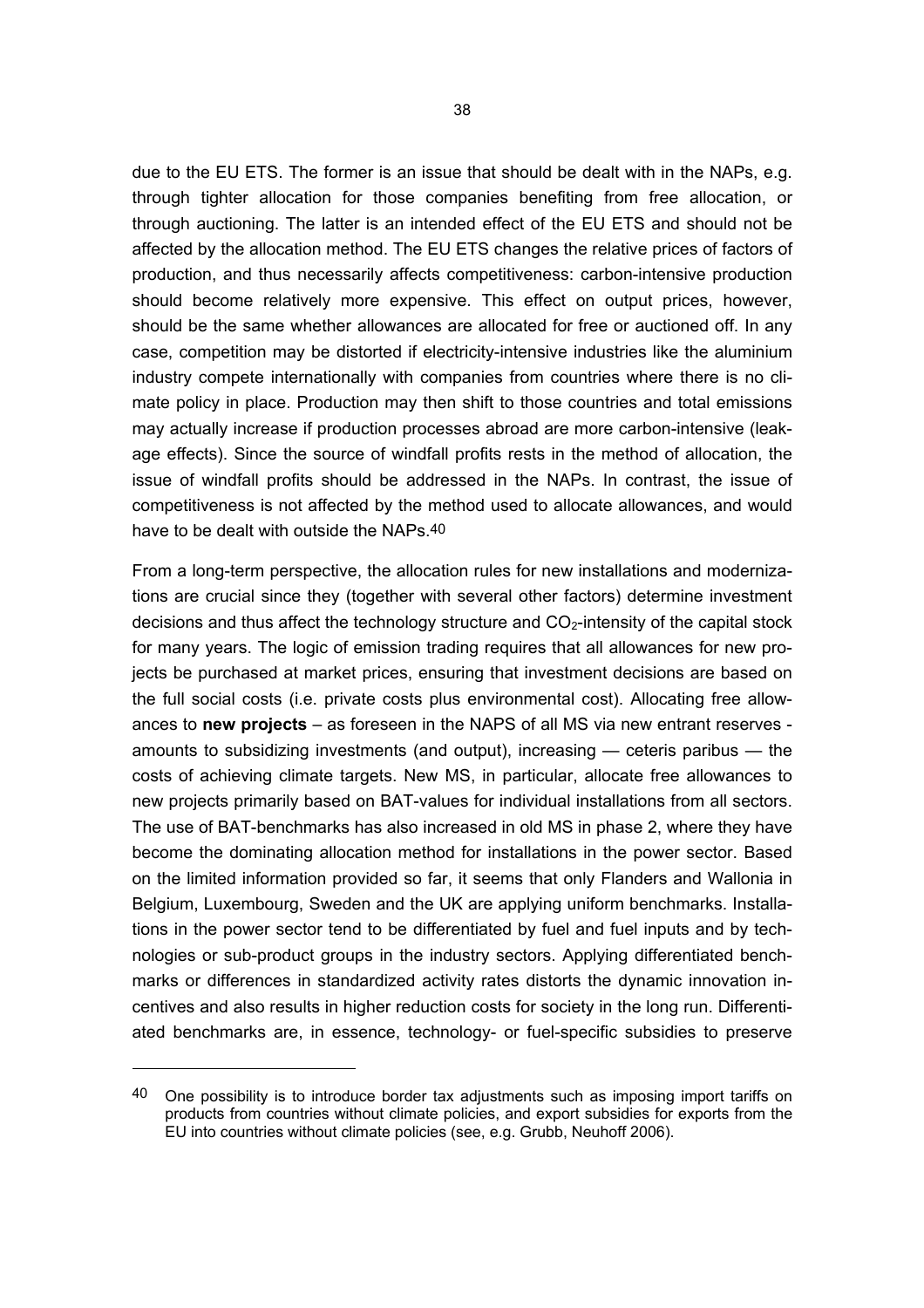existing production structures. They run counter to the logic of emission trading systems, where market prices and flexibility should guide investment decisions rather than subsidies for particular types of installations. Nevertheless, from an economic, environmental and distributive perspective, basing allocation to new projects on differentiated benchmarks and standardized activity rates is still preferable to using installationspecific emission values together with projected activity rates for which operators have an incentive to project "optimistic" data. The example of high standardized utilization rates for new power installations, however, illustrates that standardization by itself is not the panacea for saving the NER. To reduce uncertainty about the total supply of EUAs, several MS need to specify how they would manage a possible NER surplus (cancelling or selling/auctioning). Several MS have followed and may follow the example of Germany from phase 1 and implement reserve replenishment mechanisms, which essentially allow borrowing EUAs from future trading periods. If future reduction costs are lower than current costs, such mechanisms would actually reduce total emissions over time, but the opposite may also be true. Moreover, these mechanisms shift a potentially increasing burden of reducing emissions into the future, which may also be at odds with concerns of intergenerational equity.

Since MS also appear to use the allocation rules for new entrants to attract new investments and thus compete against each other, it is necessary to change the ETS Directive to solve this prisoner's dilemma situation and achieve the socially optimal outcome: no free allocation to new projects. Such a rule, of course, would become obsolete once all allowances were auctioned. Until then, MS would not only have to use harmonized benchmarks to level the playing field for investments in new projects across MS, but also identical activity rates and compliance factors. Differences in other, potentially more relevant investment criteria across MS would remain.

From an economic perspective, operators of closed installations should continue to receive the intended quantity of allowances, as is typically the case in cap-and-trade systems (e.g. Ellerman et al. 2003). Since most, if not all MS linked the permit to emit greenhouse gases with the permit to operate, **closure** of a plant automatically terminates allocation. Typically, the issuing of allowances ends with the year of closure. To provide additional incentives for investments, more MS intend to allow the transfer of allocated allowances from closed installations to new ones, but this transfer is usually restricted to the same operator and/or the same product activity, thus tackling inefficiency only partially.

As in phase 1, MS included a set of various **special provisions** in their NAPs for phase 2 to account for early action, process-related emissions, or to shield or compensate small emitters.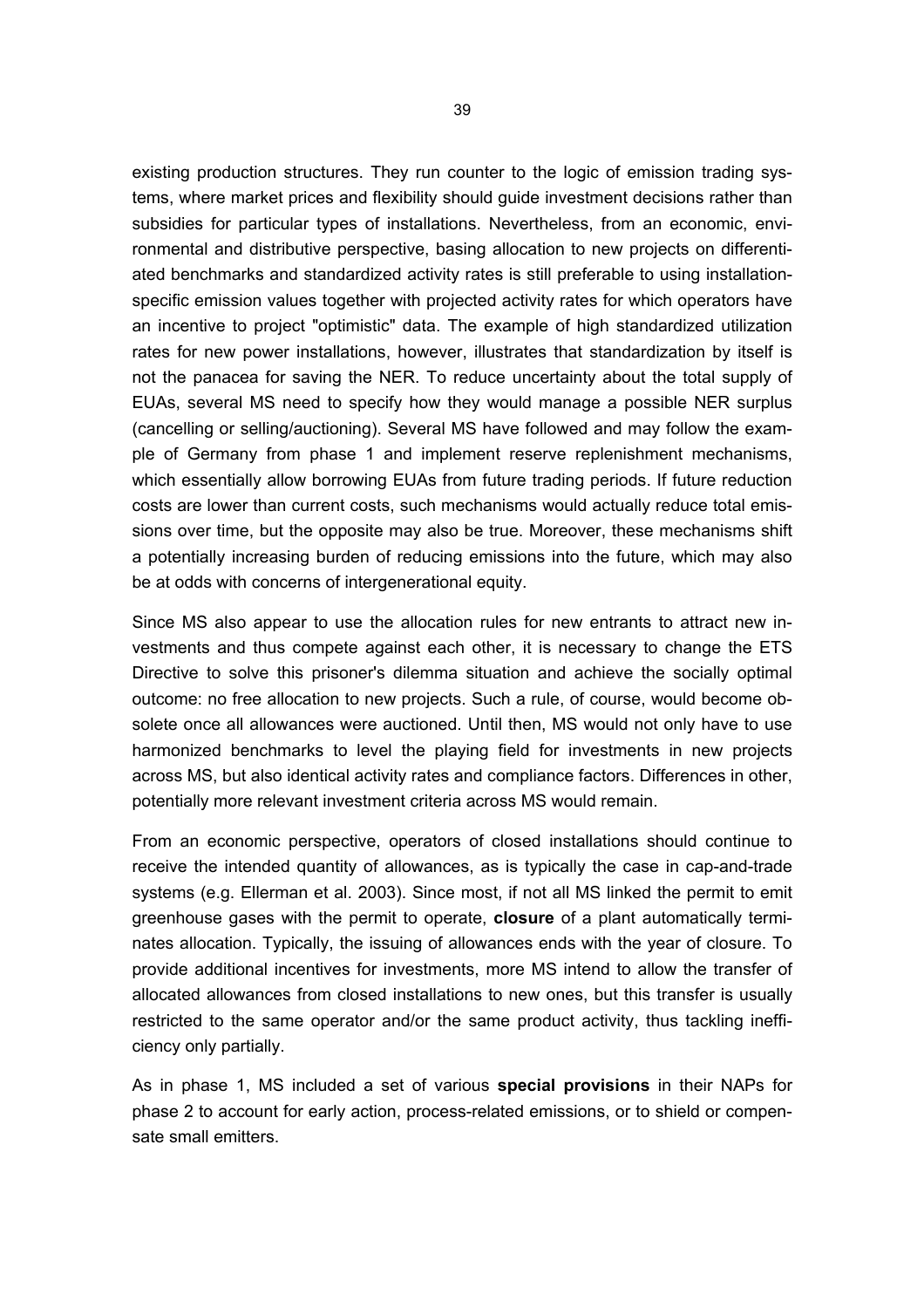Unlike in phase 1, EU-15 MS no longer provide direct compensation for **early action** at the level of installations. Instead, more MS (including Germany) account for early action indirectly by allowing long base periods. In contrast, several new MS either continue (Estonia and Poland) or even introduce (Lithuania) new rules for direct support in phase 2. With regard to **process-related emissions**, the MS which had special provisions in phase 1 either at the level of sectors or installations apply the same rules in phase 2 as well. Some MS (the Netherlands and Lithuania) have decided to introduce special rules for process-related emissions in phase 2. As was the case in phase 1, only a few MS have decided to shield **small emitters** in phase 2, but opting-out of installations is no longer feasible under the Directive. For example, Germany now applies a higher compliance factor to installations with average base period emissions below  $25,000$  t CO<sub>2</sub>e/a. The Netherlands and the Flemish region in Belgium interpret the rules given in Annex I (ETS Directive) for the aggregation of capacities in a way that is perhaps not consistent with the view held by the Commission. So far, the Commission's attempt to harmonise the inclusion and interpretation of Annex I (CEC 2005b) has led to the inclusion of 45.13 Mt  $CO<sub>2</sub>e/a$  estimated<sup>41</sup> in phase 2 compared to phase 1. In the future, the Directive may be amended by changing the criteria for the installations to be covered by the Directive. These decisions should be seen in the light of the intended inclusion of other greenhouse gases and sectors into the EU ETS. If there are only numerous small emitters for some gases, an upstream regulation may be more appropriate, where a few producers rather than many emitters would participate in the scheme (AEA Technology Environment, Ecofys UK 2006).

Based on the NAPs of the MS included in this survey, a comparison of the allocation rules between phase 1 and phase 2 yields mixed results. First, as a general observation, MS tend to stick to the allocation concepts and methodologies (e.g. high degree of free allocation, rules for new installations and closures) applied in phase 1. This **path dependency of policies** helps to explain the observed small progress in the implementation of **more efficient allocation rules** and **more harmonized rules** across MS. Of course, as a result of the NAP guidance for phase 2 the types of installations covered in each country have been harmonised. In the same way, the efficiency of the system has been improved because the NAP guidance ban ex-post adjustments. Distributing free allowances to new projects and stopping allocation after closure in all MS are examples for where implicit harmonisation has prevailed, but the outcome is not economically efficient.

 $\overline{a}$ 

<sup>41</sup> Data for Italy are not yet available.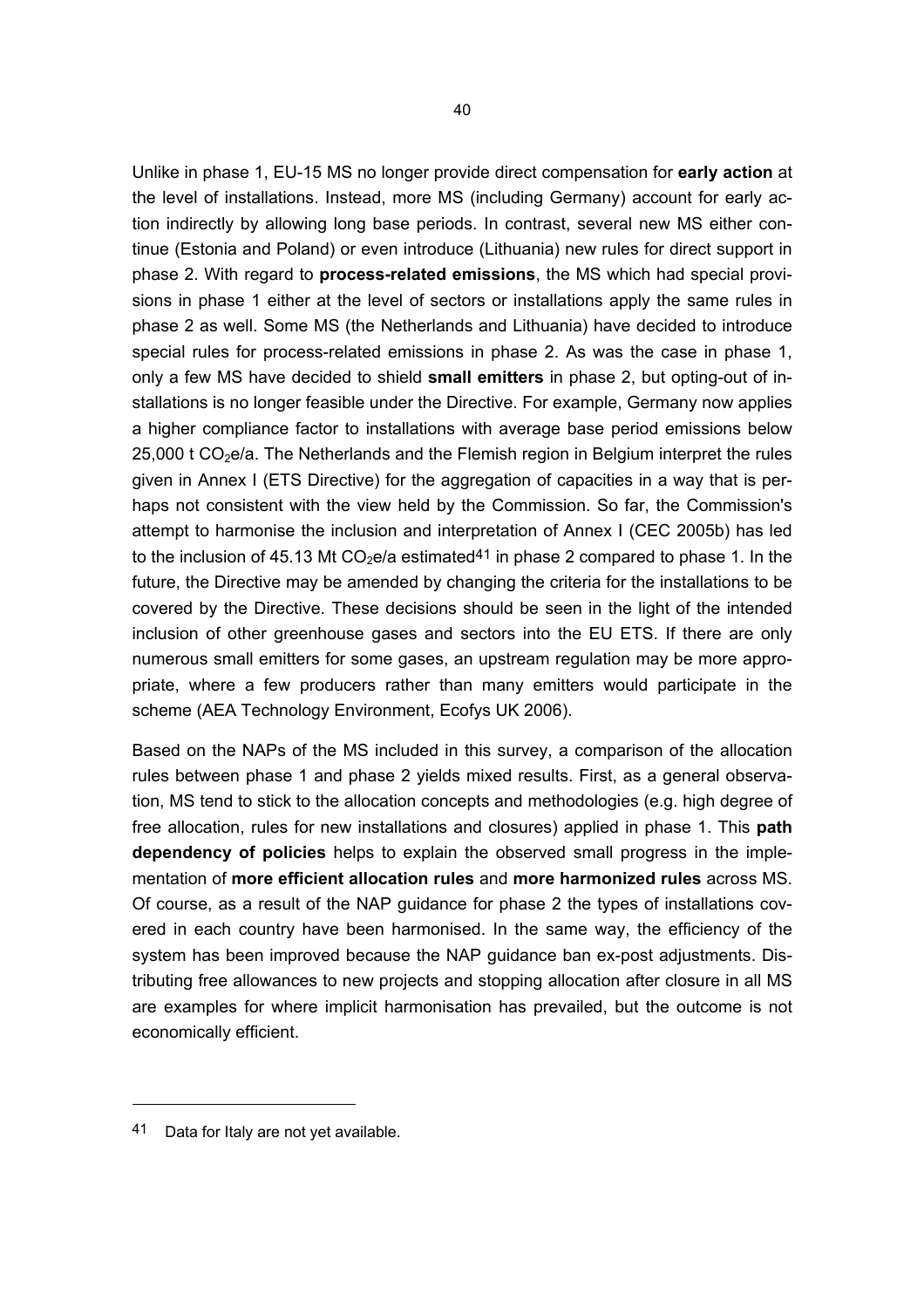Areas of harmonisation which were not triggered by EC rules/guidelines include the use of benchmarks for existing and new energy installations, although the benchmarks and standard utilization rates used differ substantially across the MS. Differences in the benchmarks for new industry installations are even larger because production technologies are more heterogeneous across MS. Likewise, an increased use of transfer rules in the case of closures can be observed, but the transfer terms vary across MS. In almost all the EU-15 MS in our sample, allocation to the power sector is more stringent than the allocation to industry sectors (Luxembourg does not differentiate between sectors). Also, most EU-15 MS (including Germany) now use a two step approach, but as was shown in section 3, the logic applied to arrive at sector budgets varies considerably.

Examples for improved efficiency which were not the result of further specifications of the European Commission, e.g. through the NAP guidance, are the increase in the share of allowances to be auctioned off (especially in the UK, Luxembourg and the Netherlands), or the use of less differentiated BAT-benchmarks for gratis allocation to new entrants in some MS (e.g. power installations Germany, Luxemburg and the UK).

Also, some countries have managed to reduce the **complexity** of the allocation rules compared to phase 1. This is especially true for Germany, where allocation in phase 1 was based on almost 60 different rules or combinations of rules. Some MS have also facilitated or abandoned special provisions for early action, process-related emissions or CHP installations. Likewise, the use of benchmarks together with standardised utilisation rates to determine the quantity of allowances for new installations (e.g. Germany, Italy, France, Luxembourg, Spain, Sweden, and the UK) also improves the **transparency** of allocation rules. However, these improvements can be observed almost exclusively in the EU-15 MS. In contrast, several new MS have introduced special allocation rules in phase 2. For example, Lithuania has introduced special provisions for CHP and early action, and Poland has created a special reserve for forestry in the event that a change in the Directive includes this sector in the EU ETS. When reviewing the NAPs, the European Commission will also have to assess whether the opt-in provisions for small entities which appear, among others, in the NAPs of Lithuania and Latvia, are attempts to further increase ET-budgets and unduly favour domestic companies. In general, the allocation for JI set-asides in Estonia, Latvia, Lithuania and Poland appears to suffer from double counting which would lead to inflated ET-budgets. Since the EU ETS Directive requires that companies not be unduly favoured (Annex III, criteria 5), the European Commission needs to ensure that MS do not unjustifiably over-allocate to their companies.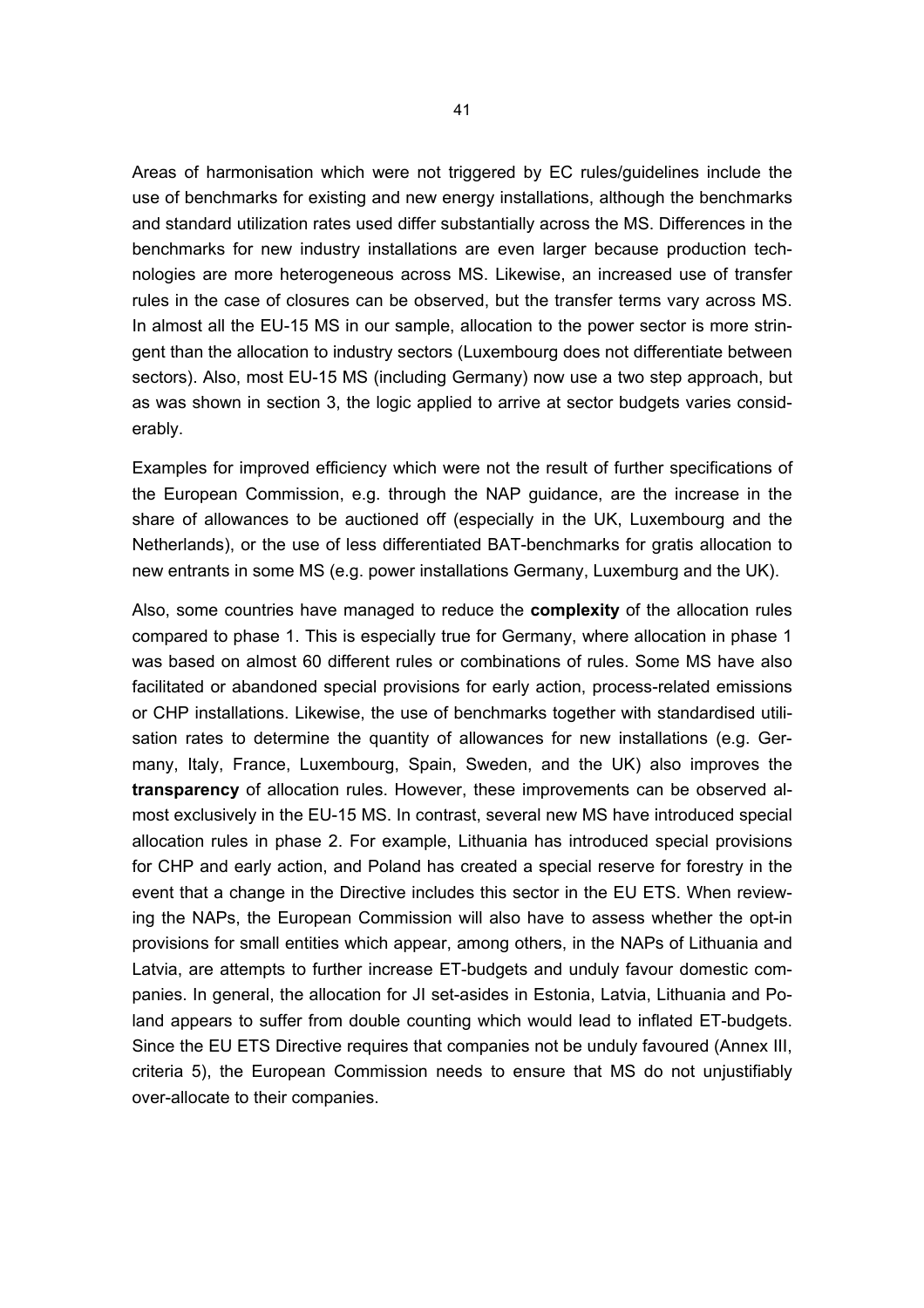In particular, the decisions by the European Commission need to address the lack of environmental effectiveness and economic efficiency identified in this study. The outcome of the European Commission's review process will not only act as a signal to those MS who have not yet submitted their NAPs. Perhaps even more important, it will have repercussions for other carbon markets and investments and technology transfer through JI and CDM. Likewise, the Commission's assessment may boost or hamper other emission trading schemes being set up around the world and will impact on Post 2012 international climate policy negotiations.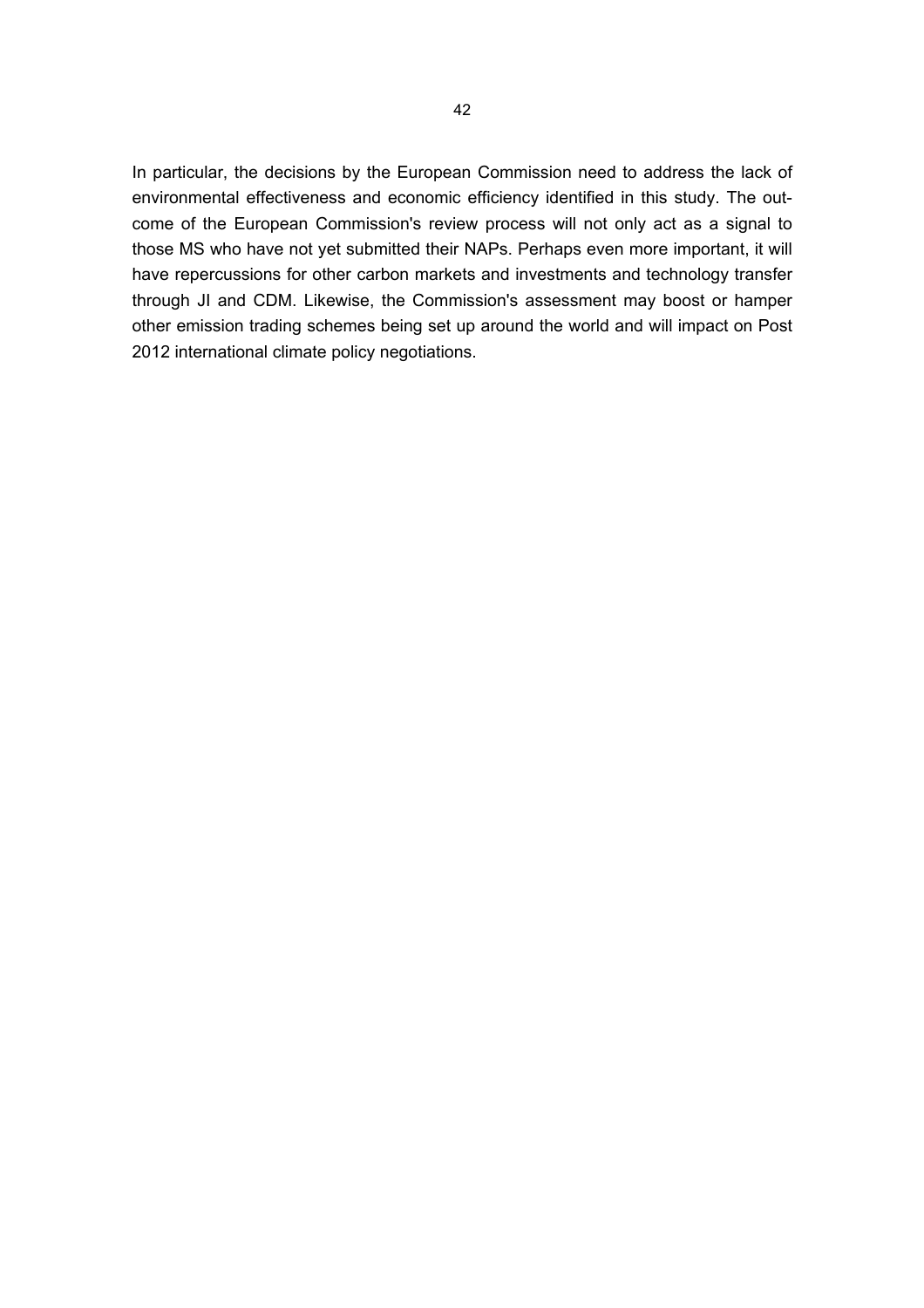### **Literature**

- AEA Technology Environment; Ecofys UK (2006): LETS Update: Scoping Phase report.
- Betz, R.; Ancev, T. (2006): Emission Trading: How to determine the efficient coverage?, IAEE proceedings,  $29<sup>th</sup>$  IAEE conference 7-10<sup>th</sup> of June 2006, Potsdam.
- Betz, R.; Eichhammer, W.; Schleich, J. (2004): Designing National Allocation Plans for EU Emissions Trading – A First Analysis of the Outcomes. In: Energy & Environment (15), pp. 375-425.
- Bode, S. (2006): Mutli-period emissions trading in the electricity sector winners and losers. In: Energy Policy (34), pp. 680-691.
- Boemare, C.; Quirion, P. (2002): Implementing Greenhouse Gas Trading in Europe: Lessons from Economic Theory and International Experiences. In: Ecological Economics (43), pp. 213-230.
- Böhringer, C.; Hoffmann, T.; Lange, A.; Löschel, A.; Moslener, U. (2005): Assessing Emission Regulation in Europe: An Interactive Simulation Approach. In: Energy Journal (26), pp. 1-22.
- Böhringer, C.; Hoffmann, T.; Manrique de Lara-Penante (2006): The efficiency costs of separating carbon markets under the EU emissions trading scheme: A quantitative assessment for Germany. In: Energy Economics, 28 (1), pp. 44-61.
- Buchner, B.; Carraro, C.; Ellerman, A.D. (2006): The Allocation of European Union Allowances: Lessons, Unifying Themes and General Principles, FEEM Working Paper 116.06. Fondazione Eni Enrico Mattei, Venice, Italy.
- CEC (2001): Chairman's background document 3, fair competition and internal market issues, Working Group 1, Working Group 1 (ed.), Brussels.
- CEC (2003a): Directive 2003/87/EC of the European Parliament and the Council of 13 October 2003 Establishing a Scheme for Greenhouse Gas Emission Allowance Trading within the Community and Amending Council Directive 96/61/EC, pp. 32-46.
- CEC (2003b): Non-paper on the installation coverage of the EU emissions trading scheme and the interpretation of Annex I, Brussels.
- CEC (2004a): Communication from the Commission on guidance to assist Member States in the implementation of the criteria listed in Annex III to Directive 2003/87/EC establishing a scheme for greenhouse gas emission allowance trading within the Community and amending Council Directive 96/61/EC, and on the circumstances under which force majeure is demonstrated.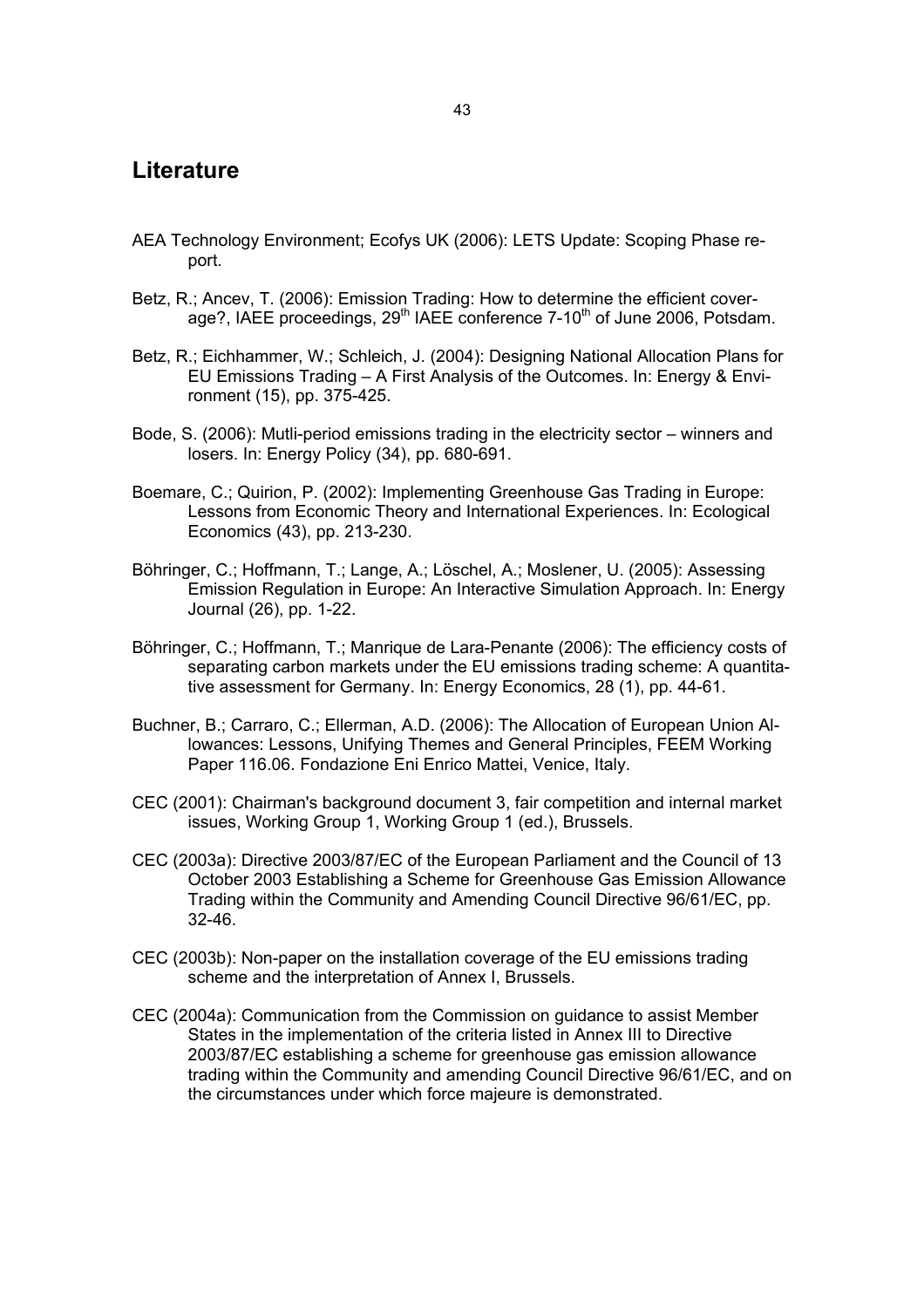- CEC (2004b): Directive 2004/101/EC of the European Parliament and the Council of 27 October 2004 amending Directive 2003/87/EC establishing a scheme for greenhouse gas emission allowance trading within the Community, in respect of the Kyoto Protocol's project mechanisms, pp. 18-23.
- CEC (2005a): Communication from the Commission on Further Guidance on Allocation Plans for the 2008 to 2012 Trading Period of the EU Emission Trading Scheme, Brussels.
- CEC (2005b): EU action against climate change. EU emissions trading an open scheme promoting global innovation.
- CEC (2006): Community Independent Transaction Log: National reports on verified emission and surrendered allowances.
- Cremer, C.; Schleich, J. (2006): Using benchmarking for the primary allocation of EU allowances in the German power sector, 29th IAEE International Conference 2006, Potsdam.
- Criqui, P.; Kitous, A. (2003): Kyoto Protocol Implementation (KPI): Technical Report: Impacts of Linking JI and CDM Credits to the European Emissions Allowance Trading Scheme.
- Ecofys (2004): Analysis of the National Allocation Plans for the EU ETS.
- EEA (2006): Greenhouse gas emission trends and projections in Europe. EEA Report No 9/2006, EEA (ed.), Kopenhagen.
- Ehrhart, K.-M.; Hoppe, C.; Schleich, J.; Seifert, S. (2005): The role of auctions and forward markets in the EU ETS: Counterbalancing the cost-inefficiencies of combining generous allocation with a ban on banking. In: Climate Policy (5), pp. 31- 46.
- Ellerman, A.D.; Joskow, P.L.; Harrison D. (2003): Emissions trading in the US: Experience, lessons, and considerations for greenhouse gases, Arlington, VA: Pew Center on-Global Climate Change.
- European Council (1999): Council Conclusion on a Community Strategy on Climate Change, Brussels.
- European Council (2005): Presidency Conclusions 7619/1/05 Rev., Brussels.
- Federal Environmental Agency Germany (2006): The Future in Our Hands 21 Climate Policy Statements for the 21st Century, Berlin: Umweltbundesamt.
- Gagelmann, F.; Frondel, M. (2005): E. T. and Innovation Science Fiction or Reality? An Assessment of the Impact of Emissions Trading on Innovation. In: European Environment (15), pp. 203-211.
- German Emissions Trading Authority (DEHSt) (2005): Implementation of the Emissions Trading in the EU: National Allocation Plans of all EU States, Berlin.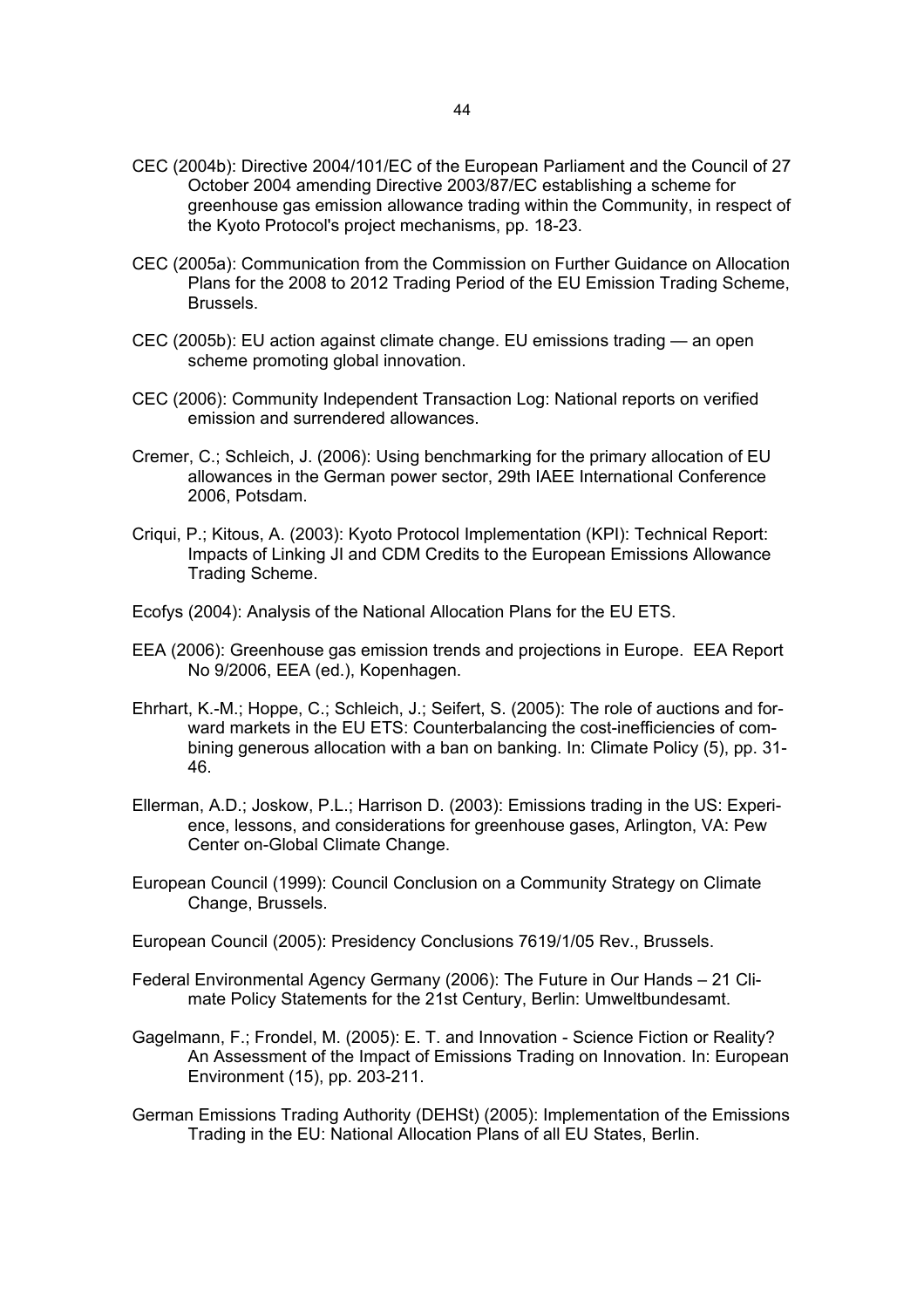- Graichen, P.; Requate, T. (2005): Der steinige Weg von der Theorie in die Praxis des Emissionshandels: Die EU-Richtlinie zum CO2- Emissionshandel und ihre nationale Umsetzung. In: Perspektiven der Wirtschaftspolitik, 6 (1), pp. 41-56.
- Grubb, M.; Neuhoff, K. (2006): Allocation and competitiveness in the EU emissions trading scheme: policy overview. In: Climate Policy, 6, pp. 7-30.
- Hepburn, C.; Grubb, M.; Neuhoff, K.; Matthes, F.; Tse, M. (2006): Auctioning of EU ETS phase II allowances: how and why. In: Climate Policy, 6 (1), pp. 137-160.
- Kruger, J.; Pizer, W.A. (2004): The EU Emissions Trading Directive Opportunities and Potential Pitfalls, Resources for the Future Discussion Paper 04-24, Washington.
- Matthes, F. (2005): The environmental effectiveness and economic efficiency of the European Union Emissions Trading Scheme: Structural aspects of allocation, Öko-Institut (ed.), Berlin.
- Misiolek, W.S.; Elder, H.W. (1989): Exclusionary Manipulation of markets for pollution rights. In: Journal of Environmental Economics and Management, 16 (2), pp. 156-166.
- Neuhoff, K.; et al. (2006): Comparison of National Allocation Plans for the Period 2008- 2012.
- Neuhoff, K.; Ferrario, F.; Grubb, M.; Gabel, E.; Keats, K. (2006): Emission projections 2008-2012 versus NAPs II.
- Peterson, S. (2006): Efficient Abatement in Separated Carbon Markets: A Theoretical and Quantitative Analysis of the EU Emissions Trading Scheme, Kiel Working Paper 1271, Kiel.
- Radov, D.; Harrison, D.; Klevnas, P. (2005): EU Emissions trading scheme benchmark research for phase II.
- Schleich, J.; Betz, R. (2005): Incentives for energy efficiency and innovation in the European emission trading system, European Council for an Energy-Efficient Economy (Paris): Proceedings of the 2005 eceee Summer Study. Energy Savings: What Works & Who Delivers?, Mandelieu, Côte d'Azur, France.
- Schmalensee, R.; Joskow, P.; Ellerman, D.; Montero P.; Baily, E. (1998): An Interim Evaluation of Sulfur Dioxide Emissions Trading. In: Journal of Economic Perspectives, 12 (3), pp. 53-68.
- Sijm, J.P.; Neuhoff, K.; Chen, Y. (2006): CO2 cost pass-through and windfall profits in the power sector. In: Climate Policy, 6 (1), pp. 49-72.
- Spulber, D.F. (1985): Effluent Regulation and Long-Run Optimality. In: Journal of Environmental Economics and Management, 12, pp. 103-116.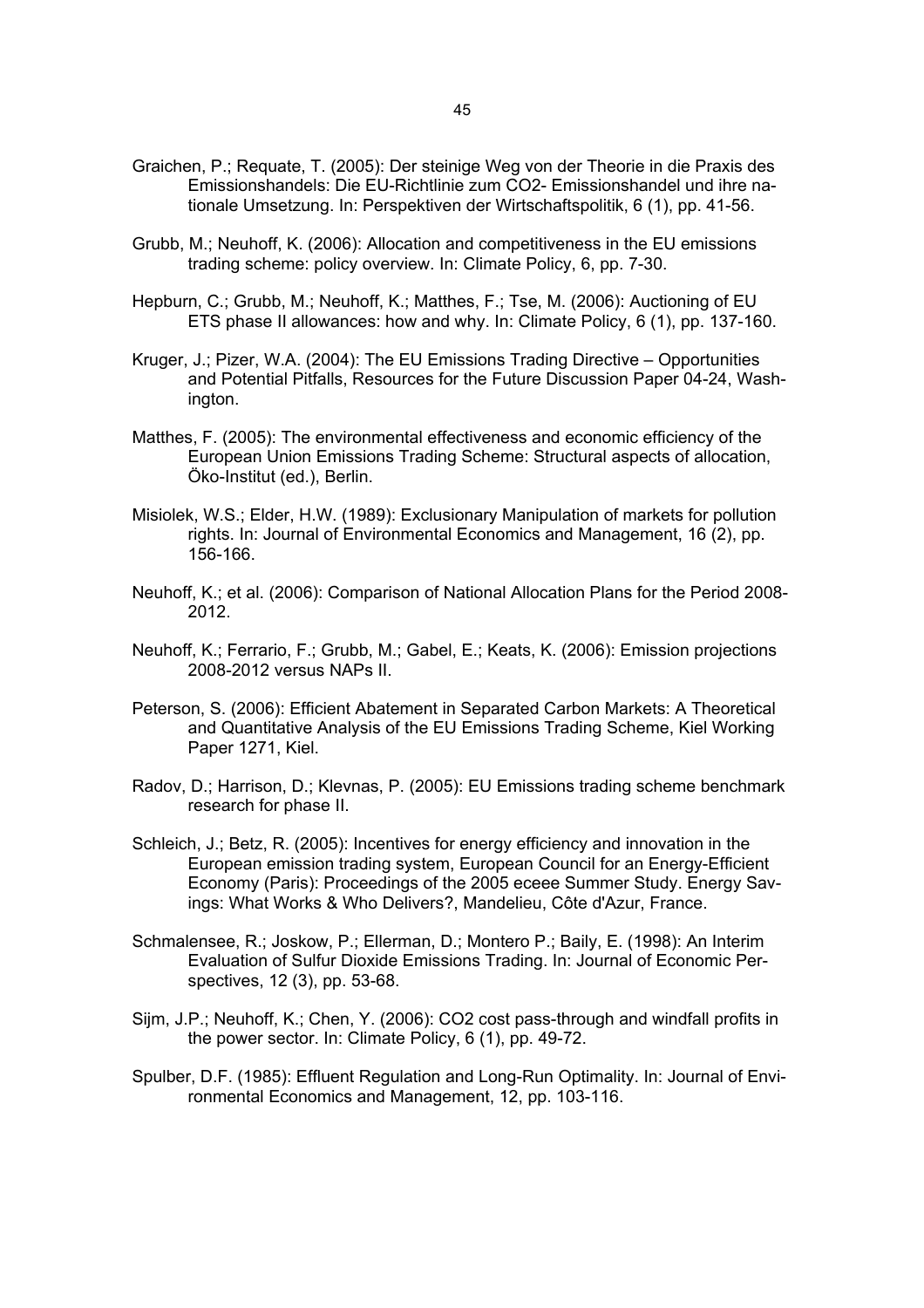UNFCCC (2001): Report of the conference of the parties on its seventh session, held at Marrakesh from 29 October to 10 November 2001.

UNFCCC (2006): National Inventory Submissions.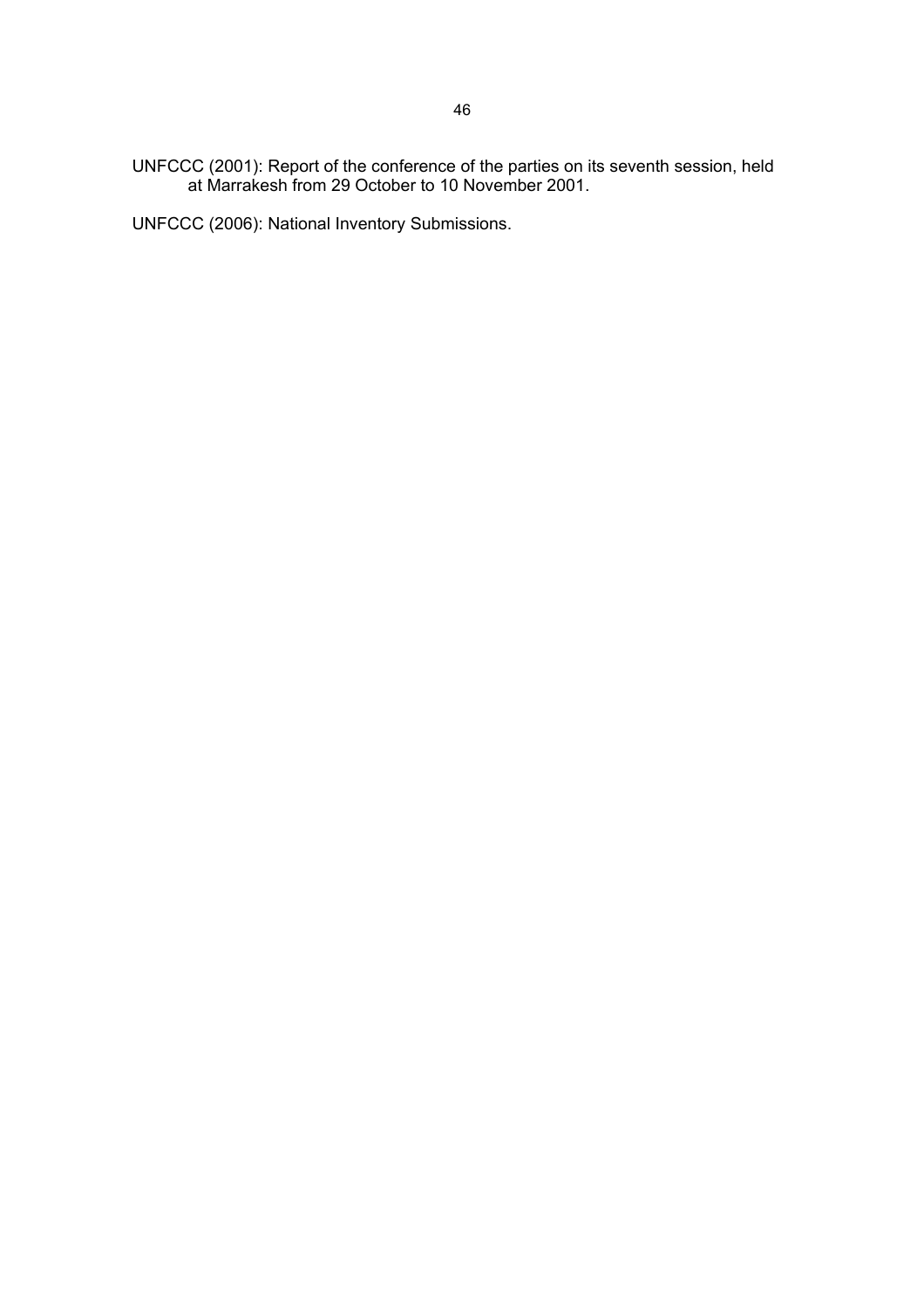# **ANNEX I: Summary Table of National Allocation Plans for Phase 2**

|                                                                                                                                                                                                                                                                                                                                                                                                                                                                                                                                                                                                                                                                                                                                                                                                                                                           | BE-B                                                                                                                                                                                     | <b>BE-F</b>                                                                                                                                                                                                                                                                                                                                                      | <b>BE-W</b>                                                                                                                                                                                                                                                                                                                                                                                                                                                                           | DE                                                                                                                                                                                                                                                  | EE                                                                                                                                                                                                                                                                                                                                                      | ES#                                                                                                                                                                                                                                                                                                                                                                                                                   | <b>FR</b>                                                                                                                                                                                                                                                                                 | GR                                                                                                                                                                                                                                                                                                                                                                                                                                                                           | IE                                                                                                                                                                                                                                                                                                                                                                                                                                                                    | ITH                                                                                                                                                                                                                                                                                                                                                                                                                                  | LT                                                                                                                                                                                                                                                                                                                                                                                                                                   | LU                                                                                                                                                                                              | LV                                                                                                                                                                                                                                    | <b>NL</b>                                                                                                                                                                                                                                                                                                                                                                                                                                                                                    | <b>PL</b>                                                                                                                                                                                                                                                                                                                                                                 | SE                                                                                                                                                                                                                                                                                                                       | <b>SK</b>                                                                                                                                                                                                                                                                                                                                                                                                                                      | UK                                                                                                                                                                                                                                                                                                                                                                                                                                                                                                    |
|-----------------------------------------------------------------------------------------------------------------------------------------------------------------------------------------------------------------------------------------------------------------------------------------------------------------------------------------------------------------------------------------------------------------------------------------------------------------------------------------------------------------------------------------------------------------------------------------------------------------------------------------------------------------------------------------------------------------------------------------------------------------------------------------------------------------------------------------------------------|------------------------------------------------------------------------------------------------------------------------------------------------------------------------------------------|------------------------------------------------------------------------------------------------------------------------------------------------------------------------------------------------------------------------------------------------------------------------------------------------------------------------------------------------------------------|---------------------------------------------------------------------------------------------------------------------------------------------------------------------------------------------------------------------------------------------------------------------------------------------------------------------------------------------------------------------------------------------------------------------------------------------------------------------------------------|-----------------------------------------------------------------------------------------------------------------------------------------------------------------------------------------------------------------------------------------------------|---------------------------------------------------------------------------------------------------------------------------------------------------------------------------------------------------------------------------------------------------------------------------------------------------------------------------------------------------------|-----------------------------------------------------------------------------------------------------------------------------------------------------------------------------------------------------------------------------------------------------------------------------------------------------------------------------------------------------------------------------------------------------------------------|-------------------------------------------------------------------------------------------------------------------------------------------------------------------------------------------------------------------------------------------------------------------------------------------|------------------------------------------------------------------------------------------------------------------------------------------------------------------------------------------------------------------------------------------------------------------------------------------------------------------------------------------------------------------------------------------------------------------------------------------------------------------------------|-----------------------------------------------------------------------------------------------------------------------------------------------------------------------------------------------------------------------------------------------------------------------------------------------------------------------------------------------------------------------------------------------------------------------------------------------------------------------|--------------------------------------------------------------------------------------------------------------------------------------------------------------------------------------------------------------------------------------------------------------------------------------------------------------------------------------------------------------------------------------------------------------------------------------|--------------------------------------------------------------------------------------------------------------------------------------------------------------------------------------------------------------------------------------------------------------------------------------------------------------------------------------------------------------------------------------------------------------------------------------|-------------------------------------------------------------------------------------------------------------------------------------------------------------------------------------------------|---------------------------------------------------------------------------------------------------------------------------------------------------------------------------------------------------------------------------------------|----------------------------------------------------------------------------------------------------------------------------------------------------------------------------------------------------------------------------------------------------------------------------------------------------------------------------------------------------------------------------------------------------------------------------------------------------------------------------------------------|---------------------------------------------------------------------------------------------------------------------------------------------------------------------------------------------------------------------------------------------------------------------------------------------------------------------------------------------------------------------------|--------------------------------------------------------------------------------------------------------------------------------------------------------------------------------------------------------------------------------------------------------------------------------------------------------------------------|------------------------------------------------------------------------------------------------------------------------------------------------------------------------------------------------------------------------------------------------------------------------------------------------------------------------------------------------------------------------------------------------------------------------------------------------|-------------------------------------------------------------------------------------------------------------------------------------------------------------------------------------------------------------------------------------------------------------------------------------------------------------------------------------------------------------------------------------------------------------------------------------------------------------------------------------------------------|
| <b>Number of installations</b><br>Phase 2 (Phase 1)<br>of which opt-in in Phase 1<br>(Phase 2)<br>- Inclusion of additional<br>gases or sectors (number<br>of installations)                                                                                                                                                                                                                                                                                                                                                                                                                                                                                                                                                                                                                                                                              | 8(13)<br>0(0)                                                                                                                                                                            | 178 (178)<br>0(0)                                                                                                                                                                                                                                                                                                                                                | 172 (114)<br>tbd $(0)$<br>yes, N <sub>2</sub> O<br>(n.a.)                                                                                                                                                                                                                                                                                                                                                                                                                             | n.a. (1,849)<br>0(0)                                                                                                                                                                                                                                | 45(43)<br>0(0)                                                                                                                                                                                                                                                                                                                                          | n.a. (957)                                                                                                                                                                                                                                                                                                                                                                                                            | 1193 (1,172)<br>0(18)<br>yes, N <sub>2</sub> O (18)                                                                                                                                                                                                                                       | 150 (139)<br>0(0)                                                                                                                                                                                                                                                                                                                                                                                                                                                            | 155 (143)                                                                                                                                                                                                                                                                                                                                                                                                                                                             | 995 (1,240)<br>0(0)<br>No                                                                                                                                                                                                                                                                                                                                                                                                            | 135 (134)<br>34 (yes, but<br>figure n.a.)                                                                                                                                                                                                                                                                                                                                                                                            | 15(15)<br>0(0)<br>No(0)                                                                                                                                                                         | 95 (91)<br>20(26)                                                                                                                                                                                                                     | 304 (207)<br>0(3)<br>yes, N2O<br>(3)                                                                                                                                                                                                                                                                                                                                                                                                                                                         | n.a. (945)<br>0(0)                                                                                                                                                                                                                                                                                                                                                        | 735 (700)<br>261(13)                                                                                                                                                                                                                                                                                                     | 183 (209)<br>0(0)<br>Plans<br>separate<br>ETS for<br>small<br>entities                                                                                                                                                                                                                                                                                                                                                                         | 1070 (1057)                                                                                                                                                                                                                                                                                                                                                                                                                                                                                           |
| <b>New Entrant Reserve</b><br>(NER)<br>- Mt p.a. (and in % of ET<br>budget)<br>First come first served?<br>replenished if empty?<br>split in Energy/Industry?<br>- surplus (auctioned, sold,<br>cancelled from ETS-<br>budget)?<br>other reserves                                                                                                                                                                                                                                                                                                                                                                                                                                                                                                                                                                                                         | 0.0143<br>(27.46%)<br>N/A<br>No<br>no<br>cancelled<br>Special CHP                                                                                                                        | 3.612<br>(10.18%)<br>N/A<br>yes<br>no<br>auctioned or<br>banked<br>no                                                                                                                                                                                                                                                                                            | 1.375<br>(6.08%)<br>yes<br>no<br>no<br>cancelled or<br>sold<br>no                                                                                                                                                                                                                                                                                                                                                                                                                     | 10 (2.4%)<br>no<br>yes<br>no<br>sold<br>Special<br>reserves:<br>admin. costs<br>JI/CDM (2<br>Mt) and<br>replenish-<br>ment NER<br>phase 1 (5<br>Mt) (excl.<br>above)                                                                                | 1.7 Mt<br>(3%)<br>yes<br>no<br>no<br>sold<br>2 reserve<br>for JI<br>projects<br><b>Total: 1.7</b><br>Mt                                                                                                                                                                                                                                                 | 7.96 (5.2%)<br>yes<br>no<br>no<br>sold<br>no                                                                                                                                                                                                                                                                                                                                                                          | 9(5.8%)<br>N/A<br>May be<br>no<br>tbd<br>no                                                                                                                                                                                                                                               | 6.2(8.2%)<br>Yes<br>no<br>no<br>auctioned<br>Special CHP<br>Reserve                                                                                                                                                                                                                                                                                                                                                                                                          | 1.14(5%)<br>yes<br>no<br>ves, even<br>further split<br>e.g. CHP and<br>Cement<br>Cancelled<br>no                                                                                                                                                                                                                                                                                                                                                                      | 8 (4.12%)<br>yes<br>no<br>no<br>Cancelled<br>No.                                                                                                                                                                                                                                                                                                                                                                                     | 2 (11.9%)<br>N/A<br>yes<br>no<br>cancelled<br>Reserve for<br>JI projects<br>and<br>Closure of<br>Ignalia<br>Nuclear<br>Power Plant <sup>4</sup>                                                                                                                                                                                                                                                                                      | 0.59<br>$(14.9\%)$<br>no<br>yes<br>no<br>Sold<br>no                                                                                                                                             | 3.5 Mt<br>(45%)<br>n.a.<br>no<br>no<br>May be<br>auctioned<br>Reserve for<br>JI projects                                                                                                                                              | 6.2(6%)<br>yes<br>tbd<br>no<br>tbd<br>Reserve for<br>legal claim<br>$(0.5$ MT/a)                                                                                                                                                                                                                                                                                                                                                                                                             | $9(3.2\%)$<br>n.a.<br>n.a.<br>no<br>Auctioned<br>Reserve for JI<br>projects<br>Forestry<br>reserve                                                                                                                                                                                                                                                                        | 3(12%)<br>ves<br>no<br>no<br>tbd                                                                                                                                                                                                                                                                                         | 1.8(4%)<br>yes<br>no<br>no<br>tbd<br>no                                                                                                                                                                                                                                                                                                                                                                                                        | 17.3 (7%)<br>yes<br>no<br>no<br>special<br>CHP<br>Reserve<br>auctioned<br>Contingenc<br>y fund<br>included in<br>NER (0.47<br>Mt/a                                                                                                                                                                                                                                                                                                                                                                    |
| <b>Auction for primary</b><br>allocation<br>Share (Phase 2 (1))<br>use of auction revenue<br>(fill in)<br>- restricted participation<br>(existing/new/energy/dome<br>stic?)<br>- form: static, dynamic<br>∙ frequency                                                                                                                                                                                                                                                                                                                                                                                                                                                                                                                                                                                                                                     | 0(0)                                                                                                                                                                                     | $0.5\%$ (0)<br>Climate<br>Policy, e.g.<br>flexible<br>mech.<br>tbd                                                                                                                                                                                                                                                                                               | 0(0)                                                                                                                                                                                                                                                                                                                                                                                                                                                                                  | 0(0)                                                                                                                                                                                                                                                | 0(0)                                                                                                                                                                                                                                                                                                                                                    | 0(0)                                                                                                                                                                                                                                                                                                                                                                                                                  | 0(0)                                                                                                                                                                                                                                                                                      | 0(0)                                                                                                                                                                                                                                                                                                                                                                                                                                                                         | 0.5%<br>(0.0075)<br>admin, costs<br>unrestricted<br>tbd<br>tbd                                                                                                                                                                                                                                                                                                                                                                                                        | O(0)                                                                                                                                                                                                                                                                                                                                                                                                                                 | 2.7% (0.015)<br>reduction in<br>non-ETS<br>sector<br>unrestricted<br>yearly                                                                                                                                                                                                                                                                                                                                                          | $5\%$ (0)<br>purchase<br>of Kyoto<br>mechanis<br>ms<br>domestic<br>tbd                                                                                                                          | 0(0)                                                                                                                                                                                                                                  | $4\%$ (0)<br>compensat<br>e low-<br>volume<br>electricity<br>users<br>tbd<br>tbd                                                                                                                                                                                                                                                                                                                                                                                                             | 1% (0)<br>Nat. Fund for<br>Environ.<br>Protection<br>Polish<br>installations<br>that were not<br>allocated<br>enough<br>tbd                                                                                                                                                                                                                                               | 0(0)                                                                                                                                                                                                                                                                                                                     | 0(0)                                                                                                                                                                                                                                                                                                                                                                                                                                           | $7\% (0)$<br>tbd<br>unrestricted<br>tbd                                                                                                                                                                                                                                                                                                                                                                                                                                                               |
| Sectoral differentiation<br>- b/w energy(power) and<br>non-energy; power budget<br>as residual                                                                                                                                                                                                                                                                                                                                                                                                                                                                                                                                                                                                                                                                                                                                                            | yes, no                                                                                                                                                                                  | yes, no                                                                                                                                                                                                                                                                                                                                                          | yes, yes                                                                                                                                                                                                                                                                                                                                                                                                                                                                              | yes; yes                                                                                                                                                                                                                                            | no                                                                                                                                                                                                                                                                                                                                                      | yes, no                                                                                                                                                                                                                                                                                                                                                                                                               | no                                                                                                                                                                                                                                                                                        | no                                                                                                                                                                                                                                                                                                                                                                                                                                                                           | yes; no                                                                                                                                                                                                                                                                                                                                                                                                                                                               | Yes, yes                                                                                                                                                                                                                                                                                                                                                                                                                             | no                                                                                                                                                                                                                                                                                                                                                                                                                                   | no                                                                                                                                                                                              | no                                                                                                                                                                                                                                    | no                                                                                                                                                                                                                                                                                                                                                                                                                                                                                           | no                                                                                                                                                                                                                                                                                                                                                                        | yes; yes                                                                                                                                                                                                                                                                                                                 | yes; no                                                                                                                                                                                                                                                                                                                                                                                                                                        | yes; yes                                                                                                                                                                                                                                                                                                                                                                                                                                                                                              |
| <b>Allocation to existing</b><br>installations<br>Two steps / One step<br>1. step = Sector budget<br>(SB)<br>2. step = Individual<br>allocation (IA)<br>a) Power<br>(Energy)/combustion<br>installations<br>budget share of historic<br>emissions<br>historic emissions (base<br>period, BP) * growth factor<br>efficiency factor<br>Benchmarks (avg./BAT)<br>Uniform/fuel-specific<br>or/and technology-spec.<br>- Activity figure (historic or<br>projected output/capacity)<br>Compliance factor (CF)<br>b) non-power<br>SB share of historic<br>emissions<br>historic emissions (base<br>period, BP) * growth factor <sup>1</sup><br>compliance factor<br>Benchmarks (avg./BAT)<br>Uniform/fuel-<br>specific/technology-spec.?<br>- Activity figure (historic or<br>projected output/capacity)<br>Compliance factor (CF)<br>c) Special provisions CHP | a) $IA =$<br>average<br>emissions in<br>2002-2005<br>$-CF=1$<br>b) $IA =$<br>emissions<br>2005 *<br>growth factor<br>* individual<br>reduction<br>potential<br>CHP<br>potential<br>c) no | $a)$ IA =<br>Installed<br>capacity '<br>technology<br>specific load<br>factor *<br>uniform BAT<br>benchmark<br>$(0.359 \t{t} \text{CO}_2)$<br>MWh)<br>b) Installation<br>part of<br>covenant:<br>$IA =$<br>covenant<br>agreement<br>(world top by<br>2012)<br>- Installation<br>not part: CF<br>$= 0.85$<br>(diminished<br>by 0.008<br>each year)<br>c) $CF = 1$ | $a)$ IA =<br>Installed<br>capacity <sup>'</sup><br>technology<br>specific load<br>factor *<br>uniform BA1<br>benchmark<br>(0.4 t CO2/<br>MWh) * CF<br>$-CF = 0.839$<br>(≕<br>benchmark of<br>0.336 t CO2/<br>MWh)<br>b) $IA =$<br>emissions (1<br>yr. out of<br>$1999 -$<br>$2002$ ), $*$<br>projected<br>growth *<br>efficiency<br>factor (indiv.<br>agreed or<br>assessed)<br>$CF = 0.97$<br>VET2005<<br>projected<br>emissions<br>c) $IA =$<br>emissions<br>2000-2004<br>$-CF = 1$ | Two steps<br>a) SB:<br>- calculated<br>as residual<br>$-CF = 0.85$<br>IA: Average<br>emissions<br>$(2000 - 2005)$<br>0.85<br>$b$ )/ $A=$<br>Average<br>emissions<br>2000-2005<br>*CF<br>$-CF =$<br>0.9875<br>$c)$ CF =<br>$0.9875$ (as<br>industry) | $a/b$ )- $IA =$<br>emissions<br>1995-<br>2005<br>(district<br>heating)<br>or 2000-<br>2005<br>(electricity<br>and<br>industry <sup>)</sup><br>*growth<br>factor<br>- growth<br>factor<br>vary:<br>Electricity<br>(6.5%)<br>district<br>heating<br>$(3%)$ ,<br>industry<br>(3%)<br>- no CF<br>C)<br>increase<br>of CHP<br>rewarded<br>as early<br>action | a) $IA =$<br>installation<br>capacity*<br>load factor<br><b>BAT</b><br>benchmark<br>(technology<br>specific)<br>* CF<br>$-CF=0.746$<br>Two steps<br>$SB =$<br>projected<br>output 2010<br>average<br>benchmarks<br>(2005)<br>efficiency<br>factor<br>$IA = avq$ .<br>specific<br>emissions '<br>output (2 yrs<br>2000-2005)*<br>install.<br>specific CF<br>c) projected<br>emissions<br>(based on<br><b>VET 2005)</b> | Two steps<br>$a/b)$ SB:<br>production<br>(2004/2005)<br>growth rate<br>average<br>benchmark<br>(2004/2005)<br>reduction<br>potential<br>$-CF = 0.9729$<br>- IA:<br>installation's<br>share of<br>emissions in<br>BP (varying:<br>1996 - 2005<br>sometimes<br>one single<br>year)<br>c) no | Two steps<br>$a/b)$ SB =<br>projected<br>emissions<br>(combustion<br>process,<br>$CHP$ ) $*$ CF<br>$CF_{combination}$ =<br>0.89<br>$CFprocess = 1$<br>$CFCHP=1$<br>$CF_{industry} =$<br>varies 0.91 -<br>0.99<br>IA = average<br>emissions<br>2000-2004 (<br>lowest year)*<br>sector-<br>specific CF<br>- Fuel<br>coefficient<br>used for<br>other<br>combustion.<br>paper and<br>cardboards<br>lime and<br>ceramics<br>Steel and<br>Cement:<br>special rules<br>$c)$ CF = 1 | Two steps<br>$a/b)$ SB $=$<br>share sector-<br>specific<br>emissions<br>2003 * CF *<br>total available<br>amount of<br>allowances<br>$0.5%$ (for<br>$auction$ ) –<br>allocation for<br><b>New Entrants</b><br>- CF Energy<br>based on<br>renewable<br>projections<br>CF all<br>others $= 1$<br>$a/b)$ $IA =$<br>share of<br>emissions<br>$(2003 - 2004)$<br>total SB<br>c) electricity<br>part:<br>allowances<br>from energy<br>budget based<br>on CCGT-<br>benchmark | Two steps<br>$a/b)$ SB=<br>allocation<br>2007*<br>efficiency<br>factor *<br>growth factor<br>$a)$ IA= output<br>2005 * fuel<br>and<br>technology<br>BM * trend<br>factor * CF<br>$-CF = 0.9897$<br>b) $IA = CF$ *<br>benchmark o<br>early action<br>index *<br>average<br>production<br>2000-2005<br>$CF = varV$<br>c) CHP<br>similar to a)<br>but double<br>benchmark<br>and energy<br>saving index<br>of 20% and '<br>trend factor | Two steps<br>$a/b$ ) $-SB =$<br>Average<br>emissions<br>$(2002 - 2005)$<br>projected<br>growth * CF-<br>5% (auction<br>part)<br>$CF_{\text{energy}} = 0.9$<br>$CF_{other\ industry} =$<br>varies: 0.9 - 1<br>$IA =$ Fuel<br>consumption<br>(in toe) in BP<br>$(2002 - 2005)$<br>$(1 \text{ toe} = 0.5 \text{ t})$<br>$CO2$ ) +<br>process-<br>related<br>emissions BP<br>$+$ early action<br>bonus + CHP<br>bonus<br>c) CHP<br>bonus | a/b) IA=<br>average<br>emissions<br>(3 yrs. out<br>of 2002-<br>$2005$ <sup>*</sup><br>growth<br>factor * CF<br>$-CF =$<br>0.991<br>c) no<br>special<br>provisions<br>for existing<br><b>CHP</b> | $a/b$ ) $IA=$<br>average<br>output in<br>BP (varying<br>for sectors.<br>between<br>2001 and<br>$2006$ <sup>*</sup><br>fuel-and<br>product-<br>specific<br>benchmark<br>s * growth<br>factor<br>$-CF = 0.98$<br>c) double<br>benchmark | $a)$ IA =<br>average<br>emissions<br>(3 yr. out of<br>2000-2005)<br>* growth<br>factor *<br>efficiency<br>factor * CF -<br>efficiency<br>$factor =$<br>over<br>covenant<br>$-CF = 0.73$<br>$(incl. -0.15)$<br>cut for<br>windfall<br>profits)<br>$b)$ $A=$<br>emissions<br>$(3 \text{ yrs.})$<br>2000-2005)<br>* growth<br>factor $(1.7)$<br>* efficiency<br>factor * CF<br>$-CF = 0.87$<br><b>Process</b><br>$emission =$<br>0.92<br>c) efficiency<br>benchmark<br>- no CF for<br>small CHP | Two steps<br>a/b)<br>$SB =$ output<br>2005 * growth<br>rate *sector<br>average<br>benchmarks<br>(2005)<br>efficiency<br>factor<br>a) $IA =$<br>projected<br>output related<br>to $SO2$<br>emissions and<br>fuel specific<br>benchmarks<br>b) $IA =$ similar<br>to SB and<br>projected<br>output agreed<br>with<br>associations<br>c)- double<br>benchmark<br>first served | a) $IA =$<br>average<br>emissions<br>1998 - 2001<br>$CF = 0.3$ to<br>0.4<br>$b)$ All,<br>except<br>$BOF\text{-}steef$<br>$AA =$<br>emissions<br>1998-2001<br>+ growth in<br>process-<br>related<br>emissions<br>$CF = 1$<br><b>BOF-steel</b><br>projected<br>output*EU<br>average<br>benchmark<br>(2005)<br>$C$ ) CF = 1 | a) IA<br>Thermal:<br>average<br>emissions<br>1998 - 2003<br>(or 2005, if<br>higher)<br>growth of<br>apartments<br>(1.004)<br>- Electric<br>and<br>thermal.<br>projected<br>energy<br>output <sup>*</sup><br>emissions<br>output<br>$(1998 -$<br>2003)<br>b)Large<br>emitters:<br>Negotiation<br>s of BP or<br>projected<br>production<br>Small<br>emitters:<br>emissions<br>$(1998 -$<br>2005)*secto<br>r-specific<br>growth<br>rates<br>c) no | Two steps<br>$a)$ SB =<br>total ET<br>budget-<br>industry<br>allocation<br>$CF = 0.7$<br>$IA =$<br>capacity *<br>standardize<br>d load<br>factor<br>$(2000 -$<br>$2003$ <sup>+</sup><br>technology-<br>and fuel-<br>based<br>benchmark <sup>3</sup><br>$b)$ SB =<br>projected<br>emissions<br>incl. growth<br>and<br>reduction<br>potential<br>$CF = 1$<br>$IA =$<br>installation'<br>s share<br>emissions<br>in 2000-<br>$2003, ( - )$<br>with year)<br>c) separate<br>Good<br>Quality<br>CHP Sector |